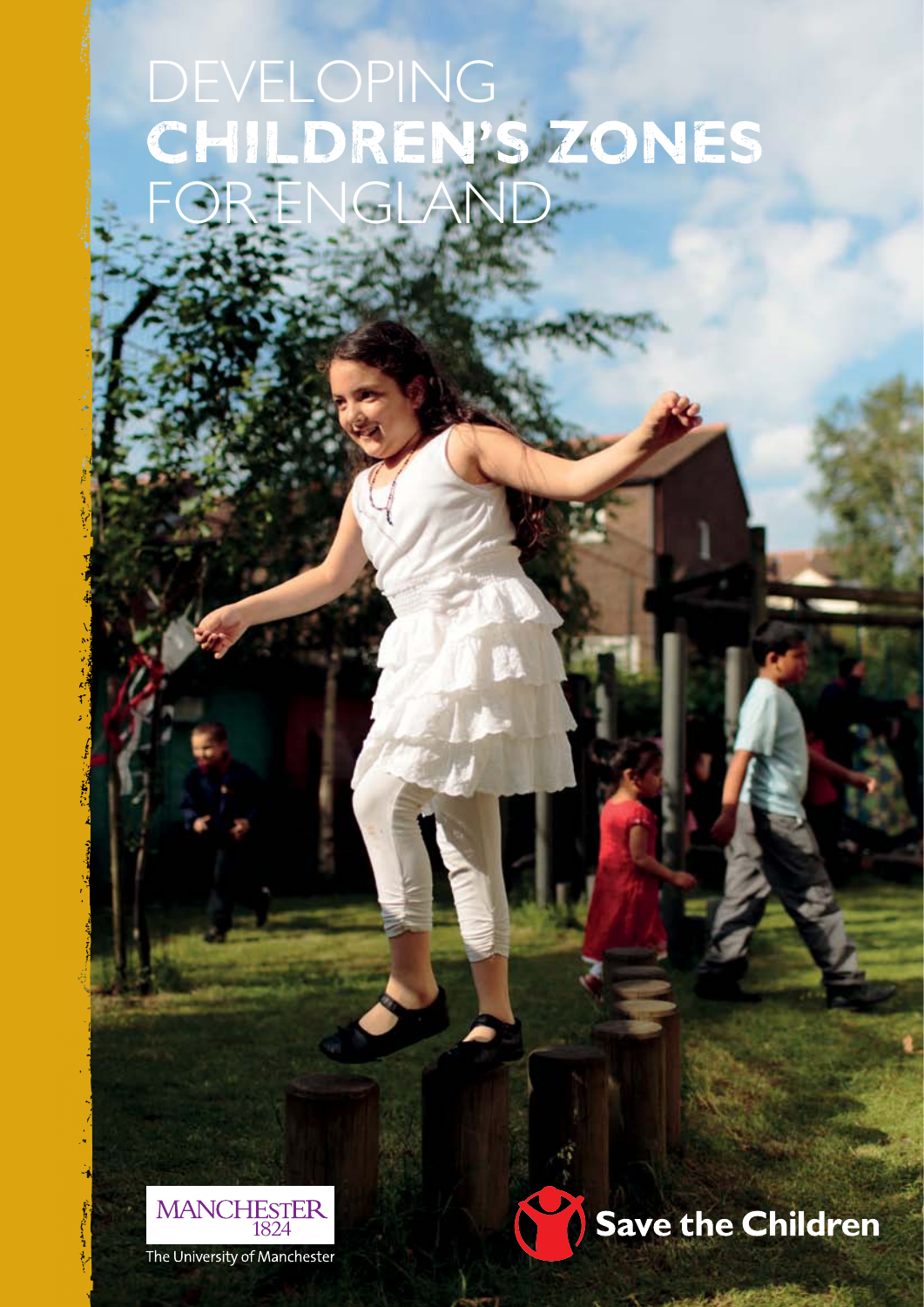# **DEVELOPING children's zones** for england

Alan Dyson, Kirstin Kerr, Carlo Raffo and Michael Wigelsworth CENTRE FOR EQUITY IN EDUCATION THE UNIVERSITY OF MANCHESTER

WITH SUPPORT FROM CHRIS WELLINGS AT SAVE THE CHILDREN

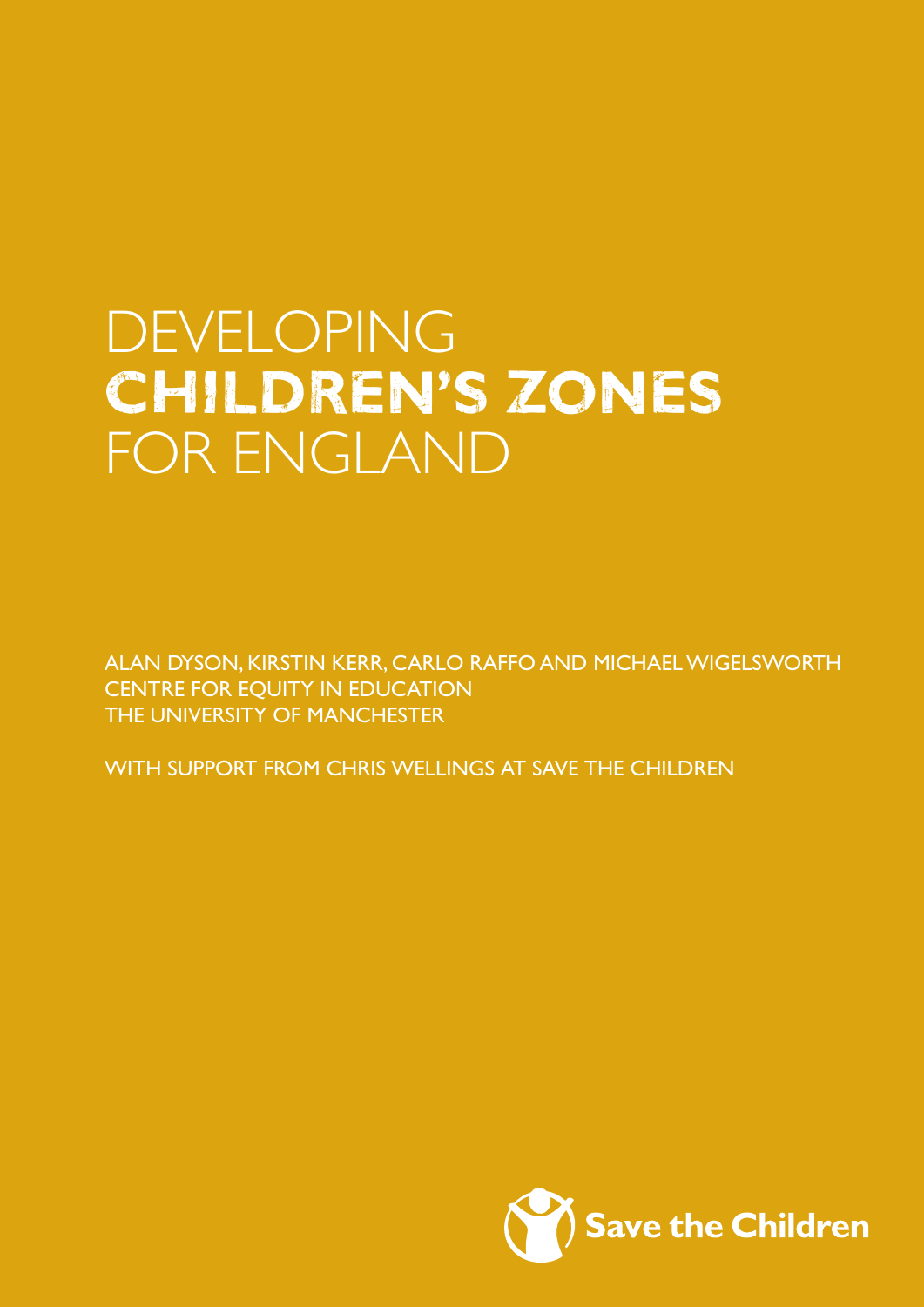Save the Children works in more than 120 countries. We save children's lives. We fight for their rights. We help them fulfil their potential.

Published by Save the Children 1 St John's Lane UK +44 (0)20 7012 6400 savethechildren.org.uk

First published 2012

© The Save the Children Fund 2012

The Save the Children Fund is a charity registered in England and Wales (213890) and Scotland (SC039570). Registered Company No. 178159

prior permission for teaching purposes, but not for resale. For copying in any other circumstances, prior written permission must be obtained from the publisher, and a fee may be payable.

Cover photo: Elizabeth, 9, at one of Save the Children's Families and Schools Together (FAST) projects in Islington, London. The award-winning FAST programme boosts the chances of children in the UK's most deprived areas. (Photo: Magda

Typeset by Grasshopper Design Company Printed by Page Bros Ltd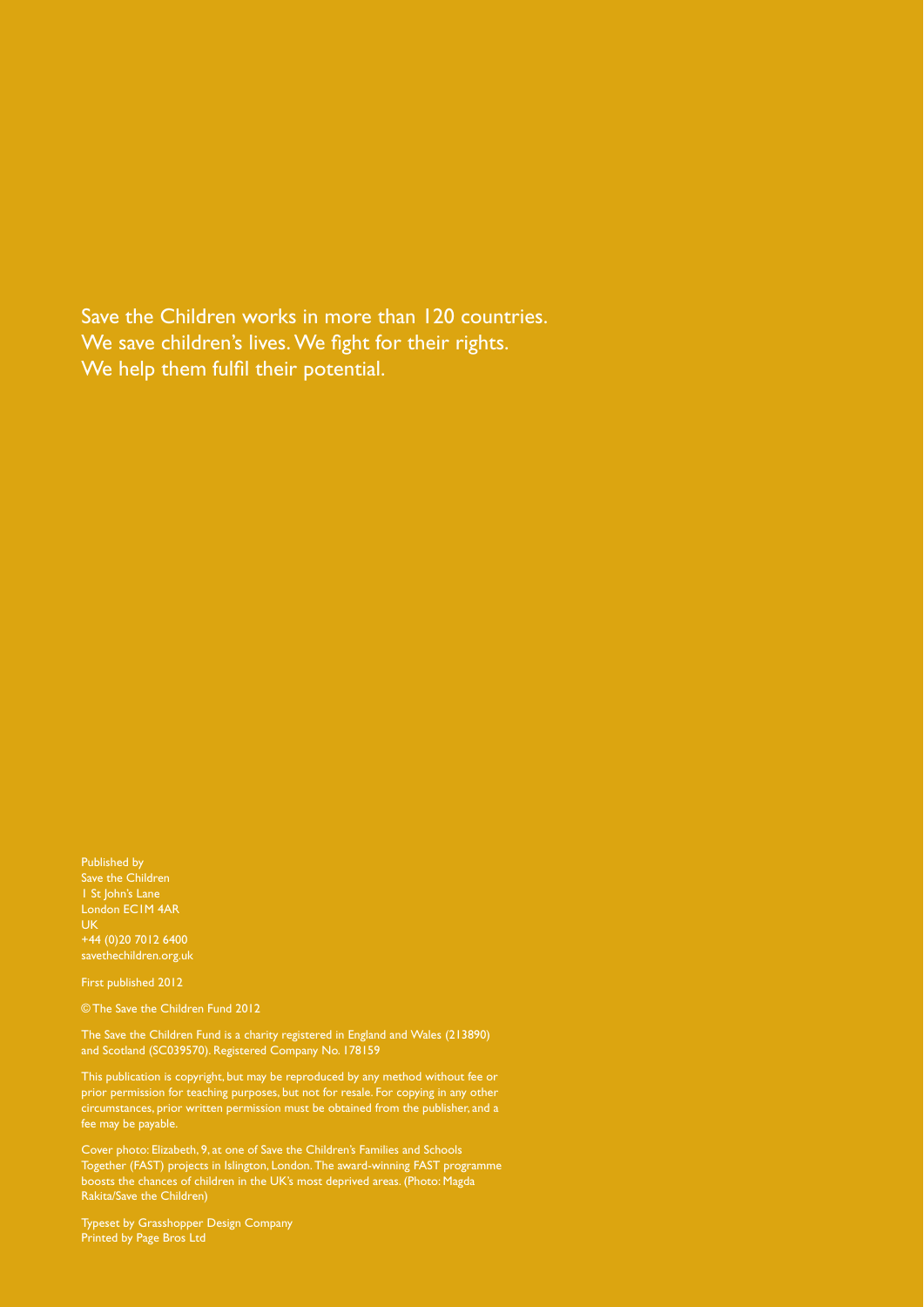# **CONTENTS**

| Foreword<br>Executive summary |                                                 |                |  |
|-------------------------------|-------------------------------------------------|----------------|--|
|                               |                                                 |                |  |
| $\mathbf{2}$                  | Why are children's zones needed?                | 4              |  |
|                               | The terms used in our analysis                  | $\overline{4}$ |  |
|                               | Findings from our analysis                      | 5              |  |
|                               | What does this mean for policy and practice?    | 8              |  |
|                               | Summary of key points                           | 8              |  |
| 3                             | <b>Learning from the Harlem Children's Zone</b> | 9              |  |
|                               | An overview of HCZ                              | 9              |  |
|                               | What makes HCZ so distinctive?                  | 10             |  |
|                               | <b>Exploring HCZ's impacts</b>                  | $\mathbf{H}$   |  |
|                               | Is HCZ's theory of action plausible?            | 12             |  |
|                               | Summary of key points                           | 4              |  |
| 4                             | <b>Developing children's zones for England</b>  | 15             |  |
|                               | The English context                             | 15             |  |
|                               | Summary of key points                           | 17             |  |
| 5.                            | <b>Current innovations: foundations for an</b>  |                |  |
|                               | <b>English children's zone</b>                  | 18             |  |
|                               | An overview of findings                         | 18             |  |
|                               | Emerging innovative approaches                  | $ 9\rangle$    |  |
|                               | Foundations for English children's zones        | 24             |  |
|                               | Summary of key points                           | 25             |  |
| 6.                            | A model for English children's zones            | 26             |  |
|                               | Summary of key points                           | 29             |  |
|                               | Key arguments and recommendations               | 30             |  |
| Appendix - Methods            | 32                                              |                |  |
| Notes and references          |                                                 |                |  |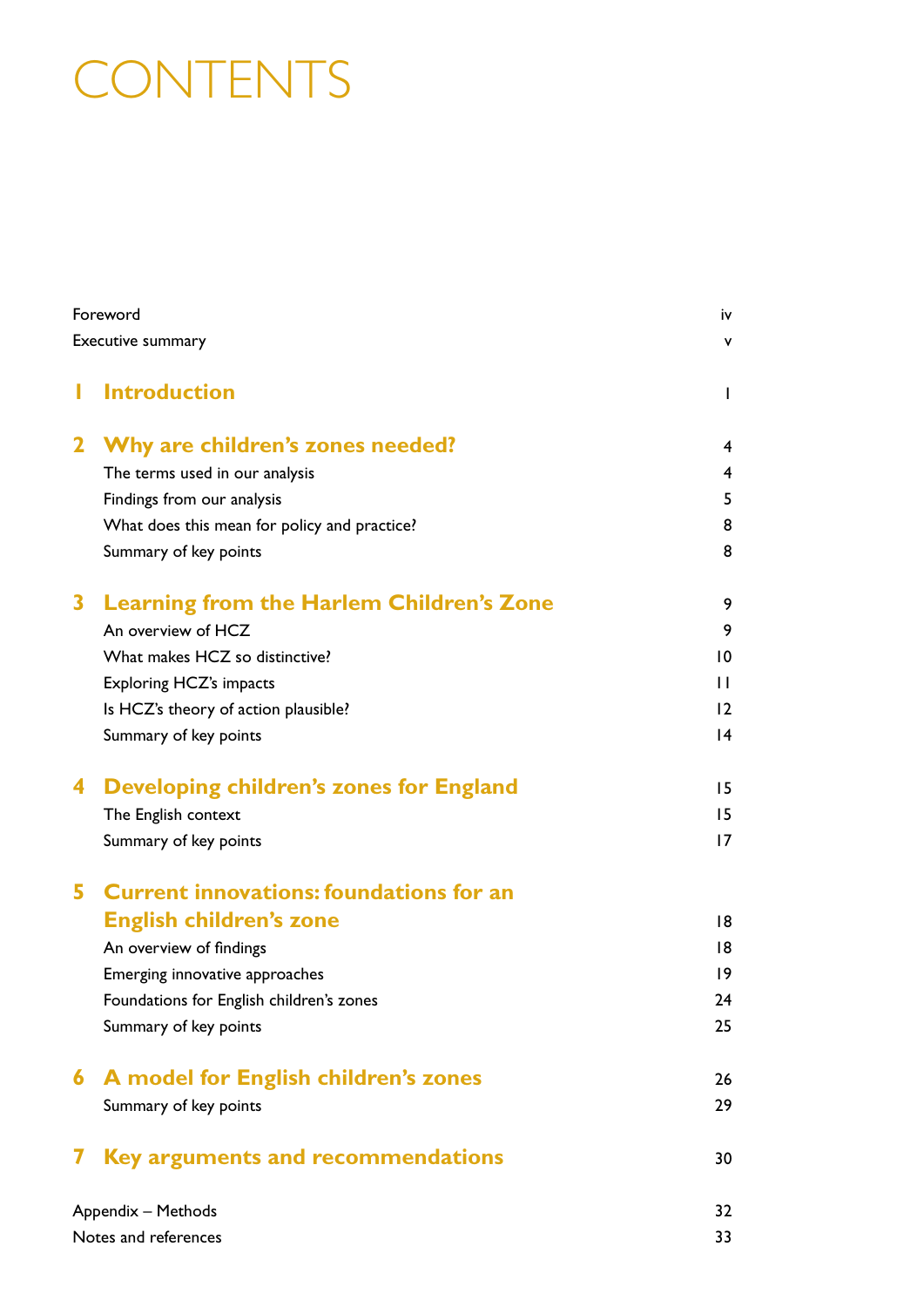## FOREWOR

At Save the Children we run programmes in some of England's most disadvantaged communities to ensure that no child in these areas is born without a chance.

We alleviate instances of desperate material need so that families do not go without essentials in the home. We support parents so they can help their children succeed at school. We work with young people to give them the confidence and leadership skills they need to improve their lives and communities. Each intervention is carefully evaluated so that we offer children the best possible support.

We are ambitious for these communities but there are clearly limits to what we can achieve. families often face multiple disadvantages, and benefits from even the strongest programmes can fade as children get older. This has led us to consider what the cumulative impact would be if children in deprived areas received

high-quality support over time and across all the contexts in which they learn and develop.

A well-known US example of this holistic approach is the Harlem Children's Zone (HCZ) in New York. President Obama has been so impressed by the model that he is trying to replicate it in new settings through Promise Neighborhoods (Save the Children US is involved in establishing a Promise Neighborhood in Kentucky).

This report explores how children's zones in England might look and in which type of areas they should be located. it aims to start a debate about a possible addition to the toolkit of policies aimed at improving children's life chances.

#### **Fergus Drake**

UK Director, Save the Children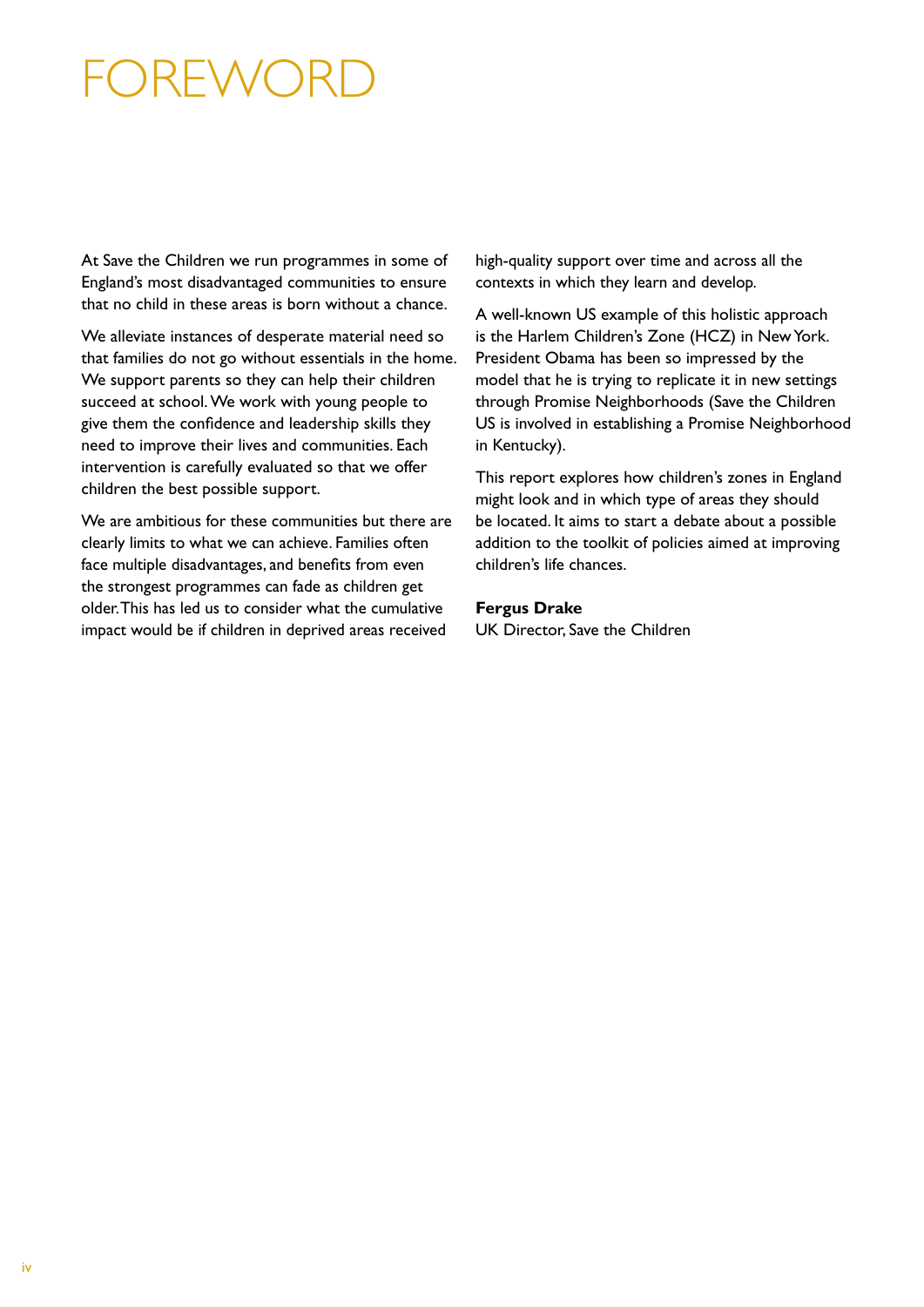## executive summary

Children in England have very unequal chances of doing well educationally and in other aspects of their lives. Those children who live in the most disadvantaged areas are particularly likely to do badly. This report argues that English children's zones, which draw on the principles underpinning the Harlem Children's Zone (HCZ) in New York, offer a way of improving outcomes for these children.

hCZ focuses on a particular area – some 100 blocks of Harlem – marked by high levels of disadvantage. It seeks to create a 'pipeline' of support for children by linking high-quality schools and early years provision with personal, social and health support for them and their families, and with community development initiatives. it is *doubly holistic* in working with children over time and across all the contexts in which they learn and develop. HCZ is funded, governed and led in a way which enables it to concentrate all its energies on the single task of improving outcomes for children and young people. it is not confined to existing public service structures and it can mobilise additional resources.

hCZ offers a range of evidence-based programmes and interventions. There is good evidence that these have important positive impacts on children's outcomes and on the support which children are offered in school, family and community contexts. There is good reason to believe that there will be cumulative effects from these interventions, and hCZ believes it may be possible to create a 'tipping point' so that the area as a whole supports children to do well. However, no full evaluation of HCZ has yet been done, so these remain expectations and aspirations. This means that HCZ is best regarded as embodying a highly promising set of principles rather than as a blueprint which can be exported to other places.

Children's zones are needed in England because there are areas in the country where children experience multiple disadvantages. These areas may be very small (much smaller than local authorities) and may be quite different from each other in the pattern of

disadvantages they present. A highly local approach is therefore needed. This is not *instead* of national efforts to tackle disadvantage and authority-wide efforts to provide good services; it is *complementary* to these.

English children's zones should not simply imitate HCZ. They should seek to embody HCZ's principles, but in ways which match the very different conditions in England – nationally and locally – and which can be shown to work in particular areas.

English children's zones should seek to establish doubly holistic, 'cradle-to-career' support for children and young people. To do this, they will need to:

- bring together a range of partners
- create a governance structure which gives them the degree of autonomy needed to act locally
- leverage funding and resources into their areas
- analyse how disadvantage 'works' in their areas
- formulate a strategic plan for tackling disadvantage across the childhood years and across all the contexts in which children learn and develop
- develop robust evaluation strategies to find out what works locally.

Zones can be led by any organisation or individual working on behalf of children and families. local authorities will be key facilitators but do not necessarily have to be in the lead. Schools are essential partners. Headteachers - particularly when they represent federations or other groups of schools – may be well placed to contribute to a zone's leadership.

in many places, 'joined-up' working on behalf of children already exists. None of this amounts to fully-fledged children's zones. However, existing structures and practices should be built on, and the best-developed of these could be supported to become pilot zones.

Children's zones sit well with the changing nature of policy in England. They are local developments at a time when the emphasis is shifting from national to local initiatives. They offer a means of bringing together local service providers in a coherent way at a time when provider-autonomy and opening up services to the market are highly valued. Children's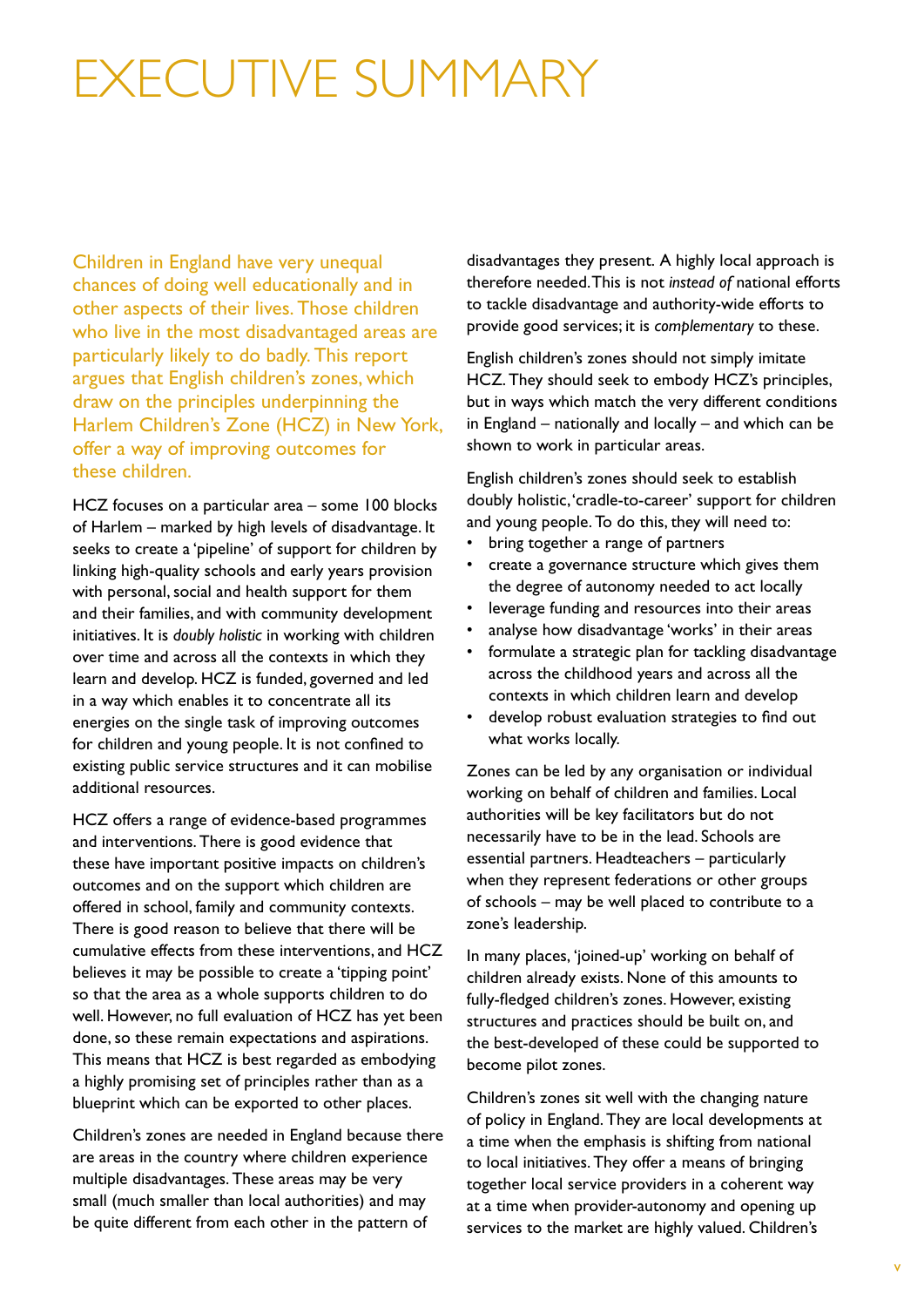zones offer a potentially powerful way of tackling disadvantage, using existing resources at a time when resourcing is under pressure.

With all of this in mind, the report makes the following **recommendations**:

- • English children's zones should be developed in disadvantaged areas.
- English children's zones should plan the doubly holistic, cradle-to-career pipeline of support that every child needs.
- • The development of English children's zones should be locally driven so that they match local circumstances.
- • Zones should develop governance and leadership structures that ensure a degree of autonomy to enable them to respond to local circumstances.
- • Government should facilitate the development of a small number of pilot zones.
- • Pilot zones should be offered access to technical support, the opportunity to network with each other, and high-quality evaluation.
- • Pilot zones should be encouraged to develop sustainable resourcing models.

This report has been produced in partnership by Save the Children UK and the Centre for Equity in Education at The University of Manchester. It draws on a review of the evaluative and other literature about hCZ, an analysis of area disadvantage in England, a survey of promising developments in the country, and the wider research literature on childhood disadvantage.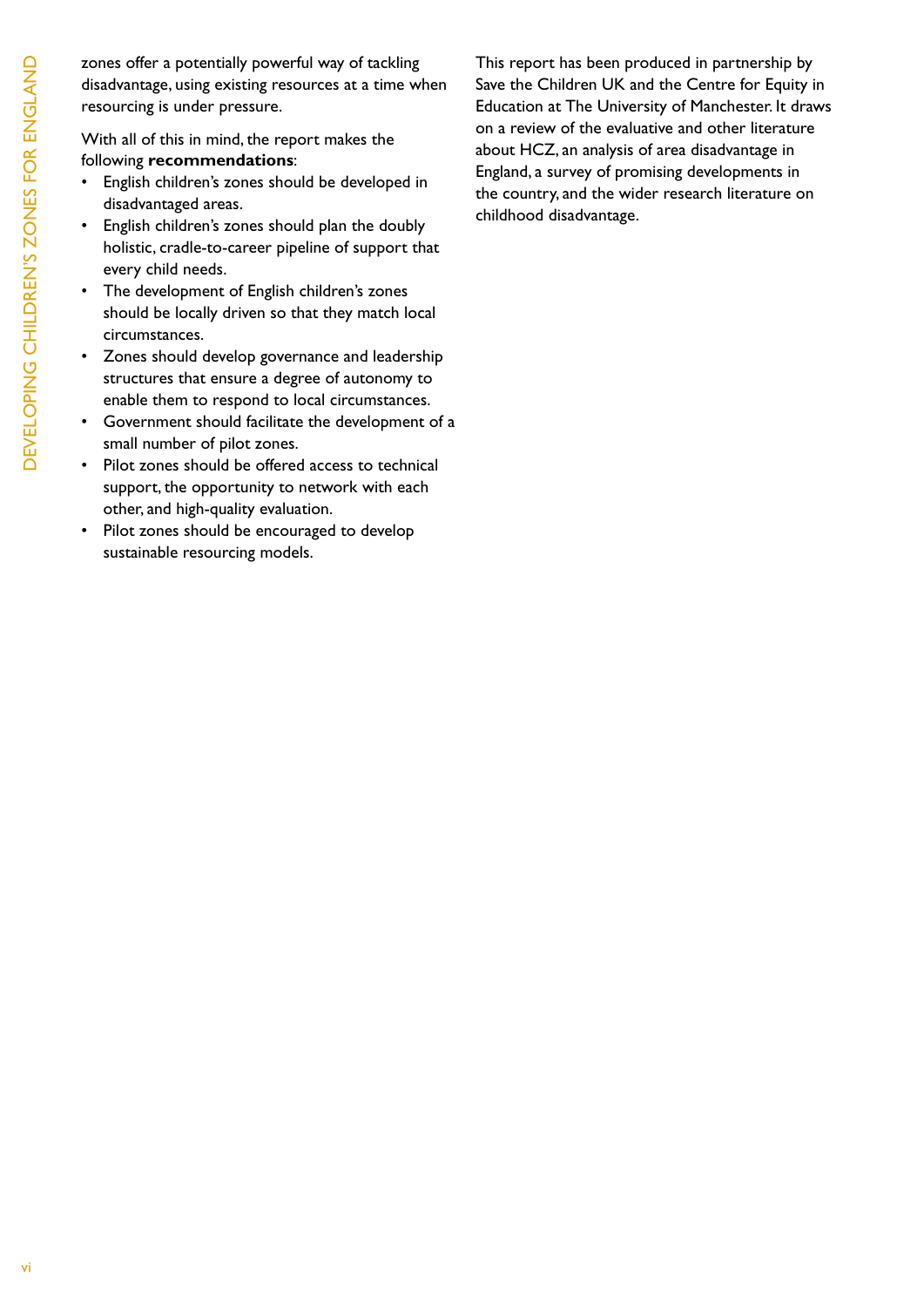# 1 introduction

Children and young people in England have very unequal chances of doing well in education and then going on to do well in their adult lives. These chances depend to a large extent on how rich or poor the child's family is. However, many other factors are involved, including where the child lives. Despite efforts through the years to tackle the inequalities between places, the fact remains that there are many areas in England that are marked by high levels of poverty, worklessness and ill-health. Children who live in these areas do worse, on average, than their peers elsewhere.

This report has been produced by Save the Children UK and the Centre for Equity in Education at The University of Manchester to explore what can be done to improve the educational outcomes and wider life chances of children living in these highly disadvantaged areas. it presents a model for 'English children's zones'. The model draws on the principles underpinning the internationally renowned Harlem Children's Zone (HCZ) in New York. There is already evidence that these principles are transferable, and President Obama's Promise Neighborhoods initiative is rolling them out to other disadvantaged areas.<sup>1</sup> However, the USA is not England, and American cities are different in important ways from English cities. The model, therefore, builds on the strong foundations already laid in England by initiatives such as Sure Start and extended services. Moreover, even in England, disadvantaged areas are not all the same. The realities of growing up in a disadvantaged part of Manchester, Rotherham, King's Lynn or London are different, and different places, and disadvantaged areas within them, need distinctive solutions. The model, therefore, seeks to capitalise on the government's increasing support for 'local solutions'. While it is ambitious, we believe it to be timely, achievable, and of considerable potential benefit.

The report is structured as follows:

- Section 2 explores why zones are needed **by examining disadvantage in different areas in England.** it shows how multiple forms of disadvantage can cluster in particular areas. however, these areas can be very small. Even within administrative wards there can be contrasting areas of advantage and disadvantage – and even highly disadvantaged areas can differ from each other in the precise nature of their disadvantages. it follows that while national policies to tackle disadvantage are crucially important, some strategies need to be highly local. They need to be configured so that they can tackle the distinctive forms of disadvantage – and make use of the distinctive resources – in particular places. As a locally developed initiative, concentrating on a small geographical area and on tackling the full range of issues that face children and families in that area, HCZ offers one model for doing this.
- **Section 3 explores what might be learned from HCZ.** It argues that HCZ is of particular interest because it is *doubly holistic*. first, hCZ links efforts to improve schools with efforts to tackle family and community issues that make it difficult for children to do well. Second, it sustains these efforts across the childhood years, providing 'cradle-to-career' support as the child grows into an adult. further work is needed to demonstrate conclusively what this doubly holistic approach can achieve. However, there is already good evidence that hCZ is improving some important outcomes for children, and good reason to believe that it may be capable of achieving even more powerful effects. Moreover, hCZ shows that ambitious strategies can be developed in ways which are not entirely confined to existing public service structures or funding, can mobilise additional resources, and can involve schools without being dominated by their concerns or imposing impossible burdens upon them.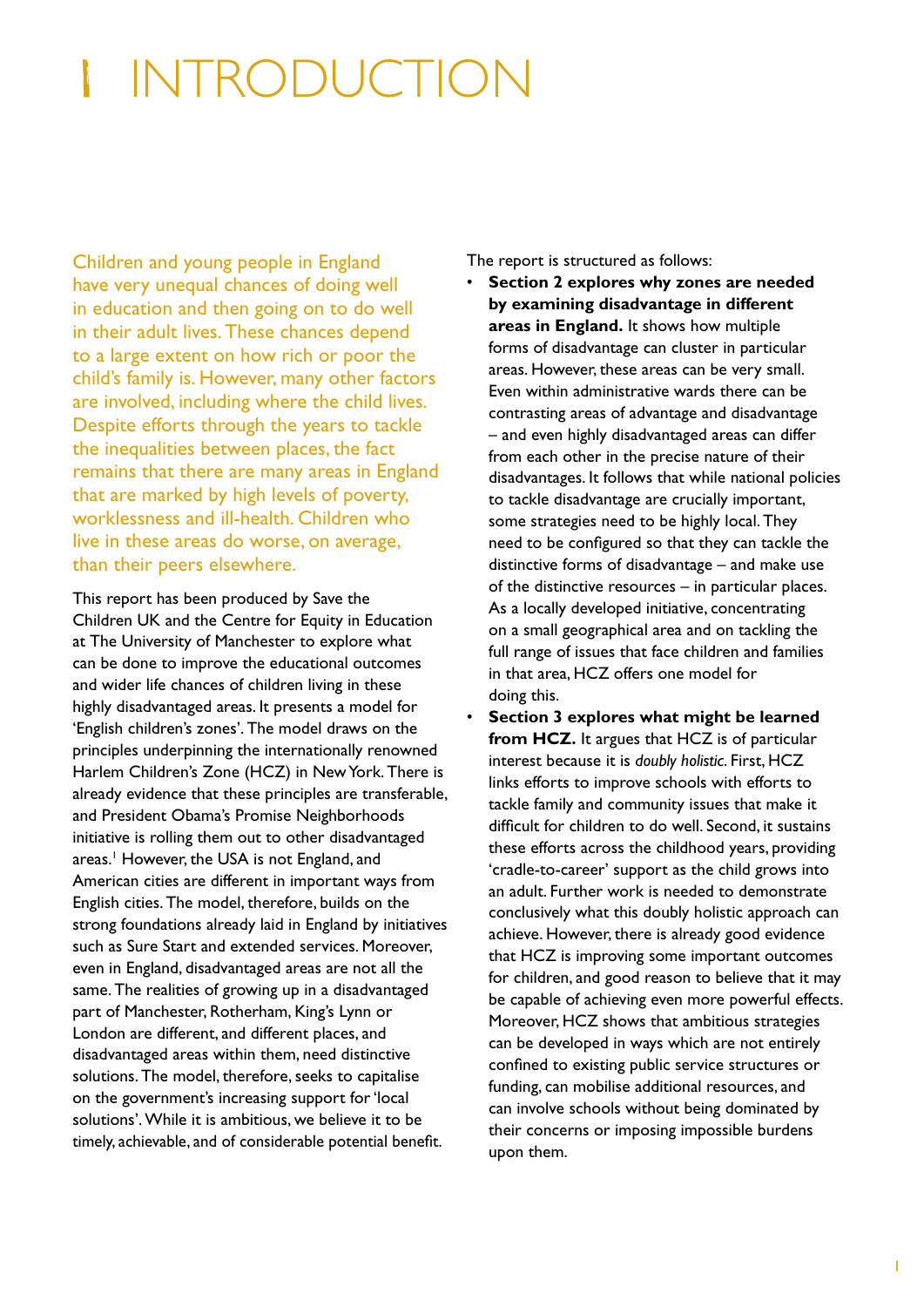• **Section 4 argues that, as an operational model, HCZ cannot simply be imported into an English context. Rather, a distinctly English model for 'children's zones' is**  needed. Efforts to work in 'joined-up' ways for children are, of course, already familiar in England from initiatives such as Sure Start and extended services. These developments fall some way short of the doubly holistic approach operated by HCZ. Nonetheless, they have laid foundations for action. Any new initiatives must build on these and connect with the challenges and opportunities emerging in the current policy context. it seems clear that for the foreseeable future, local innovation rather than central direction will be the driving force for new strategies, and new resources – such as community budgets and the Pupil Premium – are being devolved to the front line. The tasks for local initiatives will be to find ways to make best use of the resources available to them, and to bring highly autonomous schools and wider partners together to meet the needs of all the children and families in an area.

- • **Section 5 presents findings from a national survey undertaken for this report to identify current 'HCZ-like' developments in England.** it confirms the patchy nature of developments in England. However, Section 5 also shows how, in some areas, promising initiatives that could be developed into fully-fledged zones have begun to emerge, and it gives some examples of these. These initiatives differ in some important respects – involving different partners, being led variously by schools and local authorities, and working on different scales. But they also share some important features which point to the beginnings of an English children's zone model.
- **Section 6 presents a model for English children's zones.** it sets out how such zones might be developed in the current English context. This section argues that arrangements such as charitable trusts, limited companies, not-for-profit organisations or academy sponsor chains, which can secure schools' contribution to area strategies and attract a wide range of partners, are central to this development.
- **Section 7 makes recommendations to policy-makers.** in particular, it argues that although developments must be locally driven, the government could do much to facilitate the establishment of the first zones.

In advocating English children's zones, we are aware that a strategy focused on disadvantaged areas is not without its problems. Not all disadvantaged children live in disadvantaged areas, and not all children in disadvantaged areas do badly. it is also the case that previous area-based approaches have had limited and patchy impacts – perhaps because they have been powerless to change the wider social structures which create concentrations of disadvantage in particular areas.

While we acknowledge these concerns, the key question is: 'If not this, then what?' There is already substantial evidence that school-focused strategies can help to raise attainment overall, but they have done little to narrow the gap between children from the most disadvantaged backgrounds and their wealthier peers. This indicates that schools alone cannot overcome the impacts of disadvantage grounded in local contexts. Targeted interventions have had some positive outcomes for some children and families, but often only for small numbers in their target groups, and across a more limited range of outcomes than anticipated. Centrally prescribed strategies have helped to change schools in ways which have enabled all learners to do a little better, but have seemingly done little to narrow the gap. While all these gains are important, they are not in themselves enough. Children's zones could provide an additional layer of response which specifically addresses the variety of children's needs – not simply in relation to improved attainment, but more broadly – and do so *in context*.

To be clear, we are not suggesting that children's zones offer a magic bullet for areas with poor outcomes. They are certainly no substitute for suitably flexible, high-quality, universal services or for broader efforts to create a more equal society. But England does have many highly disadvantaged areas where a customised response is called for, and where dealing with issues one by one, or working with children and families out of context, will not be enough. in these instances, it is necessary to configure available resources as quickly and efficiently as possible, to match service provision and other interventions to the issues facing local children and families, and to leverage additional resources into those areas where they are most needed. We believe that children's zones could achieve this. At a minimum, they promise more integrated, wide-ranging and efficient working practices at a local level. But at their most innovative, they are far more than an improved attempt at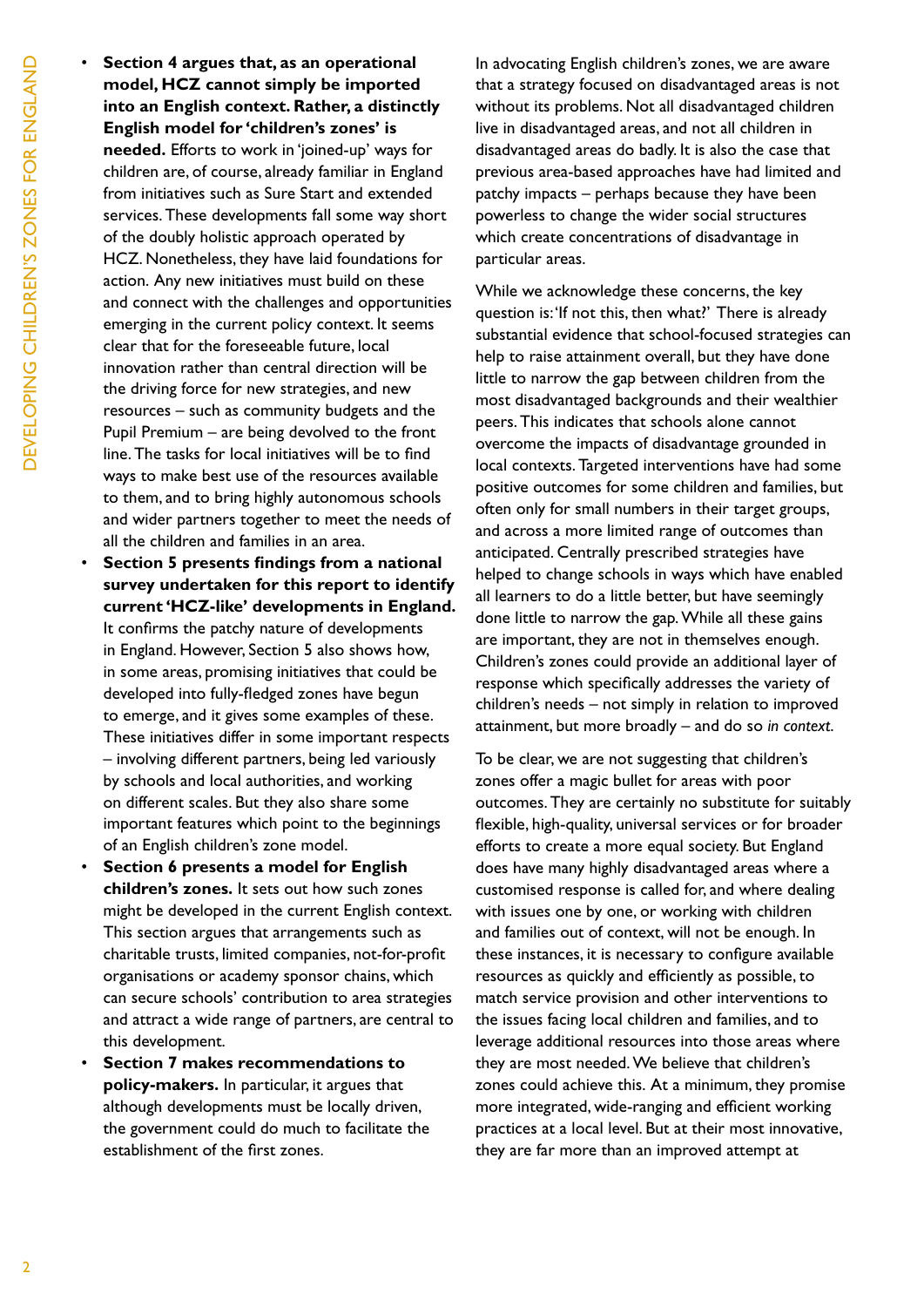joined-up working. They shift the focus from targeting particular outcomes for particular groups of children to enabling all children and young people to do well across a range of outcomes. They also shift the focus from joining up existing services to thinking radically about how all the sources of support for children can be configured strategically. Children's zones have the potential to enable radically different ways of thinking and acting to emerge.

however, it is important to be realistic about what even the most radical of children's zones might achieve. since disadvantages facing children and young people are deep-rooted and have their origin in factors beyond the local situation, wholesale transformation

is unlikely. Instead, we should look to zones to bring about modest – but eminently worthwhile – improvements over time. These improvements should nonetheless be greater than those achieved by the patchwork approaches of the past, because zones should enable area-specific strategies to emerge within a common, guiding model, should focus on a wider range of impacts, and should do so for a wider range of children and families. We believe that careful monitoring and evaluation processes can help to reveal these improvements, and that gains can be made despite the current economic climate. for these reasons alone, we believe that an English children's zone model should be fully explored.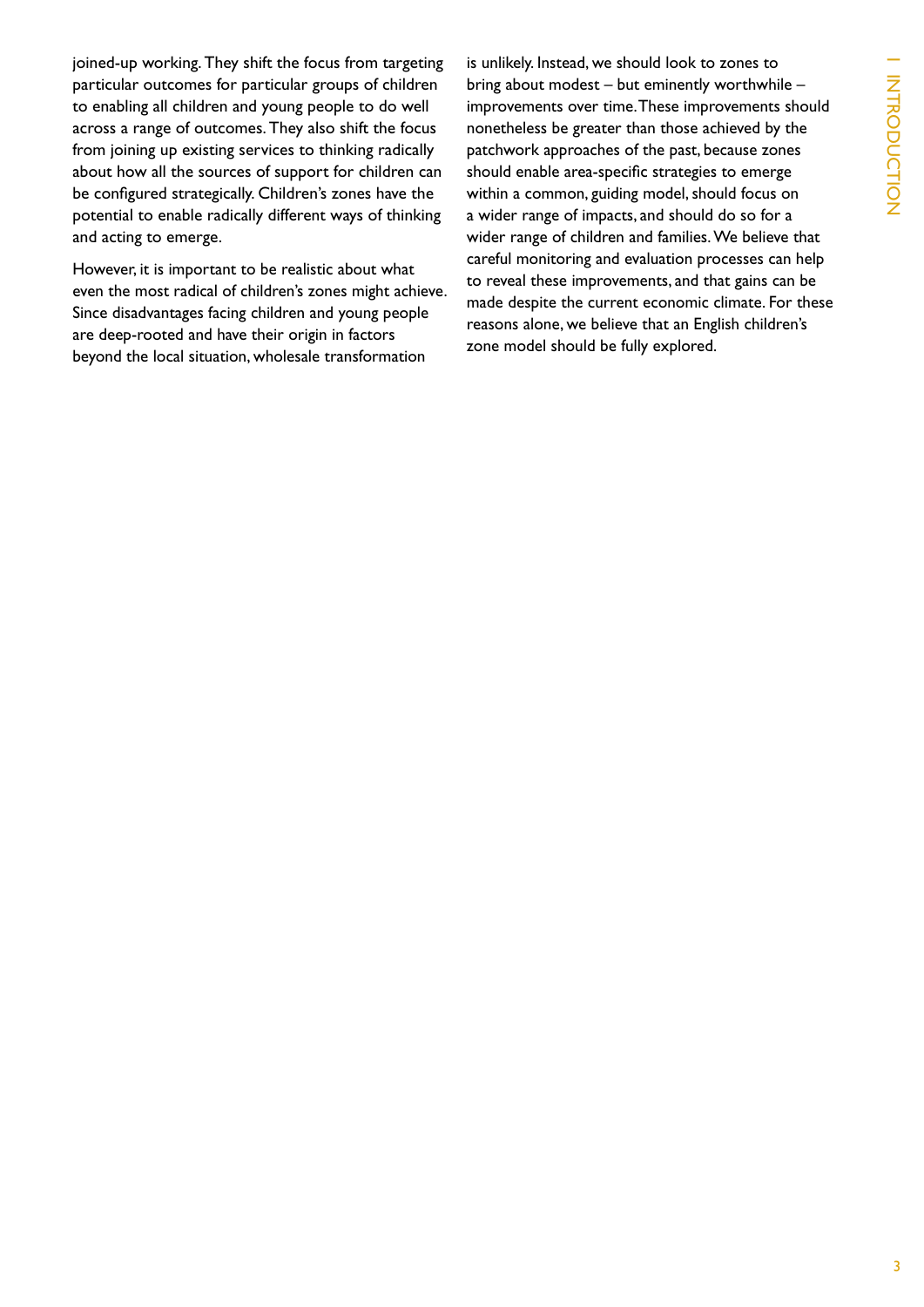## 2 why are children's Zones needed?

There is now a political consensus that tackling the disadvantages which prevent some children doing well – not least in education – should be a national priority. However, there is much less agreement about which methods for achieving this are most appropriate. Does the answer lie, for instance, in national policies for tackling childhood poverty, or in improving universal services? Are interventions targeted at the most disadvantaged children and families the way forward? should strategies be formulated at a regional, local authority (LA), or city-region level?

Our position is that policy-makers need a toolkit of strategies and that there is a place for interventions developed at a wide range of levels. However, we also believe that one of those levels should be the very local  $-$  typically referred to in the USA as the 'neighborhood', and what we here call the 'area'. This is because *areas are different from one another*. They experience different levels of disadvantage, and different forms of disadvantage are found even in areas which appear very similar. This means that *different kinds of strategies are needed in different areas*. In some, providing good schools and services for all will be enough. In others, universal provision might need to be supplemented by a modicum of targeted intervention. In the most disadvantaged areas, however, customised approaches may be necessary to tackle a complex web of issues – and draw on a network of resources – that are not configured in quite the same way anywhere else.

To illustrate this point, we undertook a simple analysis of how different indicators of disadvantage are distributed across local areas in England, and of how these indicators relate to outcomes. There are, of course, many analyses which explore the complex associations between the *circumstances* in which children grow up and how well they do, particularly in terms of educational attainment.<sup>2</sup> There are also a few which analyse in more searching ways than has

been possible here how area disadvantage affects children.<sup>3</sup> However, our analysis is sufficient to show why an area approach to improving children's outcomes is necessary.

## THE TERMS USED IN OUR ANALYSIS

since we are interested in education and disadvantage at a local area level, we have focused our analysis on Lower Super Output Areas (LSOAs). LSOAs are a valuable unit of analysis, dividing the country into small areas of roughly the same size (about 1,500 people). England has 32,482 LSOAs. We have explored the relationship between disadvantage and educational attainment in English LSOAs. We have also explored LSOAs as they are grouped by electoral ward. While we acknowledge that wards are of different sizes (both geographically and by population) and contain different numbers of LSOAs, looking at LSOAs in this way is still valuable in helping to reveal within-ward variation. This is important because wards are often used as an administrative unit, but this approach may mask more local differences.

for the purposes of our analysis, we have focused on five indicators of disadvantage: (ill-)health, deprivation (as characterised by the indices of Multiple Deprivation), unemployment, barriers to housing and services, and levels of adult education. We recognise that the indicators we have chosen are far from comprehensive in terms of capturing the full range of disadvantages experienced by children and families. however, we have selected them because they are illustrative of the central concerns of the policy-makers and practitioners we interviewed for this report, and because there is a substantial existing literature linking them to poor educational attainment. We have focused on educational attainment rather than educational and other outcomes more broadly, because attainment has a significant impact on young people's later life chances and because data are readily available. We also acknowledge that there are other outcomes and indicators which are similar to, and strongly associated with, the ones we have chosen. We have excluded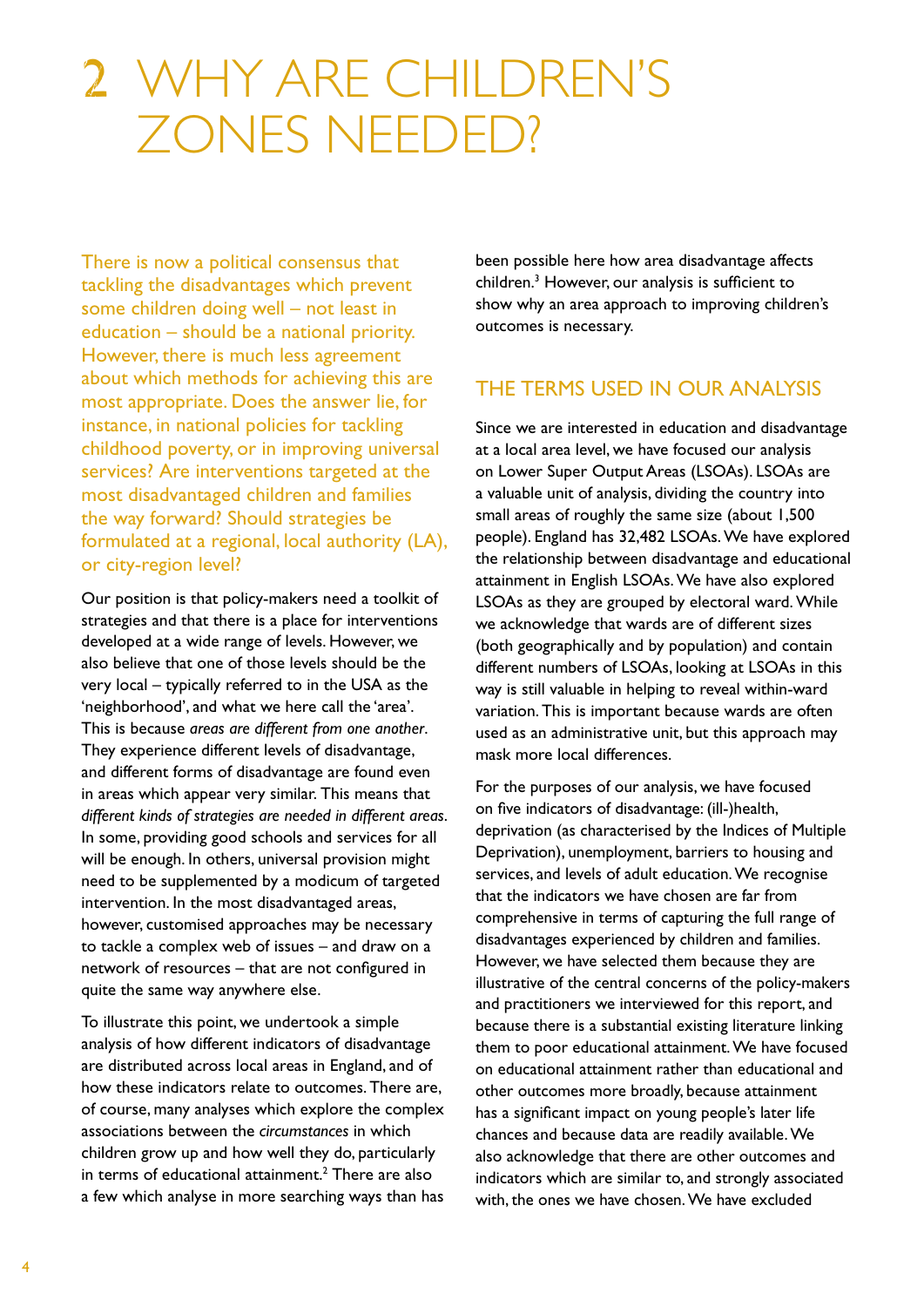these from our analysis where they might be measuring the same phenomenon as our chosen indicators, as this could create errors in the analysis.

We provide full details of the methods employed in our analysis – including the selection criteria for indicators, the data sets used and the full range of caveats – in a separate technical appendix to the report.<sup>4</sup>

## finDings froM our AnAlysis

We present our analysis in the form of answers to some key questions. These are addressed in turn below.

**How are indicators of disadvantage distributed across England?** We looked at four specific indicators of disadvantage, which are identified and measured separately, and reported at LSOA level. These were:

- **Health:** the percentage of adults in each LSOA who had reported their health as being 'good' in the past 12 months. A low score may indicate poor health.
- **Unemployment:** the combined percentage of males (aged between 18 and 64) and females (aged between 18 and 59) claiming Job Seeker's Allowance (ISA) in each LSOA.
- Adult education: the percentage of adults in each LSOA who had reported they had no qualifications.
- **Housing:** barriers to housing and services are recognised and measured separately within the indices of Multiple Deprivation (iMD) on the basis of a number of indicators, including household overcrowding, homelessness and housing affordability. A higher score represents greater barriers.

We also used iMD scores as an indicator of overall **deprivation**. These scores are calculated by combining a wide range of data across seven domains: income deprivation, employment deprivation, health deprivation and disability, education skills and training deprivation, barriers to housing and services, living environment deprivation, and crime.<sup>5</sup> A higher score indicates a higher level of overall deprivation.

Table 1 (below) shows a broad guide to the distribution of indicators across LSOAs in England. For each indicator it details the average LSOA score, the average amount by which LSOA scores vary, and the lowest and highest LSOA scores. The variation of scores across LSOAs and the ranges presented in the lowest and highest scores for each indicator are of particular note. for instance, it can be seen that although the average deprivation score for a LSOA is 21.67 points, this varies between 15.51 points (up or down) across LSOAs. This suggests that there is a great deal of variation in deprivation across LSOAs. With regard to the range of scores, for each of the indicators explored there are some LSOAs that score far above the average amount of variation – for instance, the highest deprivation score in a LSOA is 87.80. This suggests that some LSOAs in England experience far greater levels of disadvantage than the national average, even after typical variations in scores are taken into account.

**How are academic attainments distributed across England?** We were interested in children's educational attainment in the Early Years Foundation stage, Key stage 2 and Key stage 4. for each of these, we wanted to know whether the likelihood of a child meeting (or exceeding) the nationally expected level of attainment was related to the levels of

| <b>Indicator</b>             | <b>Average LSOA</b><br>score | Average amount<br>by which LSOA<br>scores vary | <b>Lowest LSOA</b><br>score | <b>Highest LSOA</b><br>score |
|------------------------------|------------------------------|------------------------------------------------|-----------------------------|------------------------------|
| Health*                      | 68.71                        | 6.32                                           | 37.34                       | 93.12                        |
| Unemployment*                | 2.42                         | 2.08                                           | 0.00                        | 22.80                        |
| Adult education <sup>*</sup> | 29.26                        | 11.3                                           | 0.87                        | 67.63                        |
| Deprivation**                | 21.67                        | 15.51                                          | 0.53                        | 87.80                        |
| Housing**                    | 21.69                        | 11.09                                          | 0.34                        | 70.14                        |

#### tABle 1. DistriBution of inDiCAtors of DisADvAntAge ACross lsoAs in englAnD

 $^*$  Health, unemployment and adult education scores are expressed as percentages.<br>\*\* Deprivation and housing are expressed as point scores.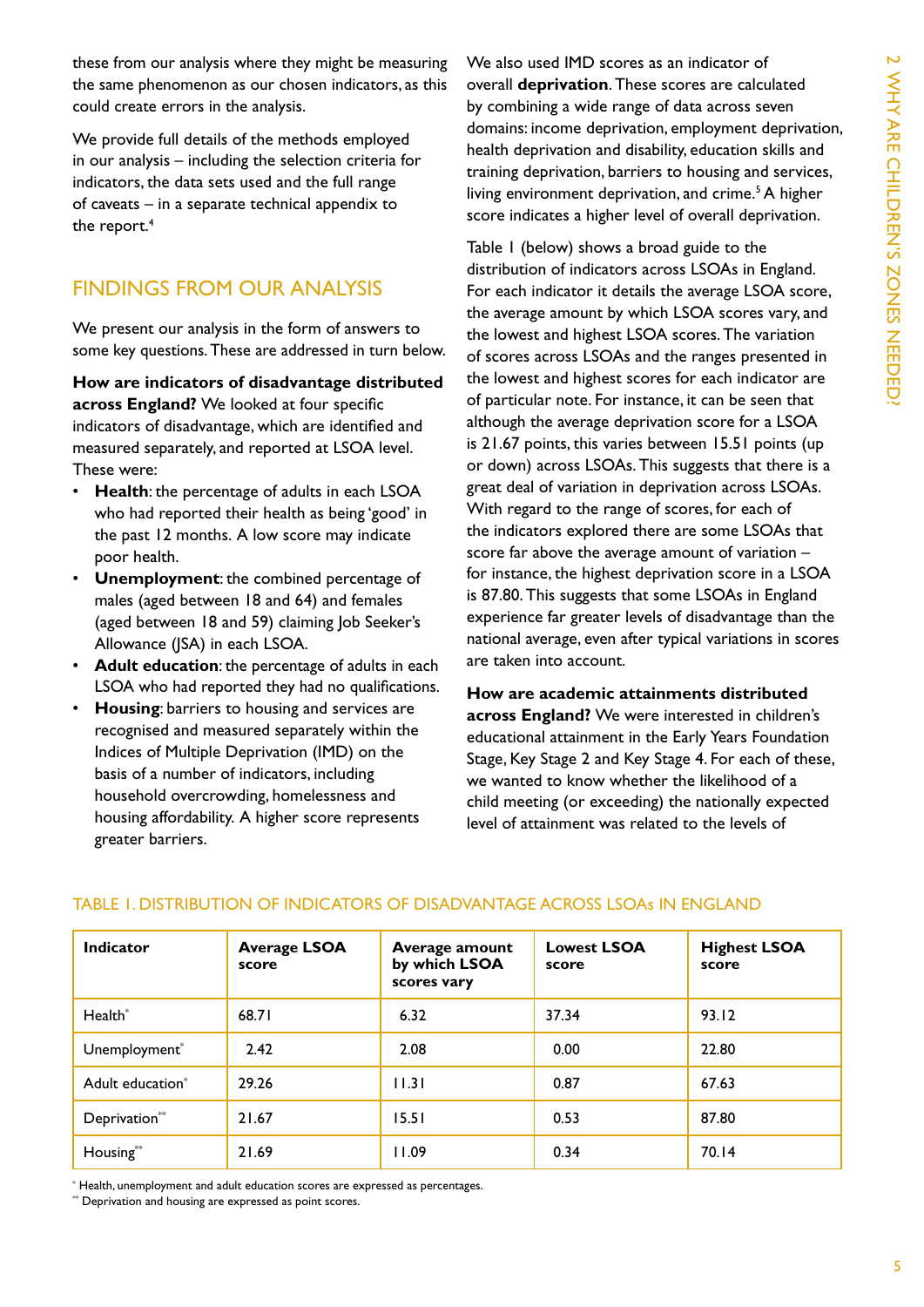disadvantage in the LSOA in which they live. We used the following indicators of attainment, and noted the proportion of children achieving these benchmark scores in each LSOA:

- **Early Years Foundation Stage: At age five,** children's progress towards the 'Early Learning Goals' is assessed. A score of 78 or above in each of the assessed areas indicates that a child is working securely towards each of the Early Learning Goals.
- **Key Stage 2:** At age 11, children are expected to have achieved National Curriculum Level 4 in English and Mathematics.
- **Key Stage 4:** At age 16, achieving five  $A^*$ –C GCSE grades, including English and Mathematics, is used as a national benchmark for performance.

Our findings are presented in Table 2 (below). Again, the variation across LSOAs warrants closer scrutiny. We can see that the average variation in academic attainment across LSOAs is broadly consistent during primary schooling (Foundation Stage and Key Stage 2), with a higher variation in attainment at secondary level. However, there are LSOAs which experience very low (and high) educational attainment, and differ markedly from the average variation across LSOAs.

**How are indicators of disadvantage related to educational attainment?** We developed some statistical models (see technical appendix) which attempted to explain variations in educational attainment across LSOAs by exploring the apparent impacts of our indicators on attainment. Our analysis suggests that our chosen indicators of disadvantage can explain approximately 11% of the variance in attainment between LSOAs at the Foundation Stage, 15% at Key stage 2, and 37% at Key stage 4.

**What contribution does each indicator of disadvantage make to explaining differences in educational attainment?** We found deprivation to be most strongly associated with low educational

attainment at LSOA level, and particularly so at Key Stage 4. Unemployment and adult education also tended to have a positive association with low attainment at LSOA level. The associations between health (as measured by the percentage of adults reporting good health in the last 12 months) and educational attainment, and between barriers to housing and services and educational attainment, were least strong.

**How are indicators of disadvantage distributed within and between LSOAs?** Having established the importance of disadvantage in relation to attainment, it is also important to consider these indicators 'in context' by examining how they interrelate, both within and across LSOAs. To explore this, on the opposite page we provide a graphical representation of how, within a ward, individual LSOAs are affected by our chosen indicators of disadvantage. We have selected this ward, on the outskirts of a large city, as an illustrative example because it falls within the target area of one of the innovative developments identified by our national survey of activities (see Section 5).

The ward-level maps on the opposite page (Figure 1) show how different indicators of disadvantage are distributed across LSOAs within the ward. Each map shows data for one of our five indicators: deprivation (iMD score), (ill)-health, unemployment, adult education, and barriers to housing and services. The darkest coloured LSOAs on each map (except for the map showing good health) are the most disadvantaged for that indicator, and the lightest coloured are the least disadvantaged. On the map showing good health, the darkest coloured LSOAs have the highest levels of reported good health, and the lightest coloured, the lowest levels. The black border indicates the ward boundary.

These maps have many striking features. For each indicator there is considerable variation within the

| <b>Stage of</b><br>education | <b>Average LSOA</b><br>score | Average amount<br>by which LSOA<br>scores vary | <b>Lowest LSOA</b><br>score | <b>Highest LSOA</b><br>score |
|------------------------------|------------------------------|------------------------------------------------|-----------------------------|------------------------------|
| <b>Foundation Stage</b>      | 68.09                        | 11.89                                          | 17.00                       | 94.00                        |
| Key Stage 2                  | 65.68                        | 11.90                                          | 13.00                       | 92.00                        |
| Key Stage 4                  | 53.04                        | 15.37                                          | 10.30                       | 92.80                        |

#### tABle 2. DistriBution of ACADeMiC AttAinMent ACross lsoAs in englAnD

figures are expressed as percentages.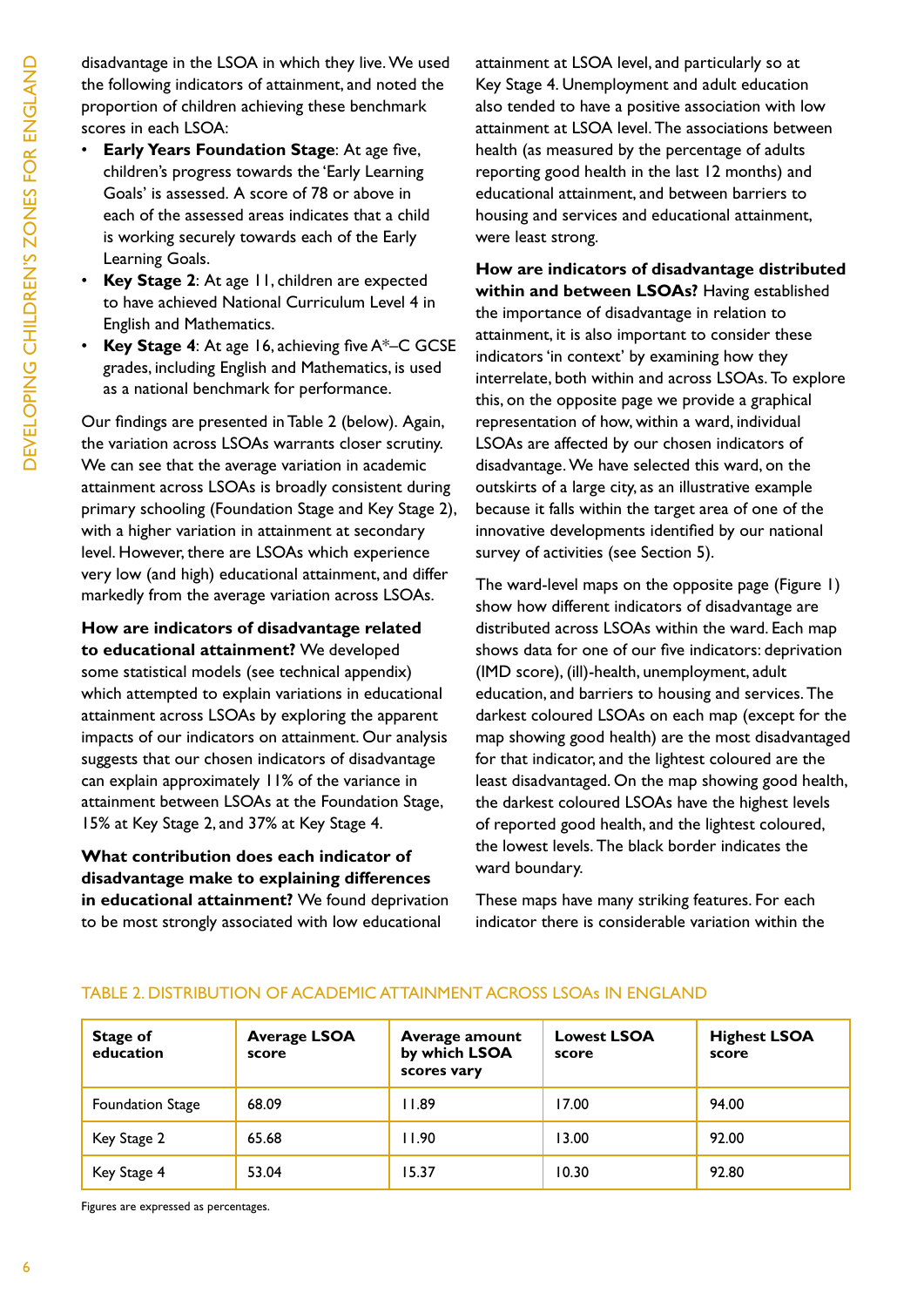

ward, and sometimes across adjoining LSOAs. The maps also suggest that issues can 'spill over' ward boundaries. As we look across the indicators, the picture becomes even more complex. for example, the LSOA in the bottom right-hand corner of each map has low levels of disadvantage across all the indicators with the exception of reported good health. Other LSOAs are much more varied. For instance, one LSOA (right-hand side, centre) has a high proportion of adults without qualifications, and a high score for barriers to housing and services – but it also has one of the lower rates for receipt of JsA and one of the lower iMD scores in the ward. Another LSOA (top left-hand corner) is among the most disadvantaged in the ward in terms of iMD score, JSA rate, and the proportion of adults without qualifications, but appears more advantaged in relation to barriers to housing and services, and reported good health.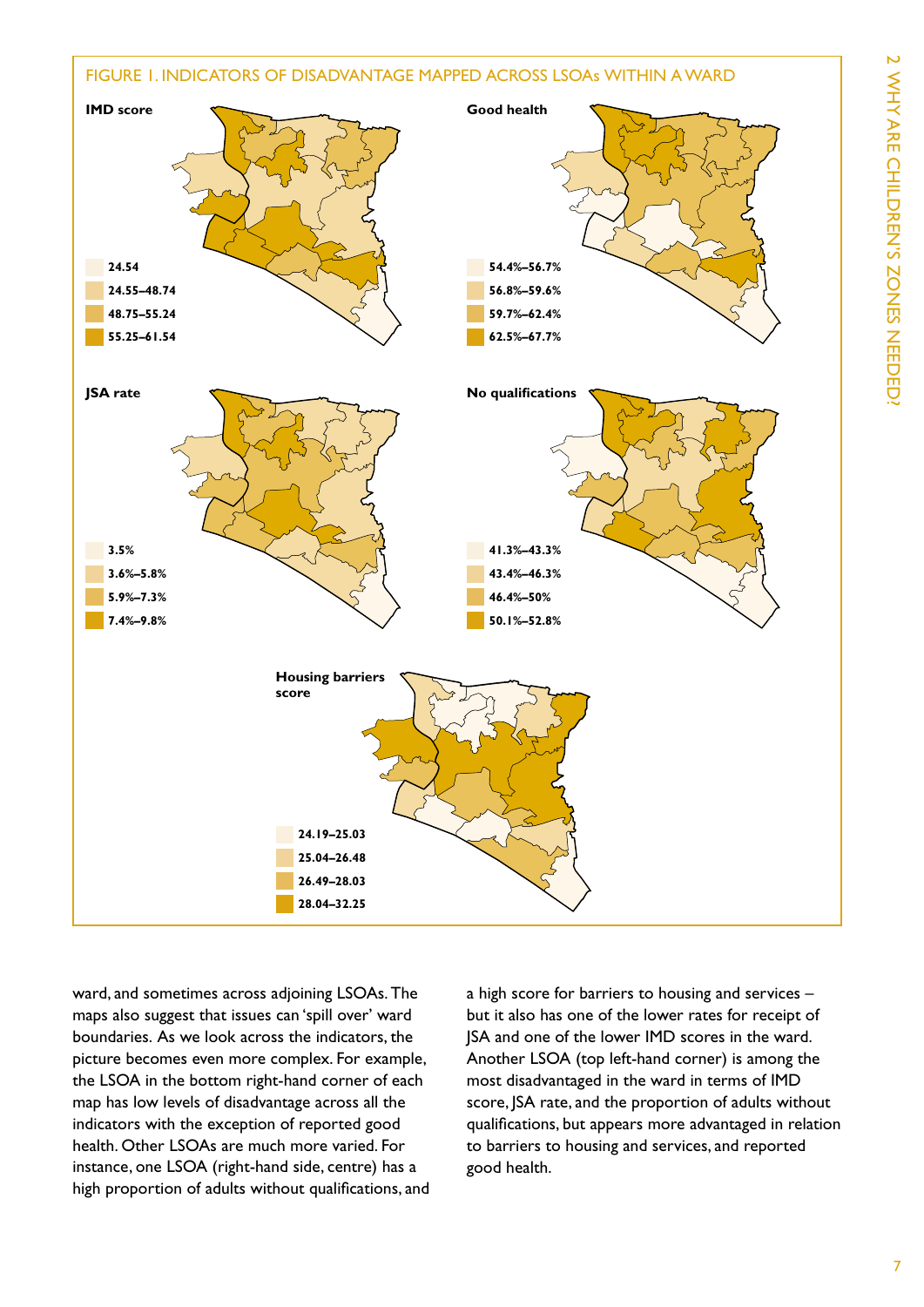In sum, we see that while there tend to be overlapping concentrations of multiple forms of disadvantage within the ward and its constituent LSOAs, there is considerable variation in terms of how different and multiple forms of disadvantage are configured at LSOA level. This is typical of the other wards identified as target areas in our national survey of innovative approaches.

## WHAT DOES THIS MEAN FOR POLICY AND PRACTICE?

Three things are striking about these findings. The first is that local areas are very different from each other in their levels of disadvantage, and that England retains some highly disadvantaged local areas, with correspondingly low levels of attainment among the children and young people who live there. This is despite the best efforts of policy-makers over many years. The second is that larger areas – wards, towns and cities – are likely to contain very varied local areas. The third is that 'disadvantaged' local areas may themselves be very different from each other, with different configurations of the indicators we have examined.

The implication, we suggest, is that broad-brushstroke strategies for improving children's outcomes are unlikely to be enough unless they are supplemented by very local area approaches. it is not simply, as we have argued, that Manchester, Rotherham, King's Lynn and london are all different from each other, but that small areas within these towns and cities are also different from one another. A framework of national policy and local strategy is undoubtedly necessary, but it has to leave room for, and positively support, more local initiatives.

Moreover, our analysis only scratches the surface of the complex dynamics of local areas. There are many more indicators of disadvantage that could have been included, and many more outcomes to which they could have been linked. There is much that could have been explored in terms of how children in different areas experience and respond to the disadvantages they face, why some do better than others, and whether the accumulation of disadvantage in an area brings additional disadvantages of its own. Equally important, there is much to explore regarding the assets that even the most disadvantaged places have, both in terms of the services and facilities upon which they can draw, and even more in terms of the capacities of the people who live there to support each other and to improve their own lives. Understanding these very local dynamics is, as we shall see in the following sections, an essential foundation for the development of children's zones.

## suMMAry of Key points

- Nationally, there is a clear relationship between deprivation (as measured by iMD) and educational attainment. Unemployment and adult education are also important predictors of children's educational attainment.
- A focus on LSOAs shows there is considerable variation in how different indicators of disadvantage are configured at a local area level. An examination of the LSOAs which lie within an administrative ward shows that it may only be in some local areas in the ward that (particular) factors associated with disadvantage are worse than average. The combination of factors that are worse than average may differ across LSOAs.
- There is a need for interventions that can engage with local configurations of disadvantage. As the following section explores, hCZ offers one model for this.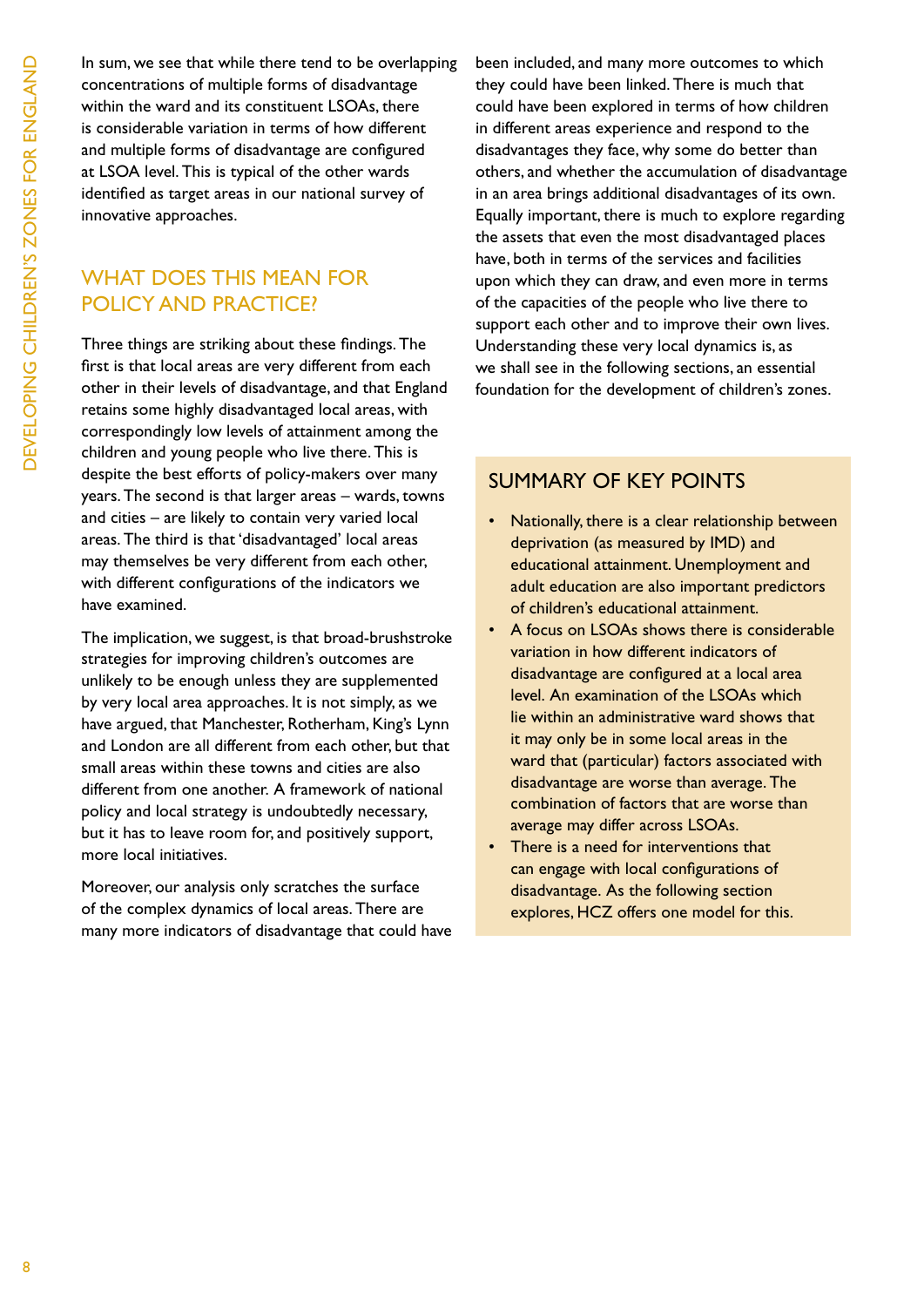## 3 learning from the harlem children's Zone

In thinking about how children's outcomes in disadvantaged areas might be improved, there are good reasons for identifying what can be learned from outside England. It is not that England has no history of area approaches  $$ far from it. However, it is difficult to think of initiatives of any substance in the country that have been area-based and have approached the task of improving outcomes through a doubly holistic strategy – tackling multiple forms of disadvantage simultaneously and working right across the childhood years. Even where promising initiatives have emerged, they tend to have been short-lived, and to have disappeared when government priorities and funding shifted.

As we suggested earlier, in learning from elsewhere an obvious starting point is HCZ,<sup>6</sup> which has attracted considerable attention across the USA and from policy-makers internationally. As an indication of this attention, hCZ has been described by *The New York Times* as 'one of the most ambitious social experiments of our time'. Its president, Geoffrey Canada, has been named in *Time* magazine's 2011 list of the world's  $100$  most influential people,<sup>7</sup> and President Obama has committed to 'rollingout' HCZ across the USA, in the form of 'Promise Neighborhoods'. Indeed, during his presidential campaign, he presented this as integral to his strategy for 'changing the odds for urban America':

*If poverty is a disease that infects an entire community in the form of unemployment and violence, failing schools and broken homes, then we can't just treat those symptoms in isolation. We have to heal that entire community. And we have to focus on what actually works… We know the Harlem Children's Zone works. And if we know it works, there is no reason this program should stop at the end of those blocks in Harlem.*

(Barack Obama, 2007)<sup>8</sup>

In this section of the report, we provide a brief overview of hCZ, explore its distinctive features, and review the available evidence about its impacts.

## An overvieW of hCZ

hCZ is a geographically based non-profit organisation. It currently serves around 100 blocks in Harlem, New York, which is predominantly home to low-income black families. it offers them access to an interlocking network of education, health, family, and social welfare services. These are not simply wrap-around services, but have been designed to create a 'pipeline' of support for children from cradle to career. To this end, hCZ has established an integrated package of programmes to support children's education in early childhood, elementary school, middle school, high school and college contexts, and it runs its own charter schools called promise Academies. hCZ's wider programmes of family and community support are built around this education-oriented pipeline.

The list below, while far from exhaustive, gives an indication of the range of interventions that make up hCZ's 'pipeline to success' and its wider network of support:

#### **EARLY YEARS**

- Baby College. This provides a series of parenting workshops for parents of children aged up to three living in the zone. Designed by early childhood experts, the college aims to help parents to provide a nurturing and stimulating home environment.
- The Three-Year-Old Journey. This programme concentrates on how best to promote children's language and learning skills. It is for the parents of children who, at age three, secure a place to attend one of HCZ's Promise Academy charter schools.
- The Harlem Gems. This is an all-day pre-kindergarten programme for three-year-olds who hold a promise Academy place. Children benefit from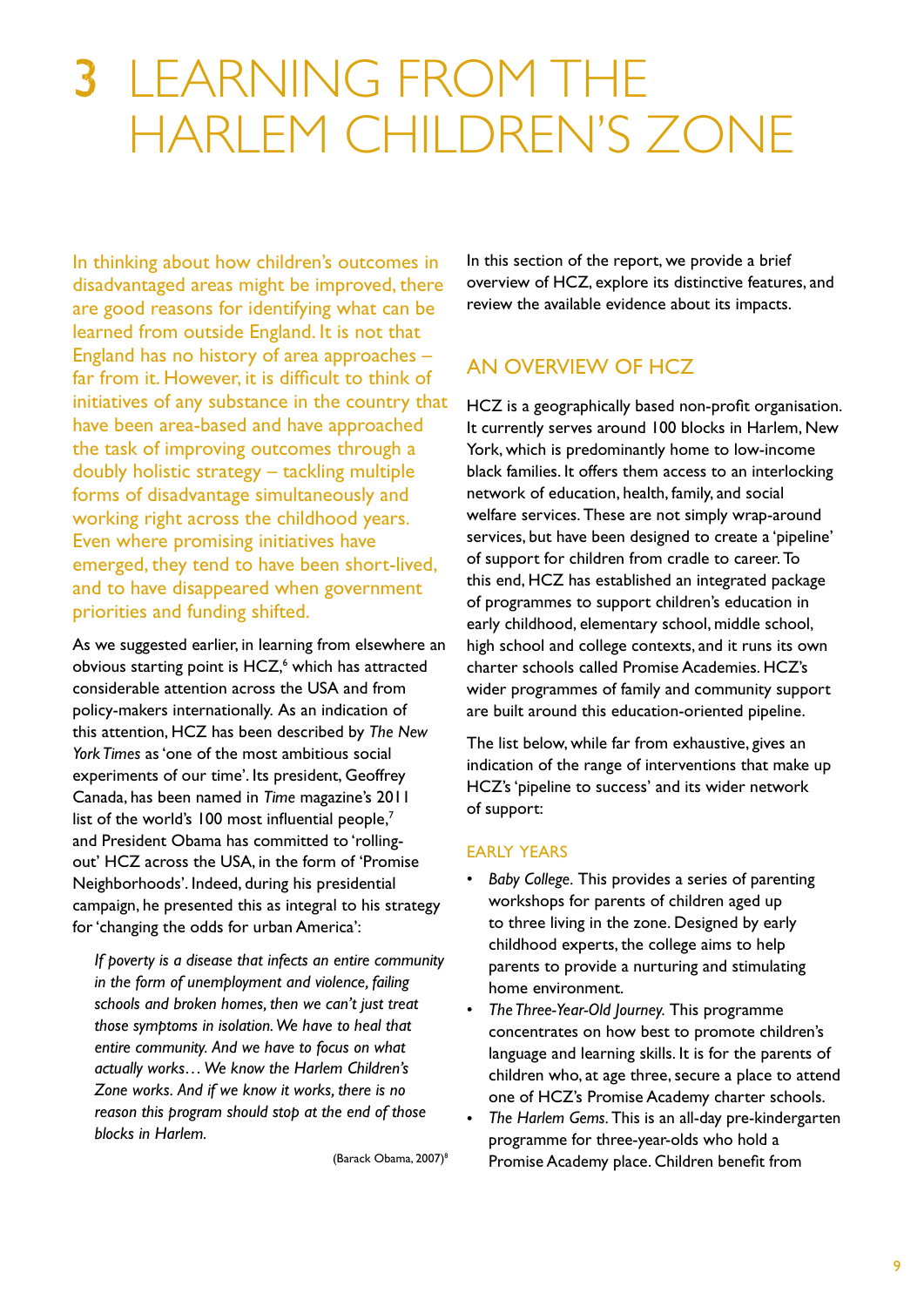a 4:1 adult-to-child ratio and are taught in English, Spanish and French. The emphasis is on school readiness.

### SCHOOL YEARS

- Promise Academy charter schools. HCZ runs two promise Academy charter schools, catering for elementary, middle and (increasingly) high school students. These have an extended school day, including after-school and weekend tutoring, and a wide range of enrichment activities. Students are given freshly prepared meals and have onsite access to medical, dental, and mental health services.
- • *Academic case management*. this is open to all 5th to 12th grade students. Case managers track students' individual progress (academic, social and emotional), creating and implementing a support plan for every student.

#### College prepArAtion AnD eMployMent

- HCZ Employment and Technology Center. This promotes technology skills as well as academic support for high school students.
- Learn to Earn programme. This helps high school students improve their academic skills as well as prepare for college and the job market.
- College Success Office. This helps students with all aspects of college access, from financial aid applications to academic issues and time management.

### WiDer fAMily AnD CoMMunity progrAMMes

- • *Parenting support programmes*. Activities range from parent reading groups to cooking classes and support with managing their children's chronic health conditions – for example, the hCZ asthma initiative.
- HCZ Community Pride programme. This aims to support and energise tenant and block associations to improve living conditions.
- • *The Family Development Program and Family Support Center*. These help to strengthen at-risk families and run foster care prevention programmes.
- HCZ Peacemakers programme. This programme employs young adults to work in public school classrooms as teaching assistants and run afterschool programmes.
- Beacon Community Centers. These create a shop front for access to all of hCZ's support services.

All those resident in the zone have the opportunity to access its full range of school- and communitybased provision. Places at HCZ's Promise Academy

schools are, however, limited and allocated through a random lottery, which is also open to children outside the zone. This means that not all children who live in the zone attend one of its schools – though they may benefit from its other community-based supports. Equally, children living outside the zone may secure a Promise Academy place but not access its full range of community provision. Recent data indicates that approximately 1,300 children attend Promise Academies and have access to hCZ's full range of additional support. A much greater number – more than 10,000 children and 10,000 adults – access other services offered by HCZ.9

## WHAT MAKES HCZ SO DISTINCTIVE?

hCZ is so distinctive because it offers a template for action which is both simple in purpose and great in ambition. it recognises that inequalities in outcomes cannot be tackled unless the causes of those inequalities in family and community contexts are also tackled. it has set up a system for addressing inequalities which is:

- • **focused on a particular local area**, seeking to understand and tackle the dynamics of disadvantage in that area, and to meet the diverse and multiple issues facing the children and families who live there
- • **doubly holistic**, working with children *over time* to develop a cradle-to-career 'pipeline' of support, *in the wider context* of the families and communities in which they live
- • **able to act strategically for children and**  families in the area. HCZ is funded, governed and led in such a way that it can concentrate all its energies on the single task of improving a wide range of outcomes for children and young people; it can do this in a strategic and integrated way, and can sustain this over time.

In these respects, HCZ appears 'one step ahead of the game'. Having had the rare opportunity to develop and sustain its approach over the last 20 years, HCZ has found ways to respond to many of the challenges with which English policy is now grappling. This makes it worth reflecting briefly on HCZ's development.<sup>10</sup> Its origins lie in a truancy prevention initiative, started in 1970, called the Rheedlen Center for Children and Families – with Geoffrey Canada becoming its president in 1990. In 1991, Rheedlen partnered with a local school to establish a Beacon Community Center, offering a range of extended services and out-of-hours activities. however, concerns – which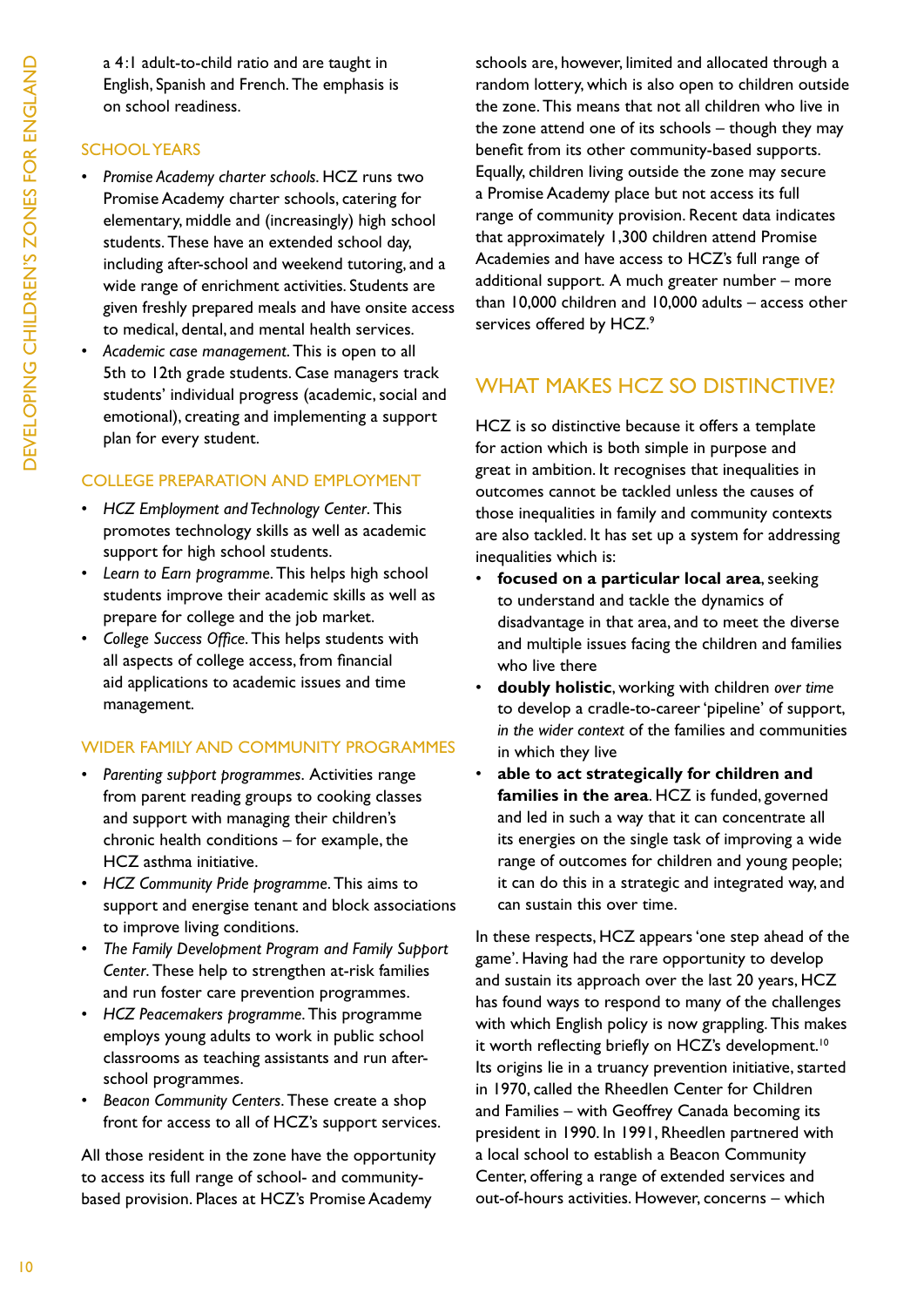are all too familiar in an English context – were expressed that:

- only some local children were being helped many others were not
- the short bursts of progress children made were outweighed by the impacts of the wide range of disadvantages they experienced outside school
- the benefits of interventions would fade or disappear over time without continued support.

This led Geoffrey Canada and colleagues to revise their approach. Rather than developing a well-meaning menu of loosely connected activities and seeing what this achieved, they started with the goal of creating better outcomes for all children, and then asked which factors in a child's life they would need to address and how they could do so in a programmatic and standardised way.

In answering these questions, they laid the foundations for the HCZ model. The zone would focus on a geographical area. it would help all the children in the area and strengthen their families' ability to support them. Instead of trying to create an oasis of academic excellence in an otherwise distressed community, it would try to change the culture of the community. it would saturate the area with high-quality services until it reached a tipping point where positive educational and social activities became the norm. And it would do so strategically, by creating a seamless pipeline of cradle-to-career support, addressing education, health, nutrition, housing, and community safety, among other factors.

Within this distinctive theory of action, HCZ has explicitly sought to apply the best research evidence about the kinds of interventions which are most likely to be effective in achieving particular outcomes, and has sought to introduce evidence-based good practice into family and community contexts. it has, moreover, created the structures and governance mechanisms needed to achieve this in practice. Notably:

- as a charitable foundation, HCZ is an independent entity with strong leadership, accountable to its trustees
- it has its own income generated through charitable donations, and commands a high level of resource
- it is able to employ its own staff, commission services, run its own schools and use its resources flexibly.

These arrangements mean that HCZ has the autonomy and flexibility to set a clear strategic vision for the zone, to ensure that all its service providers buy in to this vision, to configure its provision to

create a holistic pipeline of services at an operational level and, ultimately, to be held to account in line with its own vision.

hCZ is, therefore, also distinctive in its governance and operational structures. it demonstrates that a holistic response to poor outcomes can be developed and sustained over time. HCZ shows that the diverse needs of large numbers of children and families can be met within a zone model, and that resources can be mobilised in ways which are not entirely confined to existing public service structures or funding. Schools are important, but not lead, contributors, being embedded within the wider zone. in taking the onus from schools and placing it at an area partnership level, hCZ appears in a strong position to have wideranging impacts at a scale greater than schools or other services could achieve alone.

## **EXPLORING HCZ'S IMPACTS**

in many ways, hCZ's achievements to date are remarkable. In an area where, according to Geoffrey Canada, 'literally all of the institutions are failing children', it has established a wide range of service provision and sustained this over time, and is reported to be reaching large numbers of children and adults.

However, in order to understand what HCZ has achieved, and what might conceivably be achieved by a similar approach elsewhere, we need to disentangle the available evidence in relation to the multiple levels at which the zone seeks to work:

- First, the individual programme level. HCZ has numerous evidence-based programmes and services, and it is important to see how well these work to address their target problems – be they poor management of chronic asthma (hCZ asthma initiative), substandard accommodation (hCZ community pride programme) or poor school readiness (Harlem Gems).
- Second, the level of 'cumulative' effects. Where children and families engage with multiple programmes and services, they might be expected to experience gains which are bigger than those from individual programmes because improvements in one domain also contribute to improvements in other domains.
- Third, the area level. HCZ's ultimate aim is to create a tipping point for the whole community, changing its culture so that, for instance, having good health and skilled employment, doing well at school and living in a safe environment become normal and are sustained by everyday practices.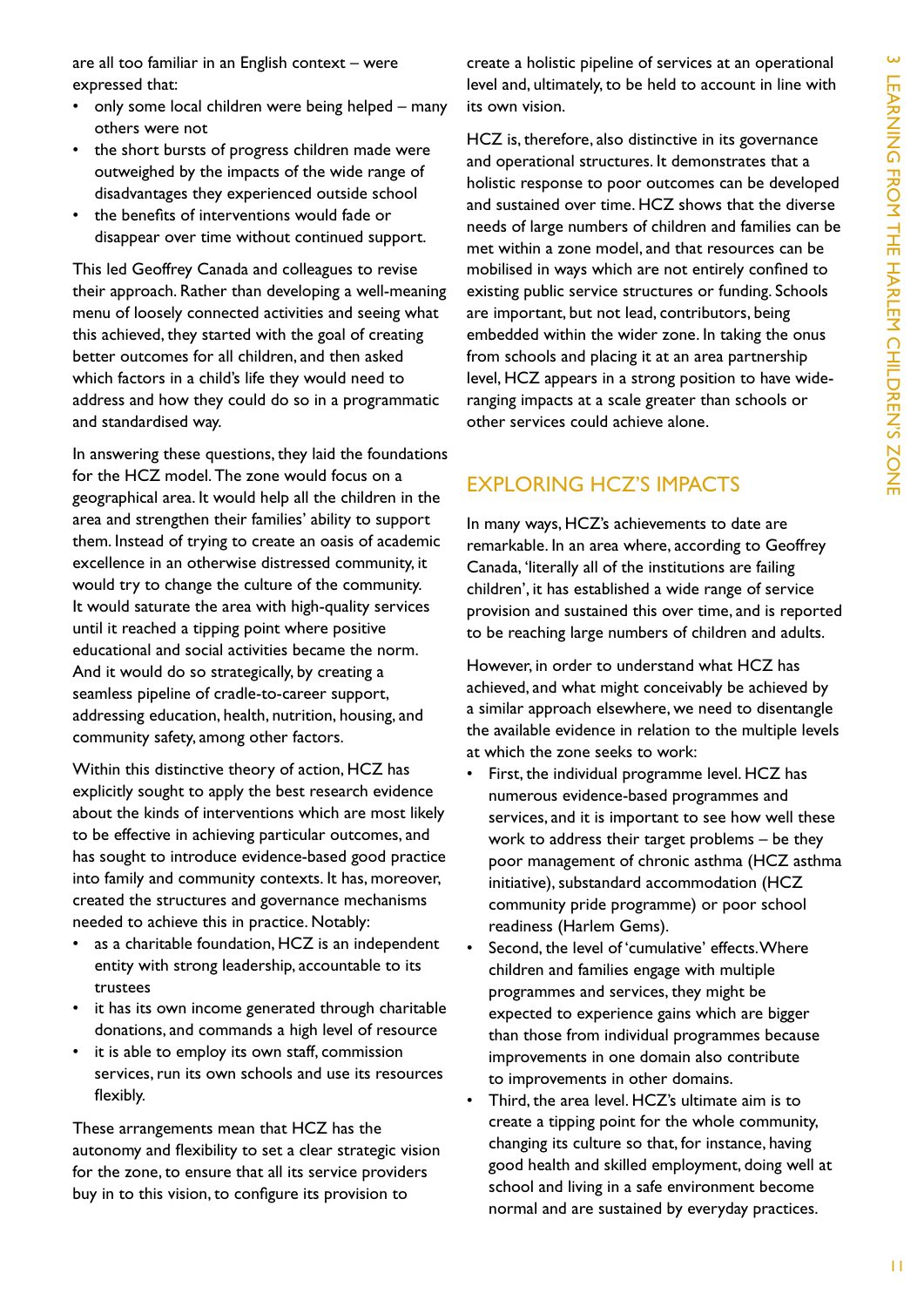Taking these in turn, at the programme level, there is evidence that the zone's individual activities are having positive impacts. Much of this comes from the zone's own monitoring activities. To give some brief examples, hCZ's evaluation report for the 2011 financial year $11$  states:

- More than 455 parents completed Baby College. By the end of the course, almost all parents had fitted safety latches on cabinets (92%) and smoke detectors (98%), and ensured their children had up-to-date immunisations (99%). Seventy-eight per cent of those attending who read to their children less than five times a week pre-course were doing so more often post-course.
- All the children completing the Harlem Gems programme attained a school readiness score in line with, or above, national average scores as measured on the Bracken School Readiness Assessment – whereas on starting the programme, 13% of children were assessed as having delayed or very delayed school readiness.

In addition, two external evaluations have focused on academic attainment in HCZ's Promise Academy charter schools. One, by Whitehurst and Croft  $(2010)$ ,<sup>12</sup> found that students attending Promise Academy schools do 'impressively better than students of their backgrounds attending a typical public school in New York City'. The other evaluation, by Dobbie and Fryer  $(2010),$ <sup>13</sup> claims that gains made by Promise Academy students were enough to 'reverse the black–white achievement gap', at least in some subjects and for some age groups. So, overall, at the individual programme level there is good evidence of positive impacts across HCZ's wide remit. These impacts would, of course, be worth having *even if no cumulative or area-level effects occurred*.

At the level of these wider effects, however, there is far less evidence available – largely because the data needed to explore these has yet to be systematically generated. As far as we are aware, there has been no overall evaluation of hCZ that has searched for effects of this kind. hCZ's own evaluations focus principally on the short-term impacts of programmes and on the outcomes that are targeted by those programmes. The two independent evaluations, by Whitehurst and Croft and Dobbie and fryer, have focused on attainment outcomes, though they have also tried to explore whether the other services provided by the zone have any impact on attainment. Since other charter schools in New York City do as well as the HCZ Promise Academies, and since children who do not receive additional services seem to attain as highly as those who do, they conclude that

there are no cumulative effects of note from these services, and that it is the schools alone that make the difference - challenging HCZ's underpinning theory of action.

The scope for debating these findings is, however, endless – as demonstrated in the public debate between geoffrey Canada and Whitehurst and Croft.<sup>14</sup> For instance, children who do not receive services from hCZ may well access them from other sources, and some high-performing charter schools outside the zone do in fact provide a wide range of additional services to their students.<sup>15</sup> It is also likely that any cumulative effects will be evident only at the level of individual children where a service targets a particular non-educational issue that prevents the child from doing well. Likewise, area effects may well materialise only in the long term as local cultures are changed, and will therefore be difficult to identify.

The real problem here is the lack of a proper evaluation that could identify these more complex processes and nuanced effects. This should certainly lead us to be cautious about adopting HCZ's practices in England without further thought. Whatever else hCZ is, it is not a proven 'package' that can be transported to English towns and cities in the assumption that it is certain to be effective. Instead, what we should focus on is identifying the principles which underpin hCZ and asking ourselves whether these offer a plausible theory of action for how children's outcomes might be improved in disadvantaged areas in England. It is to this task that we now turn.

## **IS HCZ'S THEORY OF ACTION** plAusiBle?

in the absence of clear evidence on cumulative and area-level effects, it is necessary to move to the next level of proof. This involves assessing the *likelihood* that an hCZ-like approach will have effects that go beyond the impacts of individual programmes. Doing this involves setting the zone's theory of action – the way it expects to improve outcomes – against what we know from other research about how disadvantage 'works' and what kinds of interventions make a difference.<sup>16</sup>

**What is HCZ's theory of action?** As we have seen, hCZ is based on the assumption that efforts to tackle those factors that disadvantage children will create contexts in the school, the family and the area which support children to do well. By making these efforts multi-stranded and sustaining them over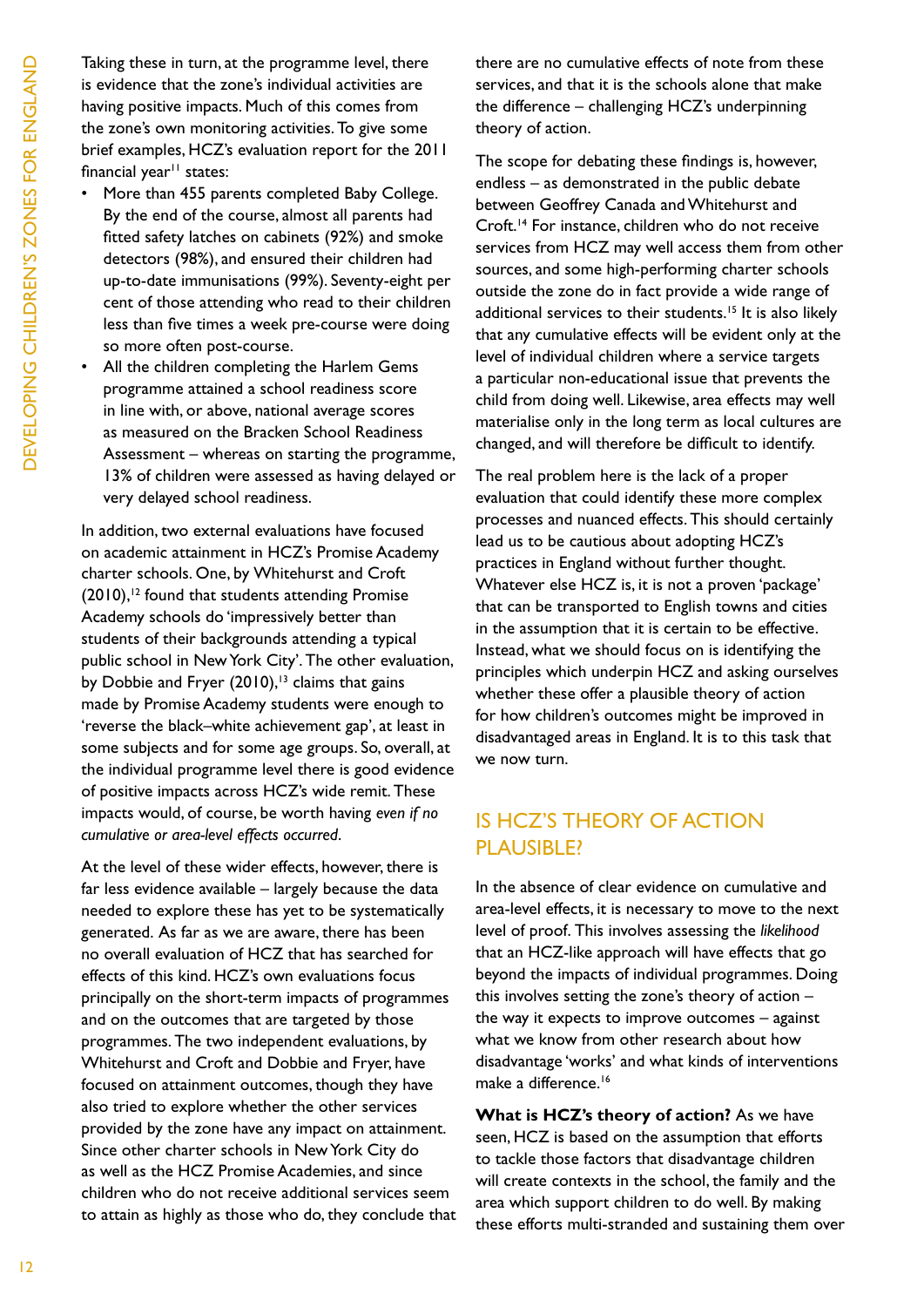time, it seeks to ensure that cumulative effects are generated and that the danger of improvements in one domain being undermined by remaining problems in others is avoided. Ultimately, this should create a 'tipping point' in which environments that are 'toxic' to children's development become supportive.

#### **What do we know about how disadvantage works?** We have seen the following:

- Multiple forms of disadvantage  $-$  poor health, unemployment and so on – tend to be concentrated in particular areas and sustained over time.
- Individuals and families living in disadvantaged areas tend to face multiple problems linked to disadvantage.
- These problems are interconnected, and so one can compound another – for instance, a problem in health can compound a problem in education.
- There can be a lot of variation within disadvantaged areas. individuals and families can experience different combinations of problems, and some individuals and families will experience more problems relating to disadvantage than others.
- Different areas offer different patterns of challenge and opportunity, and seem to encourage different kinds of values and behaviours. it seems likely that these factors can compound the other forms of disadvantage that people living in these areas experience.

#### **What do we know about interventions to tackle disadvantage?** We know the following:

- Initiatives which work in a uniform way across all areas or institutions can have positive impacts. for example, a standardised school improvement initiative can raise institutional attainment. however, there is less evidence that these universal approaches are successful in responding to the needs of individuals, and that while schools might improve overall, gaps remain between students, linked to their individual and family circumstances.
- It is possible to intervene at the individual and family levels in ways which tackle particular problems and build resilience. for instance, it is possible to reduce risky behaviour, support families through crises and raise attainment. Not all interventions are equally effective, but in general, the evidence base here is strong.
- Because of the interaction between problems, tackling one problem is likely to have positive effects on other problems affecting the same individuals and families. it is sensible to tackle problems in a co-ordinated way, precisely because

of these effects; otherwise, improvements in one domain are likely to be undermined by the effects from others. for instance, improvements in schools will be undermined by children missing school because of ill-health or failing to learn because of emotional crises.

- Organising services at an area level, in ways which can reflect the dynamics of particularly disadvantaged areas and the range of problems experienced by the children and families who live there, is important in facilitating co-ordination.
- It may be possible to change the patterns of disadvantage and opportunity in an area. It seems *likely* that such changes might also change the values and behaviours of people who live there. it is *possible* that this in turn may impact on children's outcomes, even though these effects will take time to materialise and may turn out to be small.

#### **So is HCZ's theory of action plausible?** We can say the following:

- • HCZ can already demonstrate impacts at the individual and family level. Although the evidence for cumulative effects is missing or ambiguous, it is plausible to suggest that the services hCZ provides will have such effects. for instance, there is considerable evidence from elsewhere that high-quality early years provision has positive impacts on later educational (and other) outcomes. similarly, health-focused interventions (such as hCZ's asthma initiative) minimise the amount of time children are absent from school and so are very likely to increase (individual) attainment.
- It is also plausible to suggest that HCZ will have more wide-ranging area effects – perhaps even that some kind of 'tipping point' can be reached. however, whole areas are more difficult to change than are schools and services, or even individual children and families. Although hCZ emphasises community change, this may be difficult to achieve in practice.
- Nonetheless, HCZ seems better placed to implement its theory of action effectively than approaches based on more traditional models of service delivery might be. Because hCZ works at an area level, it operates on a scale which enables it to offer, co-ordinate and sustain a much wider range of programmes and services than any individual institution or service provider could do. This, in turn, means that it is much better placed than smaller-scale initiatives to respond to the diversity of child and family needs within Harlem, to address a wide range of outcomes, and to reach more children and families in total. in principle,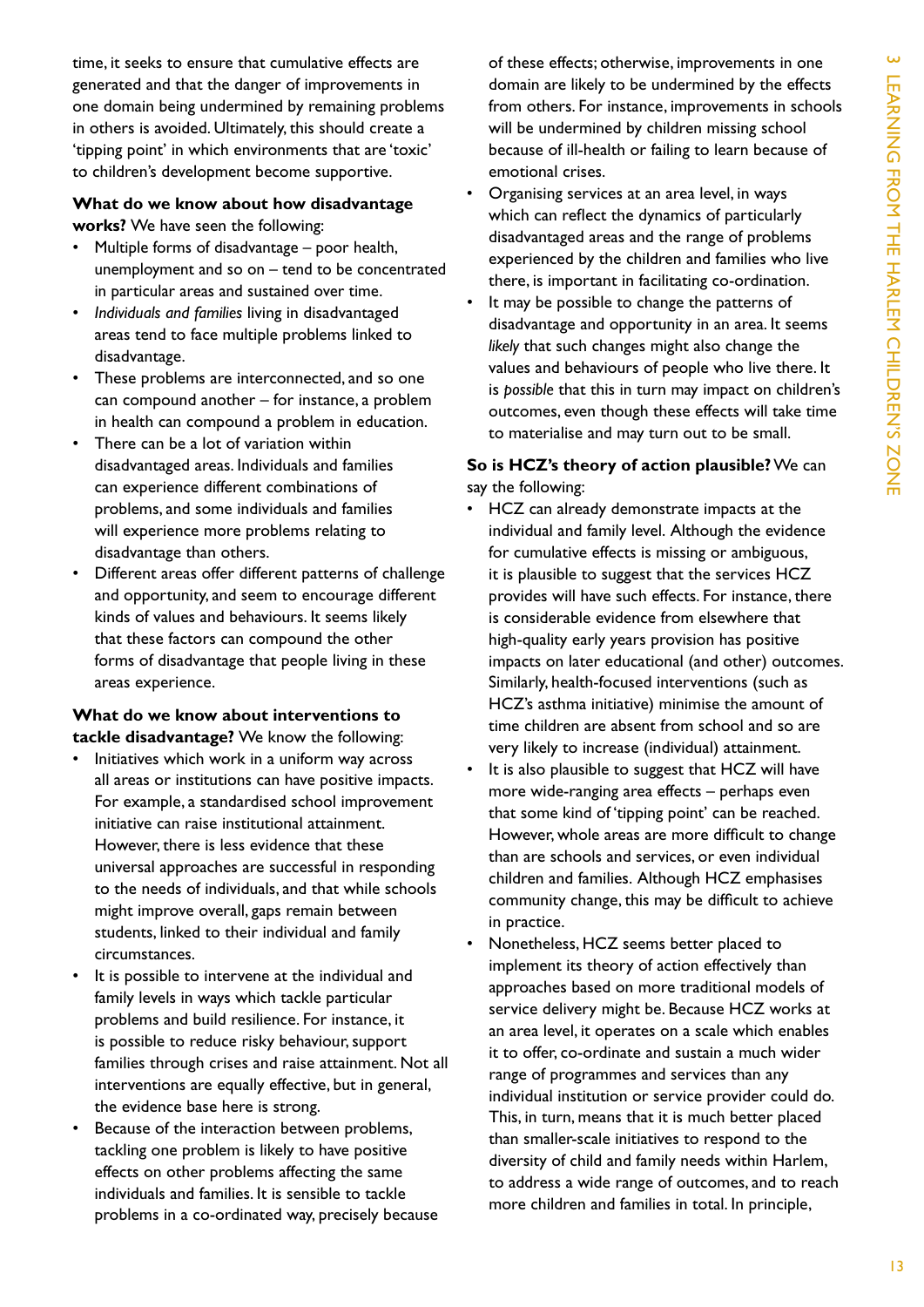the zone has the services in place to cater for: a child living in a family where there are adult mental health issues and income poverty; a child from a functionally illiterate family; and a child with chronic asthma who lives in a substandard apartment block in an unsafe part of Harlem. There are very few initiatives which would be in a position to achieve this.

### **The conclusions we draw from this are as follows:**

- HCZ offers a plausible though not fully proven theory of action for improving children's outcomes in disadvantaged areas. The fact that it is doubly holistic, that it seeks to engage all children and families in its target area, and that it offers a range of support services which can meet variations in need, also suggests that it is well placed to make maximum impacts at scale.
- There are, therefore, good reasons why disadvantaged areas in England should seek to learn from the zone. Learning in this case does not mean simply importing practices and procedures wholesale. it means focusing on underlying principles, and implementing them in ways that are sensitive to different contexts. Above all, in the absence of fully proven effectiveness, it means monitoring and evaluating what happens. The aim in the first instance, therefore, should not be to look at hCZ for a ready-made solution, but to learn systematically whether and how the zone's principles can be made to work in England.

## suMMAry of Key points

- HCZ is a geographically based initiative. Its approach is doubly holistic, providing cradleto-career support in the context of family and community.
- HCZ secures its own funds, employs its own staff and runs its own schools, and is held accountable by its trustees. Schools are an integral part of hCZ, but do not drive it.
- There is a lack of robust evidence about HCZ's full range of potential impacts. Individual familyand community-oriented activities appear to have positive impacts for participants. HCZ's promise Academy charter schools appear to improve students' attainment. The impacts of hCZ's approach overall are not known.
- In principle, the wider research literature on disadvantage, and on the effectiveness of interventions to tackle disadvantage, suggests that hCZ's theory of action is highly plausible at individual and family levels. Moreover, its area-level operation should enable it to reach large numbers and provide a wide range of support services which can address varied needs. There are, therefore, good reasons for acting on HCZ's underpinning principles. However, in the absence of final proof of effectiveness, this needs to be done cautiously and evaluated properly.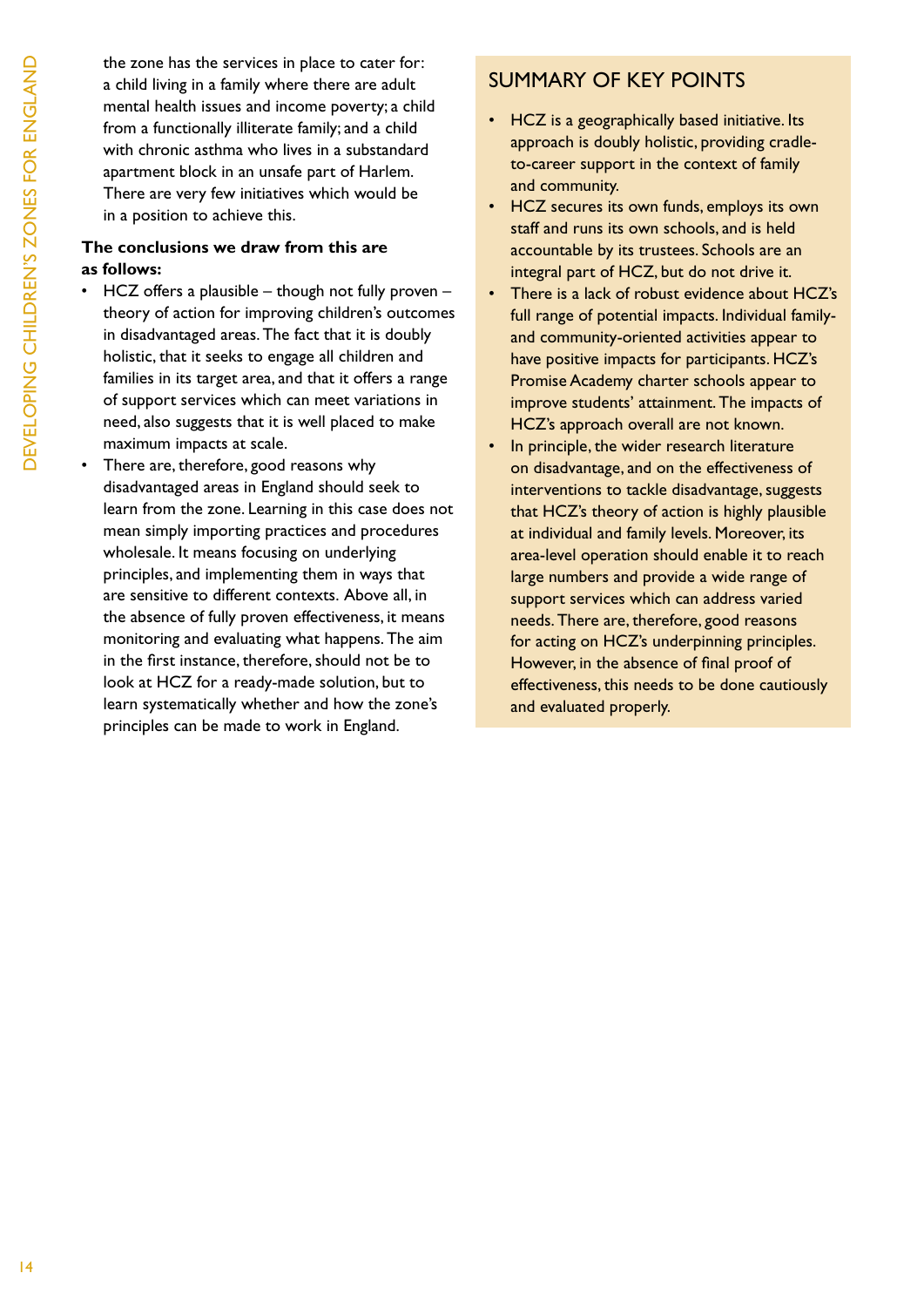## 4 developing children's Zones for england

We have argued that there are good reasons for acting on the principles underpinning hCZ. its area focus and doubly holistic nature, coupled with its ability to mobilise resources, work outside existing public service structures and respond to diverse needs at child and family levels, appear highly attractive in the current English context. however, this context is also markedly different from that of the  $USA - not least in$ the dynamics of race and class, the nature of public services, and physical and social geography. This means that while HCZ can help us to explore what is possible in an English context, it cannot simply be imported.

A distinctly English version of children's zones is needed which can:

- connect to the wealth of resources and expertise already invested in work with children and families in England, through schools, public services and the third sector
- capitalise on the opportunities which changing relationships – between the public and private sectors, local and central government, and LAs and schools – are starting to present.

In this section of the report, we explore some of the central features of the current English context, and linked to this, how English children's zones will need to differ fundamentally from hCZ in practice.

## the english Context

Since the late 1990s, England has seen much activity to promote holistic, strategic and area-based responses to children's needs. But it has not, as yet, had anything which quite matches up to the ambitions of HCZ. There have been significant efforts to integrate children's (and to some extent community) services around a set of strategic aims, embodied most clearly in the 'five outcomes' of *Every child*  matters. There have been many 'zone-like' initiatives too. Obvious examples include Sure Start children's

centres,<sup>17</sup> extended services in and around schools,<sup>18</sup> and multiple initiatives undertaken by children's trusts and other local organisations – the best-known of which is probably the work in Nottingham which formed the basis for the Allen report.<sup>19</sup> However, for the most part, such activities have been limited in comparison with the scope of HCZ. They have tended to:

- focus on one part of childhood rather than adopting a 'cradle-to-career' perspective
- be somewhat disconnected from schools, or (in other cases) driven too much by school priorities
- $target$  specific groups  $-$  for example, so-called 'troubled families',<sup>20</sup> concentrating on a small minority of families rather than all the children and families in a given area.

Although England has created an impressive infrastructure within which to develop holistic approaches for children and young people, those approaches have rarely emerged in a sustainable and doubly holistic form on the ground. Well documented reasons for this include the following:

- Efforts at integration tend to be undermined by the separate targets and accountability systems of the services that are intended to collaborate.
- Schools in particular operate with a high level of local autonomy. This means that they may or may not integrate their work with that of other services, and in any case tend not to integrate their work with each other, so that divides open up between schools serving the same area.
- National priorities (and therefore funding regimes) change frequently, making it difficult to sustain approaches over time.
- Although LAs offer potentially powerful co-ordinating mechanisms, they are subject to national priorities and have only limited control over the services and other resources needed in particular areas. Moreover, the administrative boundaries of lAs rarely coincide with the more fluid boundaries of areas characterised by disadvantage. Typically, there are no established governance mechanisms able to co-ordinate coherent approaches in such areas.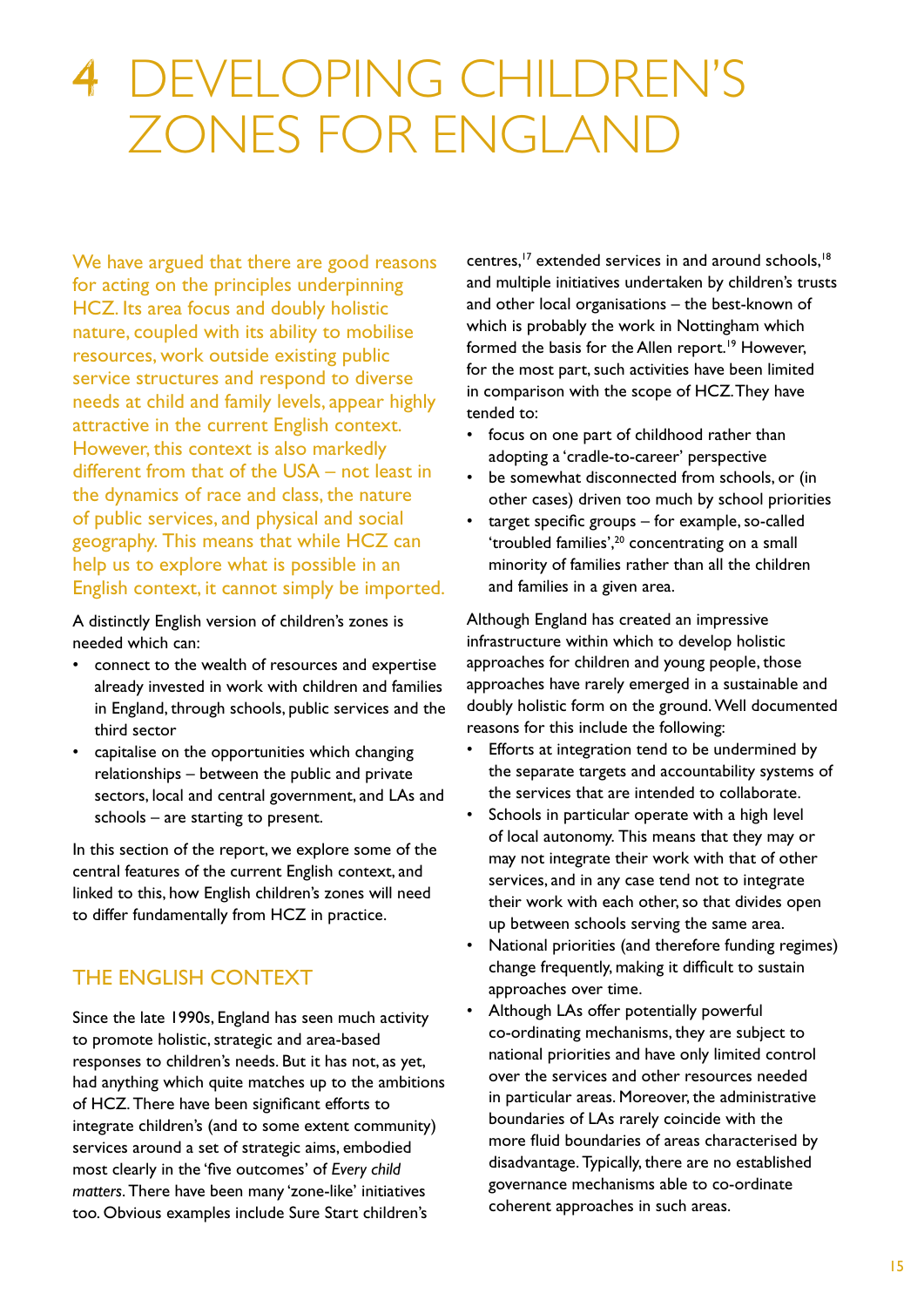The situation in England is, however, also a changing one, and there have been significant changes since the 2010 general election. Efforts to establish integrated approaches through centrally imposed restructuring have given way to a reliance on local initiatives. The economic crisis has squeezed funding overall, and the funding that is available tends to have been devolved to the front line, as in the case of the Pupil Premium. At the same time, the expansion of academies and free schools has further increased levels of school autonomy *vis-à-vis* lAs, while private and third-sector providers are being encouraged to enter the field not only in education but right across children's services. for better or for worse, therefore, *there is no prospect for the foreseeable future of holistic approaches to improving children's outcomes in disadvantaged areas being developed through central direction. If such approaches do emerge, it will be through local initiatives – and if they are to address children's needs in a doubly holistic sense, they will need to find ways to secure the commitment of highly autonomous schools*.

In this context, HCZ might valuably point to possibilities which have not yet been fully realised in England. There is undoubtedly something to be learned from hCZ's focus on all the children and families in a local area (rather than on particular institutions or individuals), the way in which it has developed structures to match its target area (rather than using administrative structures to define an area), and its doubly holistic (rather than single-issue, policy-perproblem) approach. An English children's zone which can operationalise these principles at a local level, and in ways which are responsive to the dynamics of particular areas and the needs of children and families in those areas, has potentially much to offer.

However, where HCZ and English children's zones must differ quite fundamentally is in their working arrangements and the roles they take on. English children's zones will need greater independence from national and local government than previous initiatives have enjoyed in order to respond to local circumstances. However, they cannot simply 'cut loose' to the extent that HCZ has done. The central reasons for this – and the distinctions this creates between English children's zones and HCZ are outlined below:

**The role of children's zones.** England has a system of universal and progressive service provision. There is also  $-$  if somewhat patchy in practice – a strong tradition of schools providing extended services, often working with public and third-sector organisations. The role of an

English children's zone must therefore lie in the distinctive and additional contribution it can make within a much wider network of service provision. This is different from HCZ, which has been effectively set up as a stand-alone provider of services.

- **Governance.** HCZ is an independent charitable body which both sets the zone's strategy and manages its activities at an operational level. Moreover, hCZ is held to account by its trustees in line with its own strategic vision. This places it in a position of control. Indeed, HCZ accounts for its sometimes high level of staff turnover as part of the process of identifying personnel who share, and are able to deliver on, the zone's vision. An English children's zone is extremely unlikely ever to be in this position. In working with autonomous schools, public services and thirdsector and private providers, an English children's zone is much more likely to have a connective role. This also means that it will be more vulnerable in terms of its ability to generate and sustain effective partnership working.
- Area focus. HCZ focuses on a specific and tightly defined residential area, and as it has expanded its activities over the years, it has incorporated more 'blocks' into the zone. It may not be practical or desirable to define the focus of English children's zones in this precise manner. for instance, the services an English zone might work with are likely to be configured and funded according to wider administrative arrangements and to work across a bigger area than the zone itself covers. Taking an area of high disadvantage as the focal point for its activities, an English children's zone is more likely to be concerned with how best to 'bend' existing resources and fill gaps in current service provision.
- **Funding**. English children's zones will need to command some level of resource to support their activities, but how they can capitalise on and add value to existing provision will also be of central concern. They are likely therefore to employ a mixed model of funding which includes (in-kind) contributions from partners as one element. hCZ, by contrast, depends on capturing large amounts of public and philanthropic funding, and then targeting it at a relatively small geographical area. There are doubts about how sustainable the model is in the US context, let alone in England, where available public funds tend to be channelled through existing services, and where philanthropic sponsorship on a grand scale is less developed than in the USA.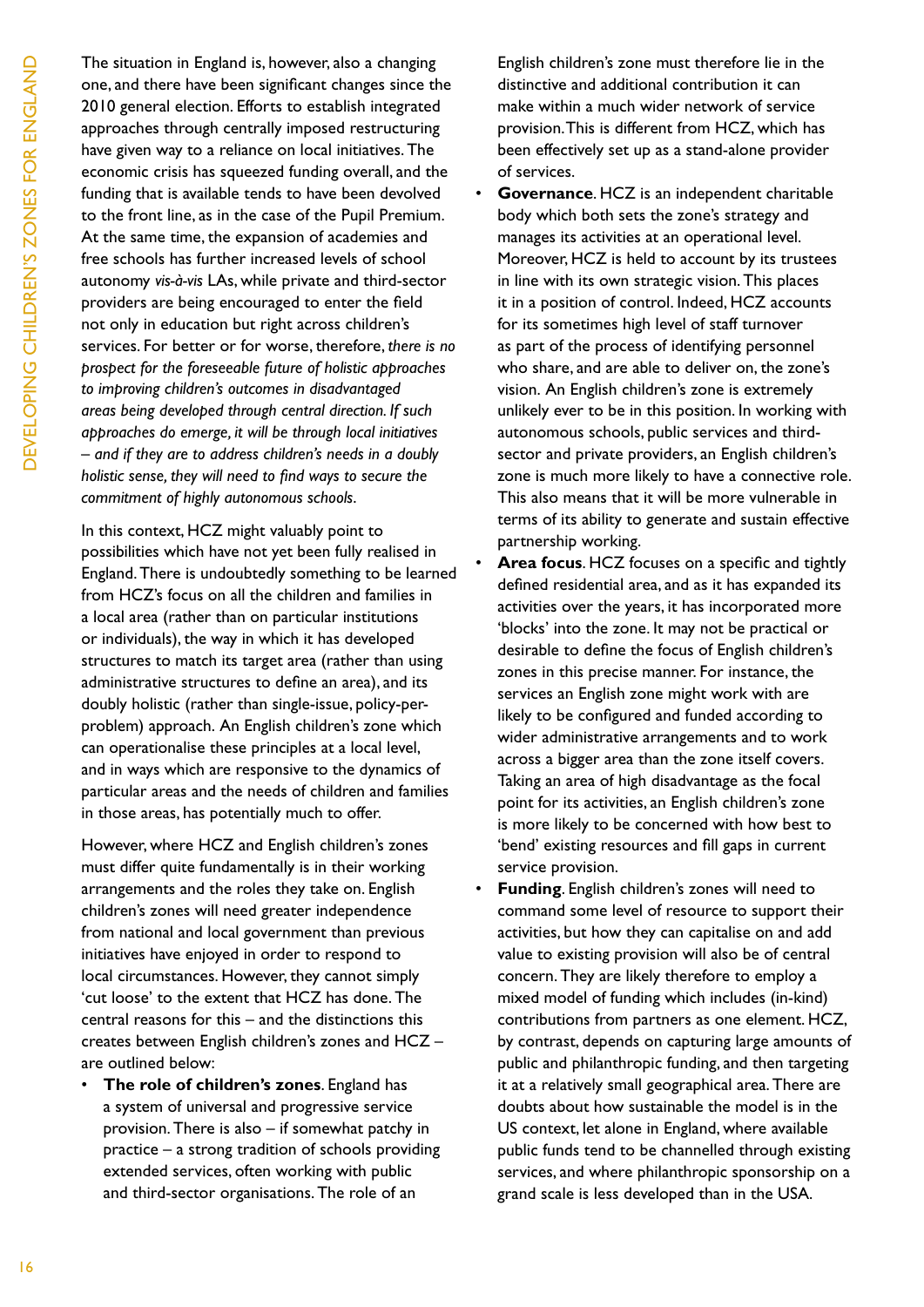**Public (democratic) accountability.** In England, schools, services and policy interventions are all subject to public (government) scrutiny, which includes the rigorous evaluation of outcomes. however imperfect the processes for this may be, there is a commitment to democratic accountability and to demonstrating that actions are in the public interest and present value for money. HCZ is simply not answerable in this way. since it is financed through charitable donations, it has a considerable degree of latitude when it comes to accounting for its activities – but it is also under continual pressure to market itself to prospective donors.

We would be reluctant to follow HCZ in an English context in ways which might weaken the principle of democratic accountability. English children's zones will need some form of zone-level accountability which reflects their aims and ways of working. But unlike hCZ, there will also have to be clearly established layers of accountability beyond the zone. for instance, if English children's zones draw on LA services, LAs will need to be able to scrutinise zones' activities in deciding how to allocate public resources. This also means, again in contrast to hCZ, that appropriate research and evaluation strategies, and linkages between different layers of governance, will have to be built into English children's zones from the outset. Rather than simply focusing on attainment, it will be necessary to find ways to capture the wider range of impacts a zone's activities might be expected to have.

There are some clear messages to be drawn out from this discussion:

- To date, English policy approaches have only partially recognised and been able to act on the principles underpinning HCZ. Effective ways have yet to be found to make the underlying dynamics of local areas the focal point of responses to disadvantage, and to bring partners together to develop doubly holistic strategies.
- HCZ does seem well placed to achieve this *in its particular context* – but rather than trying to import hCZ, there appears to be considerably more value in developing an English model of children's zones based on similar principles.
- Where English children's zones are likely to have a distinctive contribution to make is in their potential to focus on an area of high disadvantage, and to take a connective role in the interests of the area's children and families. in this latter

respect, English children's zones will be of a fundamentally different nature to HCZ, and must find different ways of working, not least in relation to governance and where the leadership for such activities will be located.

English children's zones must find ways to mesh with established structures in order to facilitate partnership working and maximise the use of existing resources. But at the same time, they must have the flexibility to develop their own strategic visions and working practices, and not be hidebound by existing arrangements.

A national survey undertaken for this report shows that in some areas, initiatives are emerging at a local level which are beginning to explore how these conditions might be realised within England's shifting policy context. We believe these developments can serve as a basis for developing a working model for English children's zones  $-$  an argument we develop in the following sections.

## suMMAry of Key points

HCZ's approach is desirable in an English context because it offers a way of moving English initiatives:

- from focusing on a single point in childhood to creating a continuous pipeline of support
- from disconnected approaches led by individual institutions to a strategy uniting partners in the interests of an area's children
- • from targeting groups out of context to exploring how to create a 'tipping point' for the whole community.

However, differences between England and the USA mean that English children's zones will need to work very differently from HCZ. English children's zones must:

- be about contributing something extra to existing service provision
- have a connective role  $-$  they cannot control partners but will need to find ways to secure their commitment to zone strategy
- be able to bend existing resources to support their area focus, as well as attract funds
- have multi-layered accountability within the zone and beyond the zone.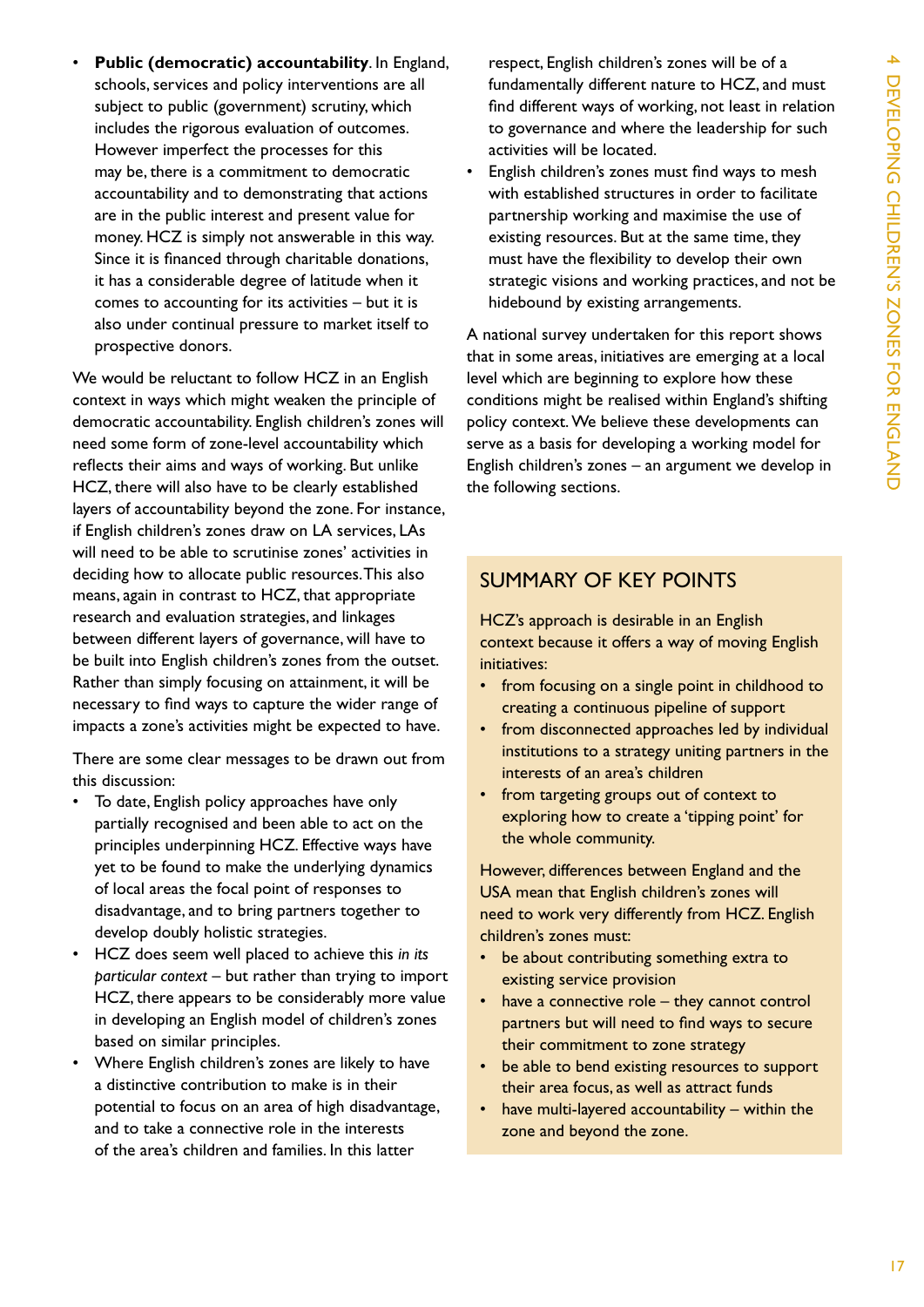## 5 current innovations: foundations for an english children's Zone

We have argued that the development of an English children's zone model would be extremely timely, building on the foundations created by past initiatives and capitalising on the opportunities for local action now emerging.

To explore this in practical terms, we undertook a national survey to identify current initiatives in England that closely share HCZ's underpinning principles (see Appendix for details). This asked all directors of children's services, and representatives from organisations including ContinYou, the Local government Association, and the Department for Education, to nominate initiatives which, like HCZ,

- tackle issues in a local area (such as a neighbourhood, an estate or a district)
- • involve collaboration among a range of public, private and/or voluntary sector partners in an area, including schools and/or other educational providers
- address educational and social issues simultaneously
- have developed a long-term, strategic approach.

We supplemented this survey by interviewing key informants in lAs, schools and elsewhere, who we knew were involved in more or less holistic initiatives. We held a workshop for respondents to our survey so that we could discuss with them the implications of their work.

In this section of the report, we provide an overview of our findings and present some vignettes of emerging 'zone-like' initiatives. from these, we draw out the beginnings of an English children's zone model.

## An overvieW of finDings

We deliberately set the search criteria for our survey to exclude initiatives which were only loosely aligned with HCZ's underpinning principles. This means that there is likely to be much collaborative work of *some* kind going on to improve children's outcomes in very many areas, which we have not captured.

Our survey responses and interviews uncovered an extremely patchy and diverse picture relating to 'zone-like' developments across England. Only 15 survey respondents claimed to be developing holistic HCZ-style approaches. There are undoubtedly some initiatives which did not respond, but we also received a series of null responses. Discussions with our key informants (which identified a further four initiatives) suggest that the patchy picture we uncovered is a fair reflection of the wider situation. Overwhelmingly, we were told that efforts to work holistically had been driven by government priorities and funding, that they had never become doubly holistic in the hCZ sense, and that attention shifted each time government priorities changed. The conclusions we draw from this are that:

- there is a great deal of collaborative activity aimed at improving the outcomes of children in disadvantaged areas
- • very little of this activity achieves the scale and ambition of hCZ
- there are strong foundations for children's zonestyle approaches in England, but the approaches themselves are not fully developed.

Even so, the positive responses we received, supplemented by our prior knowledge of the field, suggest there is much to be learned from current developments about the potential for English children's zones. in particular:

The impetus and leadership for new ways of meeting local needs is not coming from any one player or level of the system (which, in turn, makes it extremely difficult to map current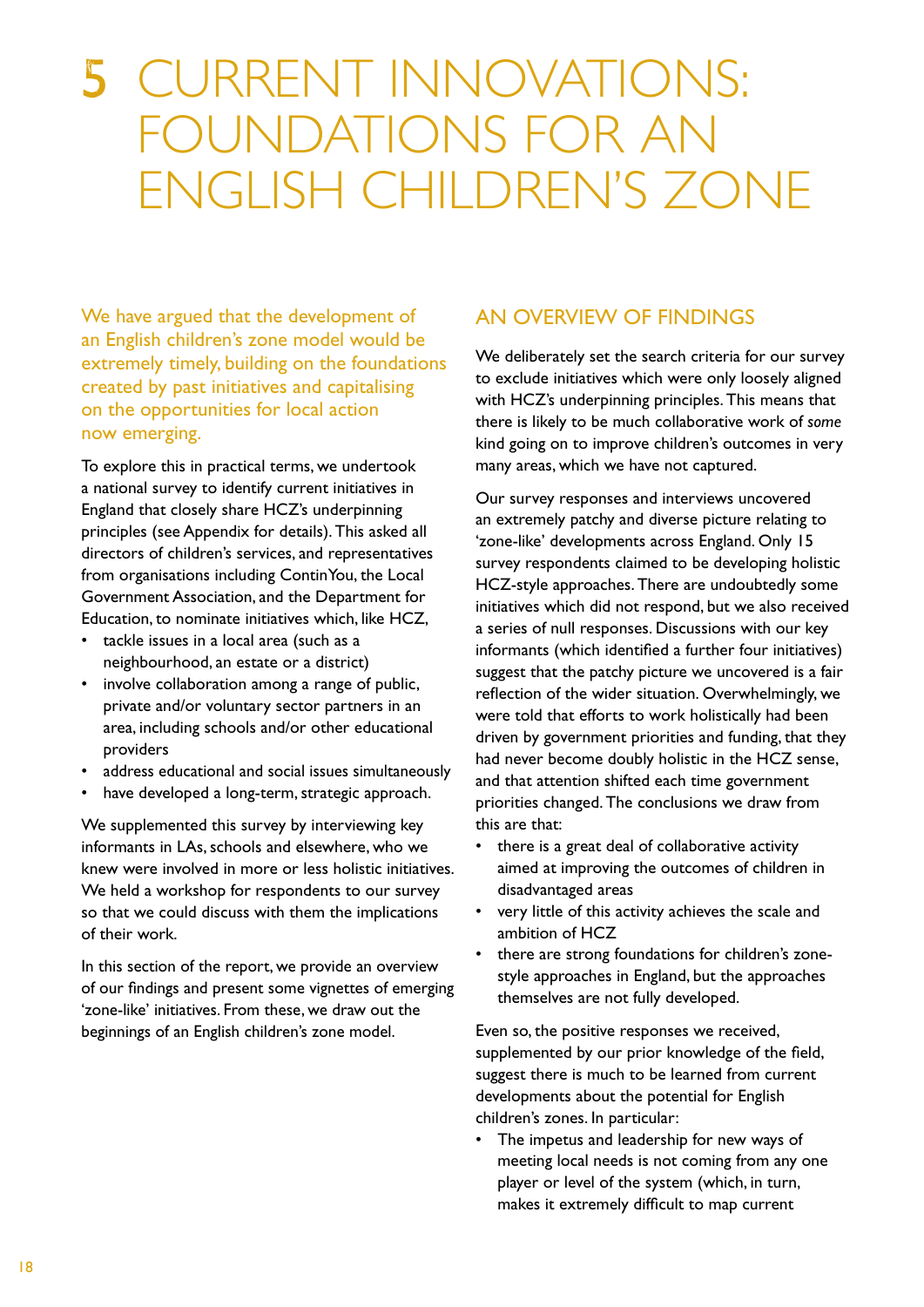activity nationally). Schools, children's centres, ward-based 'operational teams' within lAs, and those working at a strategic level within lAs, were all found to be taking leading roles. it appears that different stakeholders are acting to influence those aspects of the local situation in which they can intervene directly, or where they can facilitate the involvement of other organisations (often from the third sector) to respond to local needs.

- As centrally driven initiatives have ended, local professionals are beginning to apply what they have learned from these to developing new ways of working. They are extremely wary of replicating past practices – for instance, making clear distinctions between newly developing partnership arrangements and the Local Strategic Partnerships of the New Labour era.
- A desire to work more efficiently so that, as a minimum, services can be maintained, and ideally, new and/or more effective services provided, is a key driver. Relating to this is a widespread understanding that provision does not have to

come exclusively from state services, and that there may be considerable benefits in working more closely with third-sector organisations.

To explore these lessons further, we have selected four examples to focus on which are working at different levels of the system:

- an LA strategy for initiating area-based school clusters
- a whole LA strategy for area-based multi-agency working
- a school and its partners, which have established a limited company to support area-based working
- an area-based trust arrangement.

These initiatives are considerably more complex, fragile and messy than we have been able to reflect here. While our accounts are inevitably simplified, it should not be forgotten that these initiatives are still in their early stages and face considerable challenges. Nonetheless, they point to ways of working which an English children's zone model might valuably build upon.

## eMerging innovAtive ApproAChes

## exAMple 1. loCAl Authority-initiAteD, AreA-BAseD sChool Clusters

#### **RATIONALE**

- In recent years, a small LA has been successful in increasing attainment at age 16, but less so in narrowing the gap between more and less vulnerable groups. The LA is developing a 0–19, cross-phase, multi-disciplinary strategy to address this. This has a strategic dimension, with the LA and partners driving a whole city strategy on issues including raising aspirations, transition and transfer, communication skills, family learning, extended learning and behaviour, attendance and persistent absence. Identifying best evidence-based practice in relation to these is an important part of the strategy. it also has a strong area-based dimension, which the lA sees schools as best placed to lead.
- • This area-based dimension has its origins in the national extended services initiative, when schools in the lA were organised into 'extended service clusters'. With extended services coming to an end, the lA took the decision to realign its schools into nine cross-phase area clusters,

based on an analysis of where children live and where they go to school at primary and secondary phase.

Following suit, some other services with links to schools have also reconfigured themselves at an operational level in line with the clusters. These include educational psychology, school nursing, educational welfare and children's centres. The schools and these agencies, together with the police, youth offending teams and integrated youth support services, form the core cluster members.

#### CLUSTER ORGANISATION

Each cluster meets every half-term. Meetings are attended by headteachers, the leaders of the linked core services, and two link lA officers who have a lead role in developing the whole authority strategy. Each cluster has a chair and vice-chair, and to ensure cross-phase working one is from a primary school and one from a secondary. All those attending cluster meetings

*continued overleaf*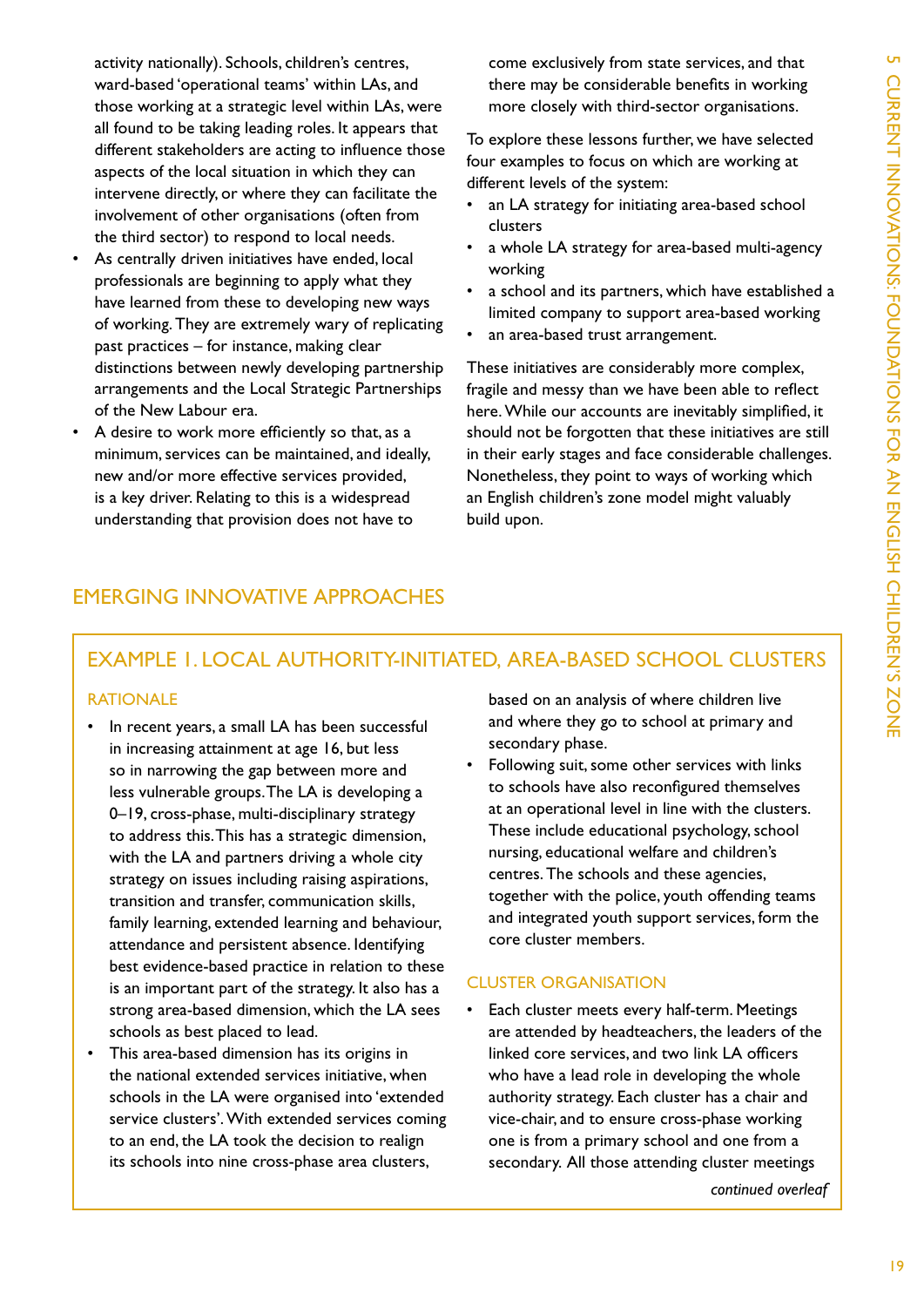## exAMple 1 *continued*

are people who can make decisions on behalf of their service with regard to local action.

- Linking the nine clusters, there is a whole initiative steering group. Its members include the chairs of each cluster, the assistant director of children's services, and senior members of wider agencies.
- The individual clusters report to the whole initiative steering group, and the steering group reports every six months to the lA chief executive and commissioning board. The steering group also collates and disseminates each cluster's activities across the nine clusters.

## **CLUSTER ACTIVITIES**

- The LA has allocated a small amount of money for each cluster (which they hope to be able in future years to top-slice from the Pupil Premium by agreement with schools) to do something to make educational outcomes better in the area.
- The data team from the LA generates data for each cluster on Foundation Stage-19 outcomes in their area. The clusters set their agendas by considering what issues the data presents for the area; pooling their professional knowledge in relation to this to try to explain how these outcomes arise; and then identifying and agreeing their priorities on this basis. So, for example, vulnerable groups might differ between schools in the area, but the schools and their partners will all commit to taking action in support of a particular group if the data indicate this to be most pressing *for the area*.
- • To access funds, the cluster must put together a proposal for action to address their priorities. They have to complete a pro forma which sets out what the need is (supported by evidence); what their response will be; who will be involved; what the anticipated outcomes are; and what evidence will be generated about impact. This has to be approved to release funds.
- • To give an example of the sorts of activities being developed to reflect high levels of poverty and related family crises in its area, one cluster has used its funds to pay the Citizen's Advice Bureau (CAB) to train school staff in debt

crisis management. Staff are able to give parents immediate guidance and arrange appointments with appropriately qualified counsellors through the CAB data management system. Through this, the schools have also been able to actively increase the take-up of free school Meals (fsM), which, in turn, increases their Pupil Premium funding.

### in pArtiCulAr, We hAve Chosen THIS EXAMPLE TO HIGHLIGHT THE FOLLOWING POSSIBILITIES:

- Area analysis: The clusters have been arranged to reflect area dynamics, rather than on a primarily administrative basis. Their focus is on outcomes for the area's children, not individual institutions or services. The clusters' activities are decided in response to area-based analyses, which draw together monitoring data and local knowledge.
- Cross-phase working: The deliberately cross-phase nature of the clusters will be integral to any efforts to develop a 'pipeline' of support.
- *Embedding local action within wider authority* structures: The clusters are connected to a wider network of service provision. Operationally, they bring together partners from different services, while steering group and reporting arrangements link them to lA strategies.
- Financial independence: That there is a small amount of ring-fenced funding is an incentive for action and has allowed third-sector organisations (eg, CAB) to be commissioned to respond to issues that the partners themselves do not have the capacity or expertise to address fully.
- Accountability: Within the initiative's structures, the clusters have freedom to develop their own responses to local issues. Completing the pro forma enables them to set out their own vision, but also provides a clear basis for monitoring activities in line with this.

Sustaining this arrangement will rely on the goodwill of partners and the value they place on area outcomes – and especially so when schools are asked to contribute financially.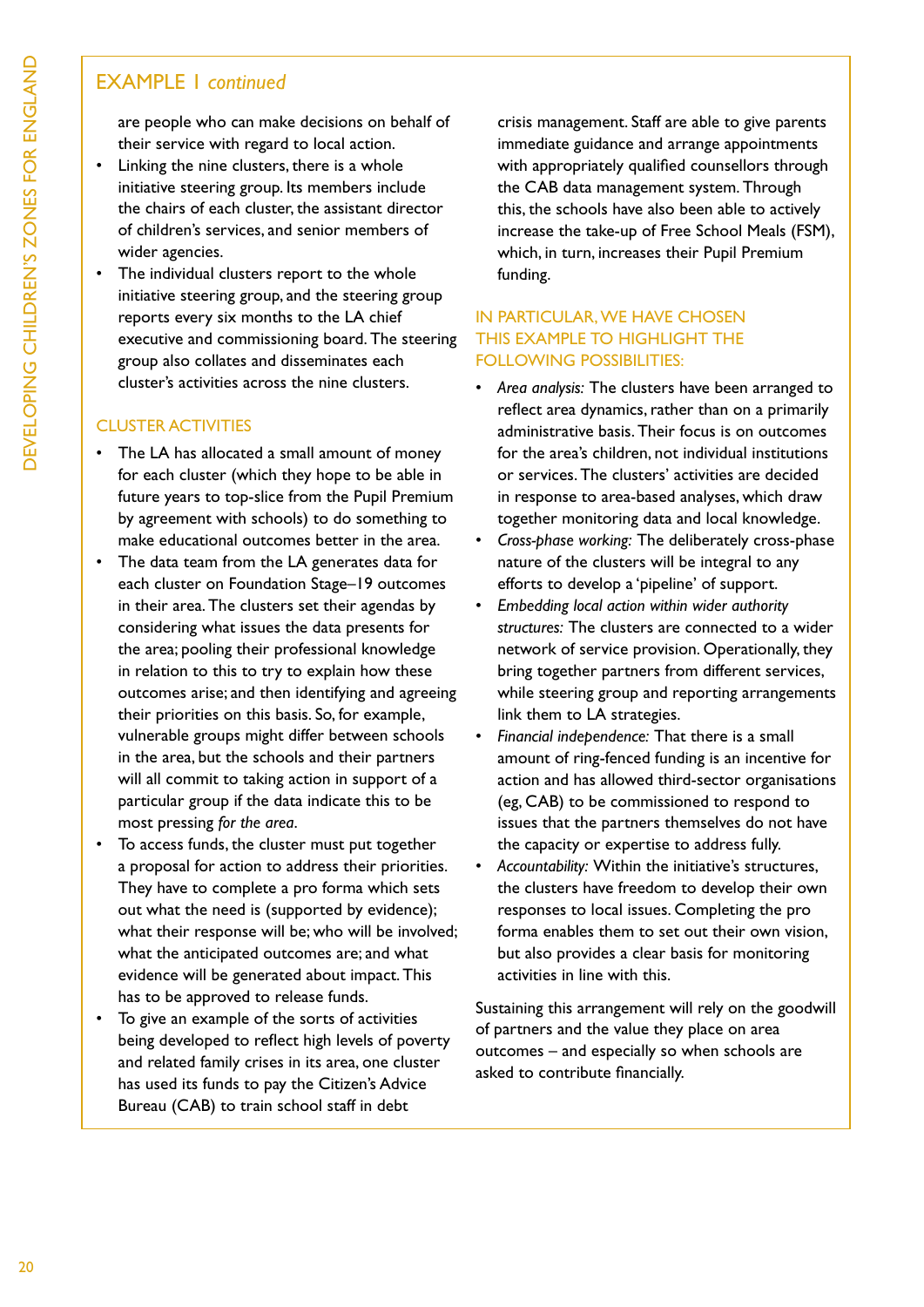## exAMple 2. loCAl Authority, Multi-AgenCy 'front-line teAMs'

#### **RATIONALE**

This large LA has a recent history of area partnerships and local children's boards. While these were 'all moving in generally the same direction', services were nonetheless working as separate entities with separate policies. A desire to improve effectiveness and efficiency, shared by the LA and NHS foundation trust, led to a process of restructuring services to create a single model for 0–19 intervention that assumes all agencies will work together.

#### operAtionAl struCture

The structure being developed has three levels:

#### **1. Local 'front-line' teams**

- • There are ten 'front-line' teams which work at a local level, in a defined area, and bring LA services and community health services together. The 'front-line' teams currently include, for example, Sure Start family workers, youth workers, educational psychologists and primary mental health workers. The teams are intended to provide an integrated response to children's needs (for example, as identified through the Common Assessment framework [CAf]).
- The teams have a single line-management structure. This means their professional training and accountability still resides within their service, but how they are deployed will be determined at team level. Officers have a dual role, working within their service and within a front-line, area-based team.
- • Each front-line team is based in a building in their area. some of these are new buildings and also house other services: in one case, alternative education provision; in another, a GPsponsored and led 'young person lifestyle centre' with a gym, nurse/GP clinic and sexual advisory service.

#### **2. Area Management Groups (AMGs)**

- There are three AMGs at an intermediary level between the front-line teams and Children's and Families' Trust (CFT) Executive level. The CFT Executive brings together officers from the senior executive levels of the LA, the NHS and the police.
- The AMG members are at a senior service level – eg, assistant director.

The AMGs have three key roles:  $(1)$  to 'remove blockages' which stop the front-line teams working effectively – for example, by (re)allocating resources (including personnel) to teams; (2) to communicate wider strategic developments to front-line teams; and (3) to feed back front-line teams' experiences at a strategic level.

### **3. Children's and Families' Trust (CFT) Executive**

Front-line teams' outcomes are reviewed quarterly by the CFT Executive. Other roles taken by the CFT Executive include setting the strategic direction for the lA and its partners; aligning services; commissioning; and developing single strategic agreements across all public services, including strict data flow agreements.

#### plAnneD future DevelopMents inCluDe:

- • *developing a single performance framework which promotes common strategic priorities and shared responsibility for outcomes.* for example, the team model has already revealed a clash in priorities between front-line police officers – whose performance is monitored partly by number of incidents logged – and other front-line services which aim to reduce police intervention in troubled families. This was fed back to the CFT Executive, and the Chief Constable became involved, which led to an agreement that the police would focus on reducing youth offending and not pursue targets contrary to other services' goals. The police service has since gained national recognition for its achievements around youth offending
- extending CAF so that it can assess children's needs *in relation to family and adult needs. This can* also support developments in relation to the troubled families agenda.

### in pArtiCulAr, We hAve Chosen this exAMple to highlight the FOLLOWING POSSIBILITIES:

'Nested' action: The three-tier system creates a way of formally supporting partnership working by meshing area-based and service-based concerns. The single line-management structure for frontline teams allows greater operational control at

*continued overleaf*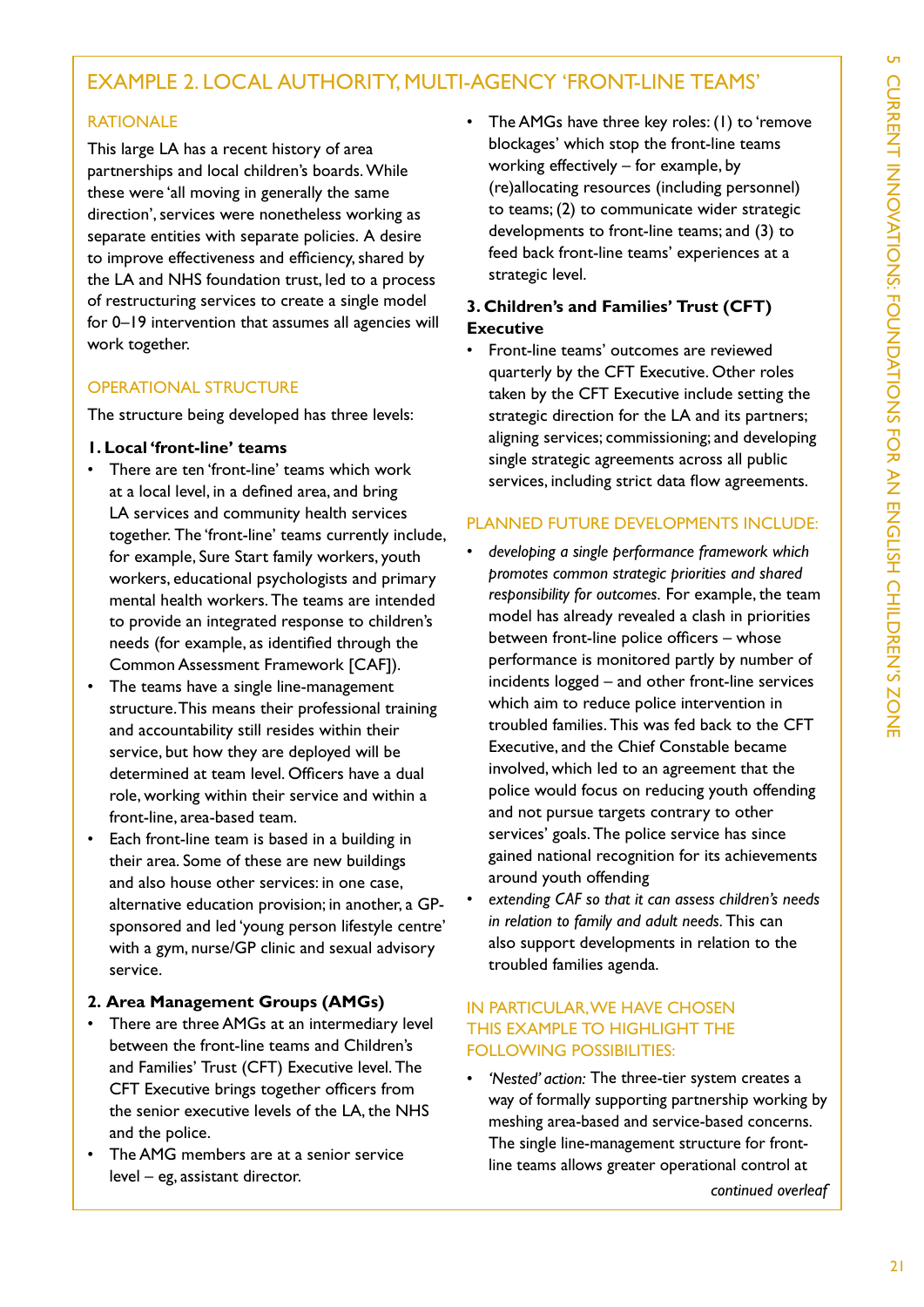## exAMple 2 *continued*

an area level, which facilitates 'joined-up' action on the ground. The AMGs and CFT Executive support joining up at a strategic level, also allowing the professional concerns of different services to be recognised and in some cases reconciled. The three-tier system also creates 'a loop' – those working at a strategic level can be informed by local concerns, while those working locally can act on strategic concerns.

*Holistic understanding of children's needs: Like a* number of other initiatives identified through the survey, the existing CAf framework is seen as a basis for developing an assessment tool

which understands children's needs in relation to family and community needs – and can drive the development of a holistic response.

Where this model is currently less strong is in the question of how to ensure that the multi-agency structure can link effectively with schools and other agencies, including the voluntary and community sector. The teams are intended to work 'hand in glove' with schools, and it is suggested that schools have a vested interest in supporting the teams' work. However, there is as yet no formal mechanism to support this in practice, and schools would have to choose to 'opt in'.

## exAMple 3. CreAting A liMiteD CoMpAny As A BAsis for AreA-pArtnership

### **RATIONALE**

A sponsored academy in a highly disadvantaged inner-city area has a strong commitment to community engagement and to meeting child, family and community needs. It already provides a wide range of extended service activities, and to move beyond this school-centred remit, it has started to work with a range of other services and organisations in order to understand and address community needs more fully. in particular, it works very closely with the lA regeneration team.

#### pArtnership ArrAngeMents

- As the vehicle for this, the academy has taken a lead in setting up a social enterprise as a limited company. The company has three directors, each from a different partner organisation. The wider group of partners effectively forms an executive committee and together they agree on and monitor the company's activities at a strategic level. The company's activities are undertaken by an operational working group, made up of those partners who are best placed to take action in the local community.
- • The partner organisations all contribute resources in-kind by committing time to the company's activities.
- The fact that the company is an independent entity, not owned by any one service provider or organisation, is seen as important in ensuring

that area issues, rather than particular service agendas, drive its actions. it also allows the company to secure funds and commission activities in its own right when its activities extend beyond its 'in-kind capacity'.

#### **COMPANY ACTIVITIES**

- In order to develop a thorough understanding of its local area, which can inform its future activities, the new company is beginning its work with a process of research and consultation in its local community. This is exploring what's good about living in the area, what local people would like to change about the area, and what it might be possible to do.
- Eleven of the company's partner organisations are actively involved in the research: the academy, the local further education (FE) college, the police, the area's social housing provider, Sure Start, Job Centre Plus, the local church, the local tenants' association, members of a local community-led oral history project, the Primary Care Trust (PCT)'s school health adviser, and the LA adult education service. Each has committed to undertake five interviews with families in the area with whom they already have established relationships.
- A local call-centre business, with which the academy is developing an apprenticeship programme, has offered to undertake a

*continued opposite*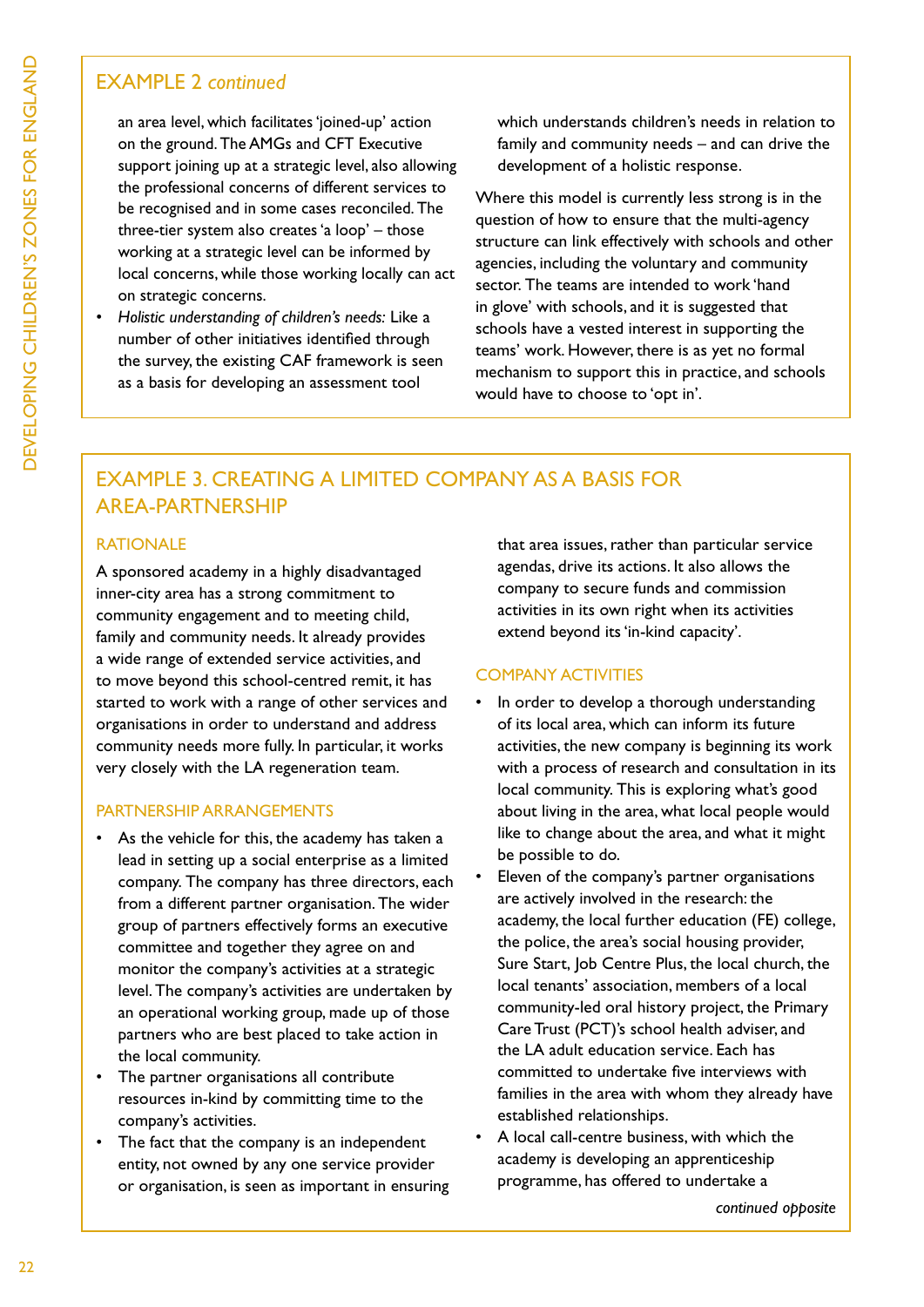## exAMple 3 *continued*

supplementary telephone 'listening survey' free of charge. This will enable a broader picture  $$ including families who do not currently engage with local services or community groups – to be developed.

### in pArtiCulAr, We hAve Chosen THIS EXAMPLE TO HIGHLIGHT THE POSSIBILITY OF:

• *creating a formal governance structure which can bring schools, wider services, and voluntary and community organisations together in the interests*  of the *area*. The fact that this has been achieved through forming a company which is a separate legal entity allows for action outside existing structures – but because its partners are drawn from local services and organisations, it still has links to these. This means it can draw on their expertise and resources, as well as having the potential to influence their actions.

This model is, however, still limited by who the company can 'attract to the table'. On the one hand, the involvement of the tenants' association and members of the local community-led oral history project makes the initiative distinctive in including a 'community voice' within its executive committee. But on the other hand, none of the area's primary schools have committed to taking part. This weakens its potential to develop a 'pipeline' of support and an area-based education strategy as part of its wider strategy.

## exAMple 4. CreAting CollABorAtive ArrAngeMents linKing SCHOOLS, SERVICES AND A LOCAL AUTHORITY

#### **RATIONALE**

• A group of 17 schools serving a disadvantaged area in one lA have formed a 'soft' federation to enable them to offer a range of extended services. The federation is paralleled by a multidisciplinary 'area children's team' which serves the same area, and by an area children's strategy group, responsible for deciding priorities for children's services in the area. Most of the schools in the federation are also members of a learning trust, which links them into a wide range of external resources, enables them to support each other's development, and promotes common curricular and pedagogical approaches.

#### pArtnership ArrAngeMents

• The federation arose out of the clustering arrangements established by the lA for delivering extended services. However, the budgets for this work are now devolved to schools, which have decided to pool their resources and develop a common approach. This means that the federation can employ its own staff (such as teaching assistants and learning mentors) and has a powerful voice in negotiating with the LA about priorities for the area. The

federation has a co-ordinator based in one of the secondary schools which has long taken a lead on extended service issues.

- The structure of service provision in the authority mirrors that of the federation. There is an overarching Children and Young People's Board which sets strategy. Beneath this sit area strategy groups which bring together representatives from a wide range of agencies working with children and families. They are responsible for setting local priorities and feeding information into the decision-making processes of the Board. The headteacher of the school which leads on extended service issues is chair of the area group for the communities served by the school, and therefore has a key role in linking the federation, area strategy and overall LA strategy. In addition, children's services are organised into multi-disciplinary area teams which match the area groups and the federation.
- Overlapping the federation is a 'learning trust' which includes 26 schools and other partners, such as colleges, universities and employers. The trust is a charitable organisation focused on teaching and learning issues and is managed jointly by its partners. It supports the work

*continued overleaf*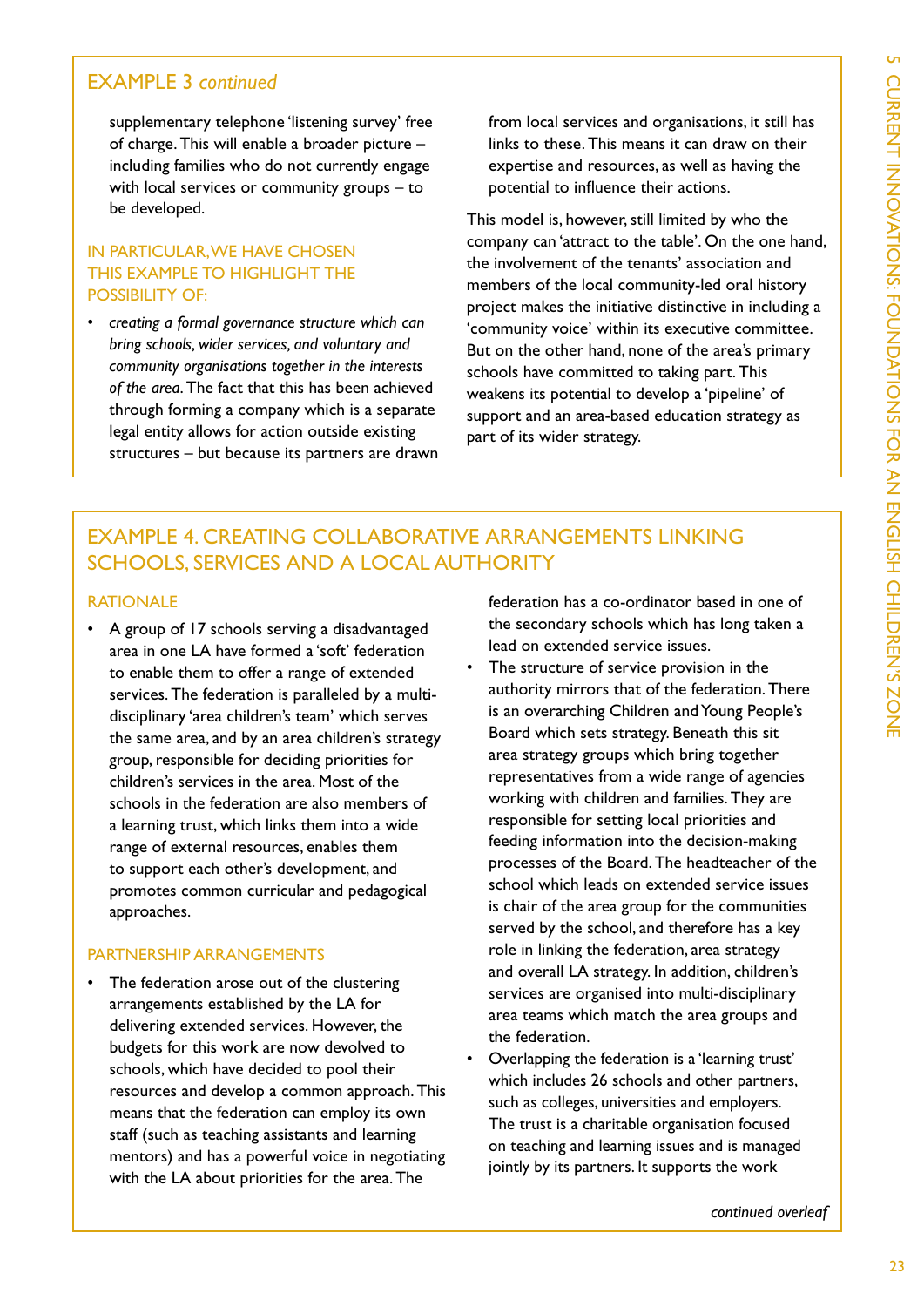## exAMple 4 *continued*

of member schools and is involved in their governance. The trust works with employers to develop the schools' curriculum offers and increase the number of apprenticeships available to young people, to encourage schools to develop international partnerships, and to fund innovative developments in schools. The headteacher who chairs the area group also chairs the trust's board.

### in pArtiCulAr, We hAve Chosen THIS EXAMPLE TO HIGHLIGHT THE FOLLOWING POSSIBILITIES:

- Bringing schools together around a holistic agenda, *embracing learning, post-school destinations and the provision of services to children and families*;
- Capitalising on existing networks: There is a long history in this area of schools working together under the aegis of a range of government initiatives, including Education Action Zones, Excellence in Cities, and extended services. The current networking arrangements have grown organically rather than being imposed through structural reorganisation;
- *Capitalising on entrepreneurial leadership: The* current system has been developed through the energy of headteachers and others, most notably the headteacher of the lead trust school. Unusually in the current context, he has remained in post for some years, but has had an increasingly wide canvas on which to paint;

Achieving a balance between local authority *co-ordination and school autonomy:* the schools in the trust are highly autonomous, but the lA has remained closely involved in developments. it has provided a framework and overarching purpose within which school autonomy has developed. involving headteachers in governance arrangements means that there is a link between schools' actions and strategy formulation at LA level.

Despite this, the arrangements in this area are not fully integrated. There is no single body responsible for everything that happens for children and young people. The different organisations (schools, federation, area group, trust and board), though closely linked, remain separate. Moreover, much depends on the energy of particular individuals and on the willingness of schools to work collaboratively. Other parts of the LA have similar sets of integrated arrangements, but they have not flourished to the same extent. This may be because the front-line professionals there have been less proactive, but it is also likely to be because social conditions in these other areas are less pressing. finally, the financial pressures on services and lAs have begun to erode some of the provision that has developed in this area. At this stage, it seems unlikely that the whole collaborative structure will disappear, but there are fewer resources for that structure to deploy.

## **FOUNDATIONS FOR ENGLISH** ChilDren's Zones

Many aspects of these examples will already be familiar to readers from what we know about children's centres, extended services and the host of local initiatives that have sprung up in recent years. However, they also have some distinct features  $-$  as do the other initiatives identified in our survey – which point the way towards a working model for English children's zones. In particular:

• They adopt broad perspectives on improving outcomes for children in disadvantaged areas. Whether any of them is, as yet, doubly holistic in the HCZ sense is a moot point. Nonetheless, each of them involves a range of partners, works with

children across a wide age range, and attempts to set children's needs within the context of area dynamics as a whole.

- LAs are key partners in these initiatives, but they are not always the key drivers. The role of 'front-line' professionals, notably headteachers, is crucial, and LAs may play a secondary, more facilitative role.
- A wide range of partners is involved in these initiatives. However, there is always a central role for schools, even if they are not the originators of the initiative.
- Schools often become involved in groups rather than singly. This will be essential if the initiative is to reach all children in a given area, rather than simply the students in an individual school.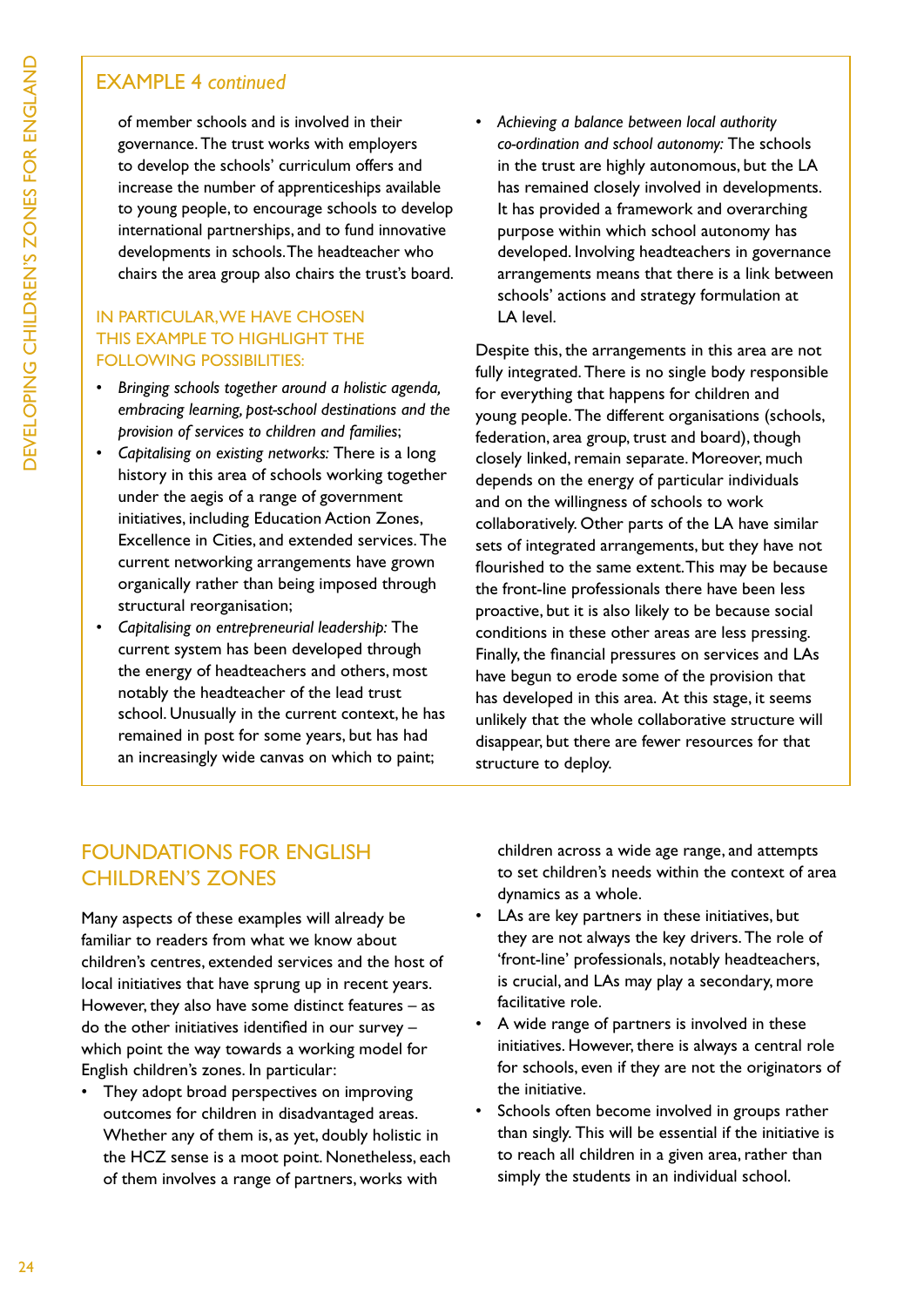- To counterbalance schools' individual autonomy, trust, clustering and federation arrangements, which may be more or less formal, are being used to develop a joint approach. These arrangements constitute, or form part of, a set of distinct governance arrangements that embrace all partners and relate specifically to the partnership's activities. in some cases, these may be nested within lA arrangements, or they may build on institutional and service arrangements. however, they all operate at an intermediate level between the lA and individual institutions.
- The areas that initiatives tend to focus on are defined less by administrative boundaries than by the existing configurations of services and institutions, matched to a greater or lesser extent to the 'natural dynamics' of the area.
- Initiatives develop strategies that build on national and LA priorities, but that are not bound by them. Rather than simply implementing external imperatives, these initiatives have lives of their own in which they try to match their actions to the needs and possibilities of the areas where they work. in some cases, there is a careful process of analysing local dynamics in order to inform future strategy.
- Initiatives rely overwhelmingly on public funding, drawing in particular on the resources bound up in existing institutions and services. However, their existence as distinct entities means that they can also leverage other resources into their area by, for instance, making links with external organisations or pursuing funding opportunities. None of the initiatives we uncovered is as yet accessing substantial levels of philanthropic funding, but many of them are well positioned to do so in future.

Our examples also raise some important issues. They are, for instance, heavily dominated by professionals. There is relatively little evidence of community representation in their decision-making, and there is, consequently, a danger that they will only have a partial understanding of the needs, wishes and potentials of the populations they aim to serve. They are also variable in their use of data, and in how

clearly they present their theory of action. in some cases, professionals set out to analyse carefully the situations in which they are working, and to show how their actions will engage with these, and the outcomes anticipated. in other cases, there is perhaps a suspicion that professionals believe they already know what is needed. finally, they are all in their own ways fragile. They represent survivors from the flurry of activity over the past decade. Their great strength is that they have begun to develop their own distinctive approaches despite changing governments and government priorities. Their great weakness is that they remain heavily dependent on public resources of one kind or another, and might easily be torn apart if the pressures on their partners were to increase. Despite these issues, we believe these examples show that there is real potential for an English version of HCZ to emerge. In the next section we explore what 'English children's zones' might look like.

## suMMAry of Key points

In some areas, local policy-makers and practitioners are already exploring the possibilities of developing zone-like approaches which current shifts in policy are creating.

The initiatives they are developing point to some basic features of an English children's zone model:

- • Zones must focus on an area and understand children's needs in an area context.
- • Zones' target areas are likely to be defined through a combination of local dynamics and the ways in which existing services are configured.
- • Zones' strategies should be informed by analysing data about the area and its dynamics, and include community voices.
- Partnership working is crucial and the area's schools must be active partners. LAs can facilitate partnership arrangements.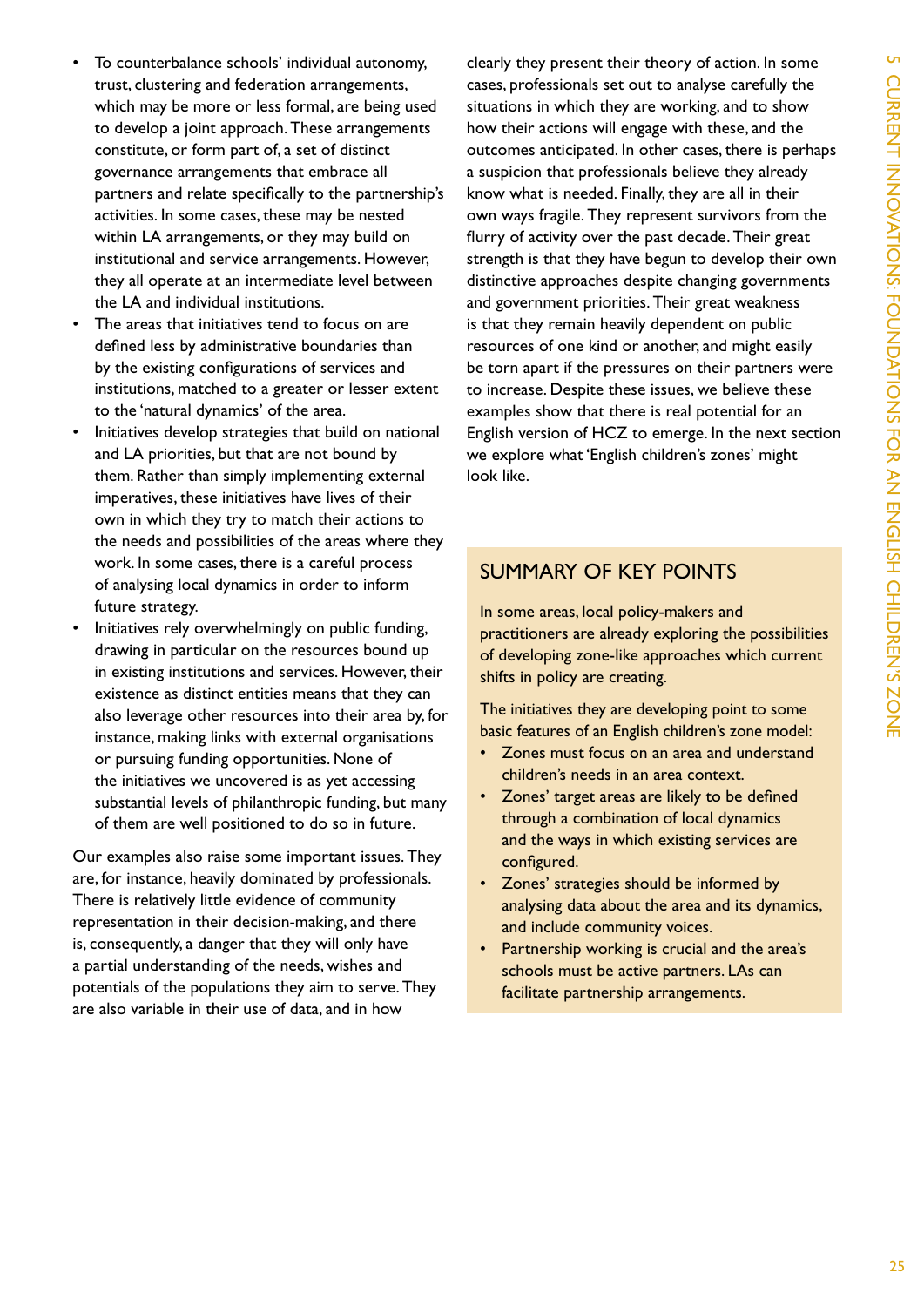## 6 a model for english children's Zones

having argued that there are benefits in a zone approach and presented examples of initiatives which are moving in this way, in this section of the report we present a broad model for English children's zones. We believe this model can support the development of customised responses to a wide range of poor outcomes in highly disadvantaged areas.

English children's zones should focus on the most disadvantaged areas, where dealing with issues one by one, or working with children individually or out of context, will not be enough to improve outcomes. Children's zones will not, therefore, be needed everywhere (though national and local policies to tackle disadvantage, of course, *will* be needed even where children's zones exist). in focusing on particularly disadvantaged areas, the role of zones is to bring partners together, harnessing resources and developing locally tailored strategies which can go over and above existing provision.

The aim of a zone, like that of HCZ, should be to create a 'pipeline' of support to enable all children to do well educationally and across a wide range of outcomes. This means working towards high-quality early years provision, primary and secondary schools, and post-school provision, all integrated in terms of aims and practices. A zone would link this educational provision with equally high-quality and coherent health, social and leisure provision for children and their families. And it would also mean working to ensure that the area as a whole is supportive in terms of material resources and infrastructure, community cultures, civic capacity, and opportunities.

If a children's zone is to act to improve outcomes for all the children in a particular area, it must:

- understand educational outcomes and children's outcomes more broadly – as the product of a wide range of social processes operating over time
- think in terms of a 'cradle-to-career' programme involving schools, families and communities – rather than a school improvement programme alone
- find ways to bring schools together in the interests of all the children and families in the area, bring services together on the same basis, and link the two so they can develop holistic strategies
- begin with an analysis of the local situation and the needs of children and families within this, and get partners to develop a shared understanding of this situation
- develop a robust, long-term strategy for tackling disadvantage, and identify and/or develop effective actions to implement this strategy
- monitor outcomes, and subject the zone's work to public scrutiny
- sustain its activities over time.

English children's zones will need to define their target areas in ways that make sense locally. in some instances this might be an electoral ward, or a distinct area of housing, or a reflection of broad patterns of where children live and where they go to school. In any case, English children's zones will need to operate at an intermediary level, between schools and services, so that they are broad enough to bring local institutions together and attract a wide range of partners, but still small enough to allow for in-depth understandings of local configurations of disadvantage and locally tailored actions to be developed.

The impetus for developing zones can, as we have seen, come from many different sources – from single schools to teams of senior lA officers. But wherever the drive comes from locally, we believe that schools must have a central (if not necessarily leading) role in the development of children's zones. We say this because across the public services, schools are where children and their families are most likely to be known and in disadvantaged areas especially, are where children and their families will often seek help. Schools are also often the conduit for other services to work with children and families, as well as typically providing access to a wide range of 'extended' activities. Unless schools are an active part of a children's zone, the zone will always be limited in its ability to influence core outcomes for children.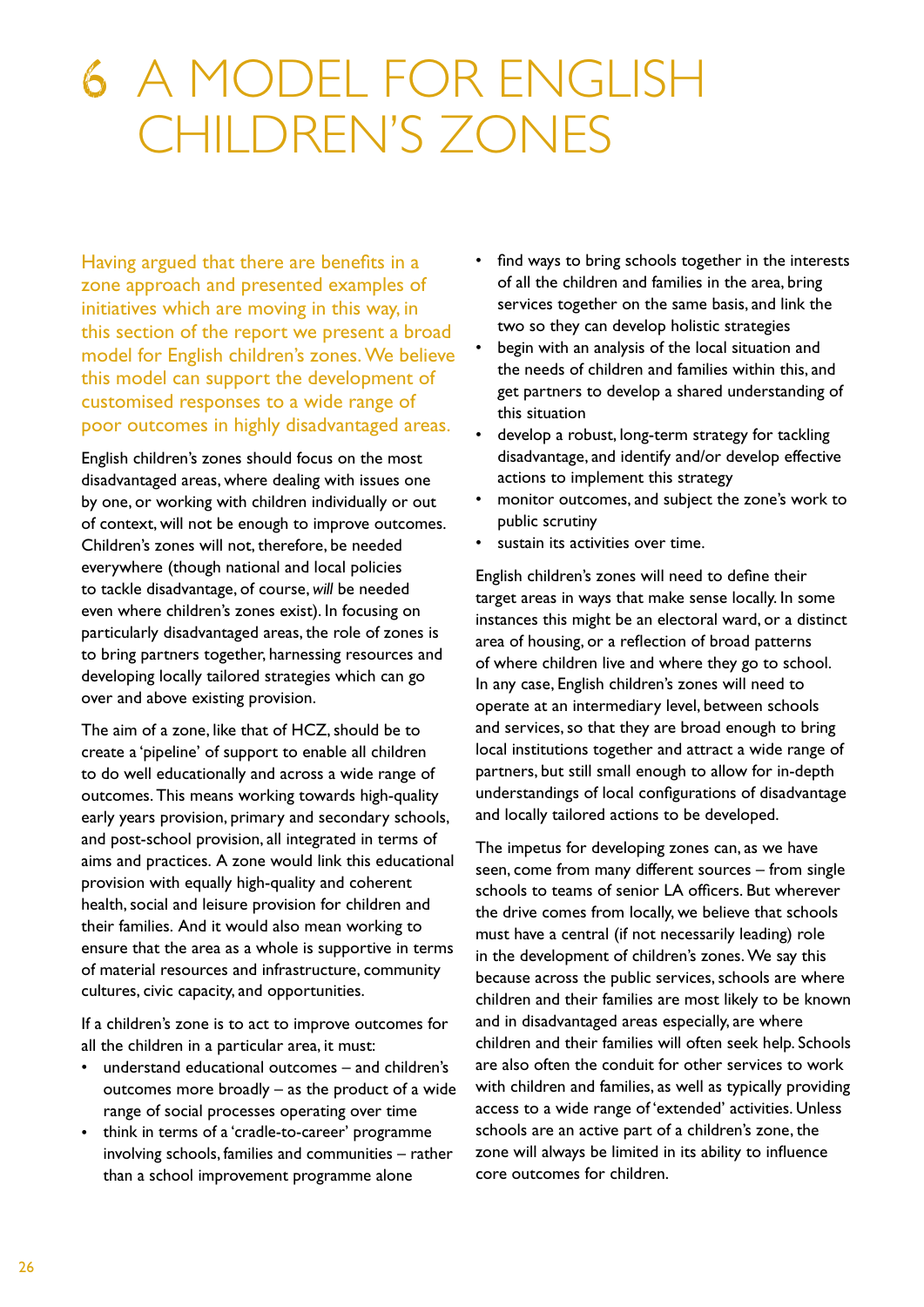To be central to a children's zone, schools must be locked into a holistic area strategy. in a national context where schools have become increasingly autonomous and free from local arrangements, this presents a fundamental challenge. We suggest that giving careful thought to a zone's governance arrangements will be central to meeting this challenge.

In general terms, if it is to improve outcomes for all children in its target area, a children's zone must bring together all the local partners with a central role to play in supporting children's development, and it must enable the local partners to work collectively for the good of the area. To do this, a children's zone must have some form of overarching area-governance structure that has a clear relationship to its target area and can set the strategy for the zone, and within which partners agree to work to develop doubly holistic approaches. And this structure has to have some sort of 'teeth' to ensure partners' continued buy-in. Without this, any effort to establish a holistic and integrated pipeline of services will be extremely fragile, as any partner could 'walk away' at any point.

If they are to be integral to children's zones, the schools in a zone can no longer work on a competitive and individual basis. There are areas where the dynamics of local school systems are changing, and children's zones could capitalise on this. Government is, for instance, supporting the development of local school federations, where schools work together for the benefit of all pupils and their school communities. In the case of a hard federation, there is an underpinning statutory agreement committing federated schools to have a single governing body, integrated service provision, integrated management and joint budgetary decisionmaking. Another possibility, and by no means incompatible with local school federations, is for a group of schools in an area to set up a charitable foundation or trust to support their work. This can enable the schools to harness a wide range of resources and expertise at an area level, which can support them in developing collaborative approaches. Schools and their partners have also, as we have seen, set up limited companies and not-for-profit organisations to achieve this. All of this will require ways to persuade academies and free schools, and their sponsors, to participate.

in all these instances there is the basis of an areagovernance structure which commits schools to working together for the benefit of all children in the area, and which in the case of trusts, limited

companies and other similar arrangements can secure the commitment of wider partners – including businesses  $-$  to supporting them. This could be one foundation from which to develop a full children's zone. A full children's zone would attract the additional partners needed to explicitly take such collaborative arrangements beyond a concern with raising standards in the area, to meeting all children's needs on a holistic basis.

An advantage of building children's zones in this way is that it provides a mechanism for locking schools into area arrangements, and other services and third-sector organisations could then link into this structure – be it a trust, a company or some other arrangement of this nature. The trust (or similar)  $-$  as an area institution  $-$  then becomes the vehicle for driving the development of a children's zone, both strategically and operationally. An alternative approach, that of bringing services together at an area level through LA structures  $-$  as with ward co-ordination, or multi-agency district teams – and then connecting them with schools, may work well in some areas – for instance, where local schools already have good relationships dating back to Education Action Zones or Excellence in Cities. However, this gives much less guarantee of schools' (continuing) involvement, and there is very little an lA could do to ensure this. for these reasons, we suggest that locating the development of a children's zone *outside* existing lA structures, in some form of collaborative organisation with clear governance arrangements, and which has schools as core members, may be the most feasible approach. But of course, this raises questions as to where the leadership for such developments will be located – and the examples we presented in Section 5 show the current situation to be highly varied.

There may be other benefits in locating a children's zone within an area-level trust or similar organisation. Rather than trying to innovate within the constraints of existing lA structures, a trust or similar arrangement may allow greater freedoms which are conducive to partnership working. for instance, it may be that a trust is able to develop its own accountability arrangements to some extent. partners could set out their commitments to one another and to the trust, and the trust could set out its commitments to any sponsoring organisations. Indeed, it may be that the LA is a trust sponsor  $$ effectively commissioning a trust to take on the role of developing and operating a children's zone.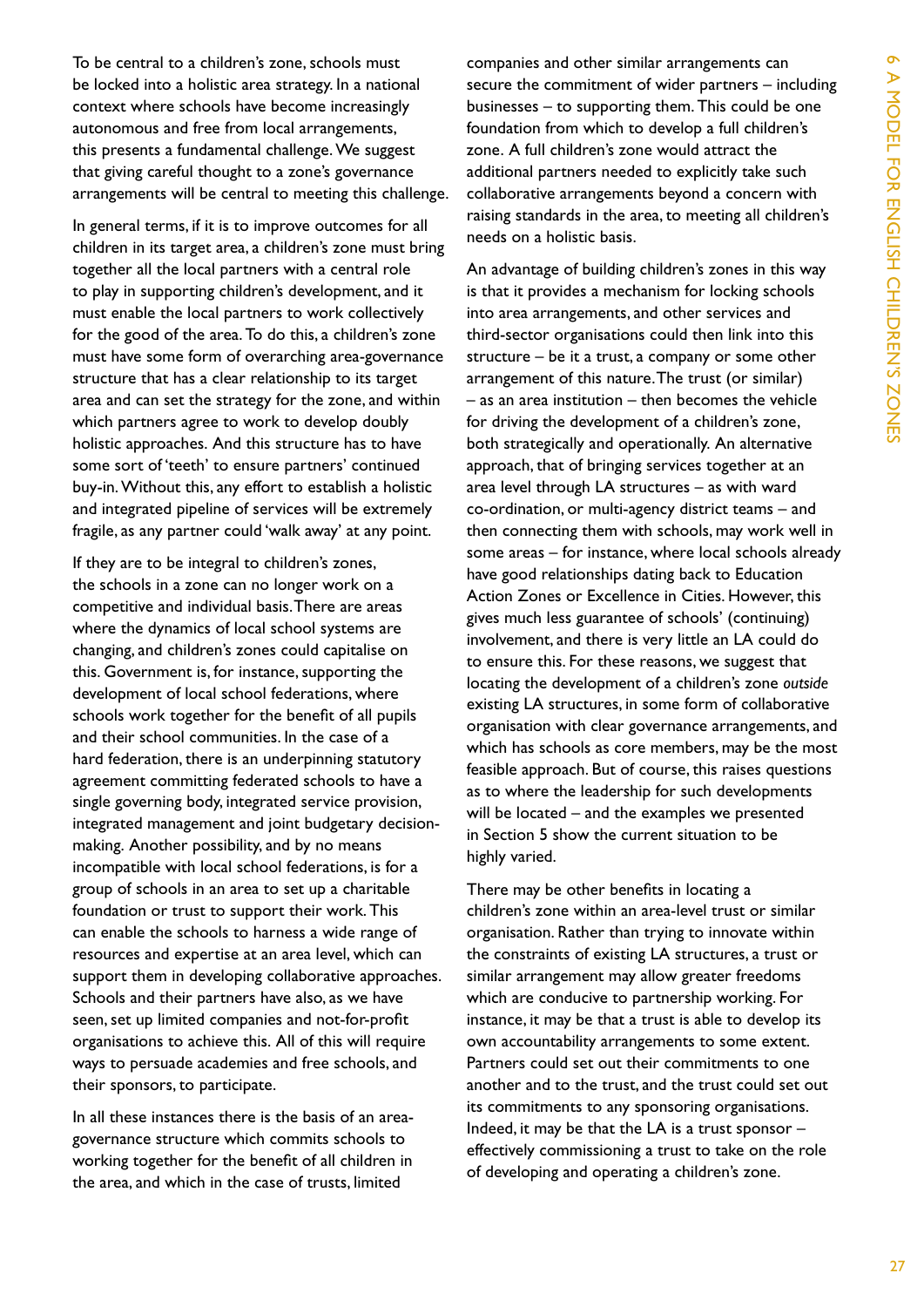A zone will need to determine which partners have to be directly involved in its activities and which are peripheral to these. in addition to schools, those directly involved in a zone can be expected to be concerned with developing seamless 0–19 service provision, understanding how children's needs relate to their parents' and carers' needs and trying to address these together, and building the resilience and capacities of *all* children and families in the area – not just concentrating on those meeting service thresholds. They will primarily be organisations which already have a high level of resource for working with children and families.

issues which are more peripheral to a zone, but to which it should nonetheless have some link, are likely to include the development of local infrastructures. Zones will need to be connected to such wider planning and development processes – they will have, for instance, a valuable role in communicating local intelligence and interests and creating a 'feedback loop' which can connect local and strategic concerns. however, this interlinking role is different from a zone's core business, which is about directly shaping services to children and families and addressing their needs.

As well as bringing partners together, a zone must be able to get beyond small-scale piecemeal activity and to develop a 'cradle-to-career' strategy involving schools, families and communities. To do this, it will need to command a high level of resource which it can use flexibly. A mixed model of resourcing appears the most viable means of achieving this. Some resources will be in-kind from partner organisations. But zones will also need some capital of their own to support their actions. if set up as an independent trust (or similar), a zone may, for instance, be able to raise funds privately, take part in competitive bidding processes, attract sponsorship and charitable donations, and benefit from a level of public funding. This could occur in its own right or through contributions from partners (for instance as partner schools access Pupil Premium funding, and LAs access funds through the troubled families initiative and community budgets), or maybe even through being commissioned by lAs to carry out particular tasks under a payment-by-results system. This will create a complex web of resourcing, which will inevitably create challenges and take skill to manage. Nonetheless, it does suggest a route through which zones could secure a degree of financial autonomy.

Clarity of purpose – and having a theory of action and way of working which matches this – will be particularly important. it may be that to respond to some of the challenges in its target area, a zone's partners do not change the focus of their work, but co-ordinate their activities to avoid duplication, eliminate gaps and maximise resources – seeking to improve service quality, create seamless provision and ensure ease of access. in other instances, it may be that the zone's partners must seek to understand how particular problems have arisen locally, and what kinds of interventions will reduce these in the long term. This might involve enhancing community capacity for self-help, or building the assets of the community. Elements of both approaches may be necessary at particular times, but it is reasonable to suppose that an approach based on an in-depth analysis of how poor outcomes arise in particular areas, and a robust theory of how these dynamics can be altered, is likely to produce better results in the long term. in either case, how a zone's outcomes are to be monitored and judged, and what zones might reasonably be expected to achieve, can only be determined if it is clear in advance what they are trying to do, why, and how.

It follows that well-developed systems for monitoring, evaluating and learning from the implementation of the zone will also be important. Given the gaps in current knowledge, zones will need robust systems for tracing the impacts of their work and identifying the outcomes that are ultimately produced. This is unlikely to be achievable simply by examining headline performance figures or commissioning small-scale external evaluations. Zones will need both quantitative and qualitative evidence to tell them what is happening as a result of their actions, and this will need to be linked to the impacts that their theory of action leads them to expect. Above all, there will need to be formal mechanisms for feeding this evidence back into decision-making processes.

In line with all of this, it will be important for children's zones to have working practices in place which commit partners to:

- generating a shared analysis of local dynamics and the needs of children and families in context
- developing strategic plans and priorities for action which clearly link to this analysis and inform actions at the zone's operational level
- • monitoring, evaluating and learning from the implementation of those plans.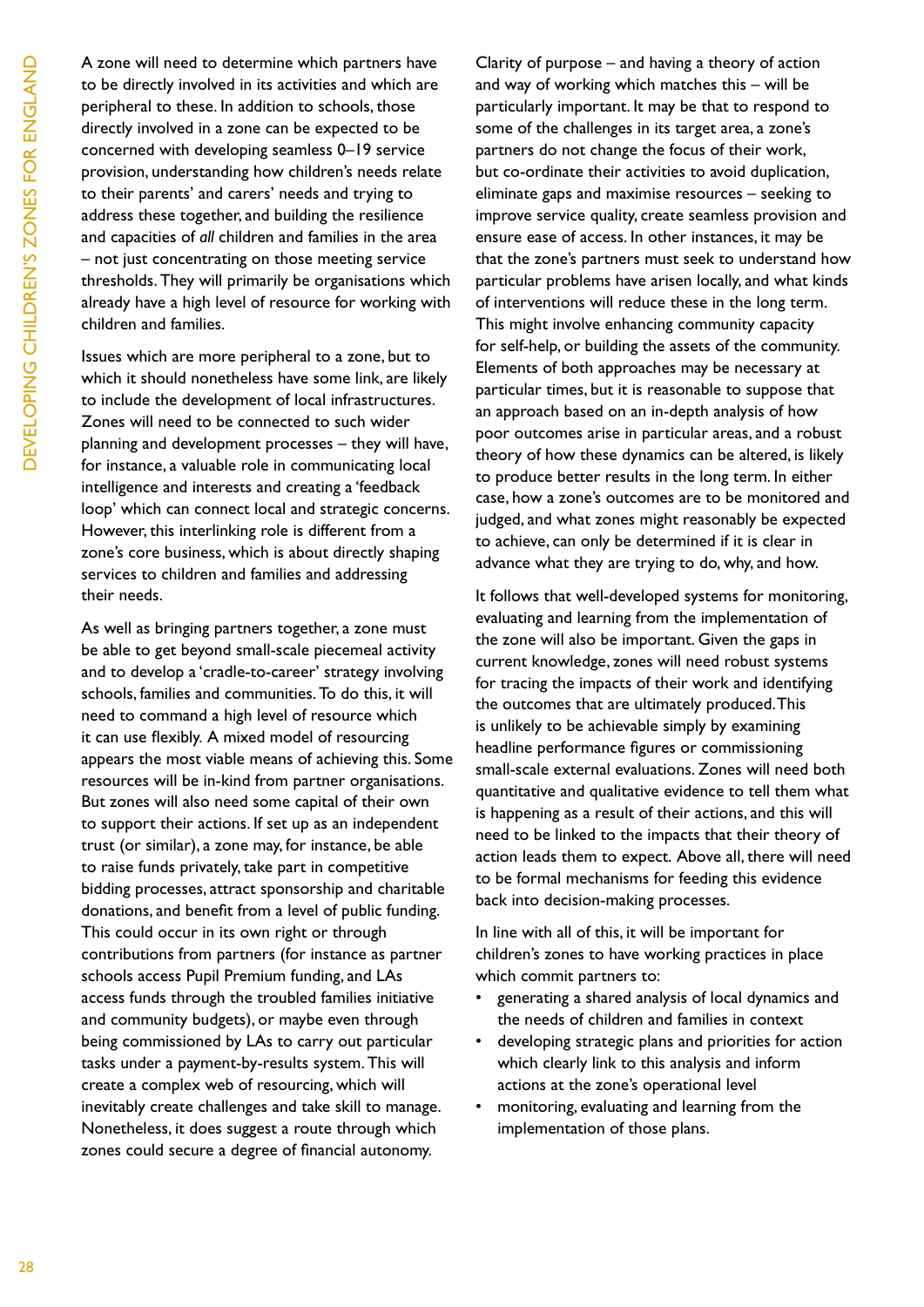As part of this process, a zone will have to determine which partners are best placed to act on particular concerns – collectively or individually – and how its activities will be monitored. Zones should be required to create an audit trail linking their evidence base, strategic plans, actions and anticipated impacts – and this should inform the processes through which zones are held to account.

Even when a charitable trust or similar organisation is used to drive the development of a children's zone, there will still need to be a strong relationship between this and the lA. A zone will need a *sufficient* degree of autonomy, rather than total autonomy, from LA structures. The nature of the zone–LA relationship will need to be threefold:

- As a broker of services: Many of the services the zone will need to draw on are lA services, managed centrally rather than at zone level. information about needs at zone level will also need to feed into lA commissioning structures and strategic bodies.
- As a democratic body representing citizens' **interests**: A children's zone should be open to public scrutiny. it should be able to demonstrate how it is accessing and acting on local knowledge, and that it is acting in the interests of the area and all its children.
- As the link to wider regeneration strategies: LAs are actively engaged in wider area strategies – for instance, the development of housing, transport links, regional economic opportunities – which impact on the areas where children and families live. Local intelligence from a zone level could usefully inform these wider strategies, and the zone can also communicate and respond to wider developments at a local level.

The great danger for English children's zones is that they simply replicate the practices of some area-based initiatives of the past. in particular, they could take the form of unstable, short-term partnerships, where priorities are identified on the basis of the targets

of individual partners, informed only by a superficial analysis of performance data. To counter this, the development of zones will need to be based on a structured process which includes all the elements set out above. A partial version of such a process is available for the Promise Neighborhoods initiative in the USA,<sup>21</sup> but this needs to be developed so that it is appropriate for the English context. An example of a process designed to support local policy-makers and practitioners working in England can be found in the report *Taking Action Locally*. 22

## suMMAry of Key points

- Children's zones are only needed in the most disadvantaged areas.
- Schools must have a central role in children's zones. This means they must be locked into an area strategy.
- Schools coming together to form area-level trusts, or social enterprises, or not-for-profit companies, or similar, could be the mechanism for this. Wider partners can then join this organisation, and it is the organisation – not schools – that drives the zone.
- • A zone will need to be clear about its mission, in order to determine who its partners should be and how its outcomes should be monitored.
- • Zones will need to command a high level of resource and be able to use this flexibly. Although complex, a mixed model of resourcing appears most viable to achieve this.
- Local authorities can support zones by acting to broker services, to hold zones to account, and to link zones to wider strategic concerns.
- Clear, structured working processes will need to be established to ensure that zones do not simply replicate the practices associated with previous initiatives.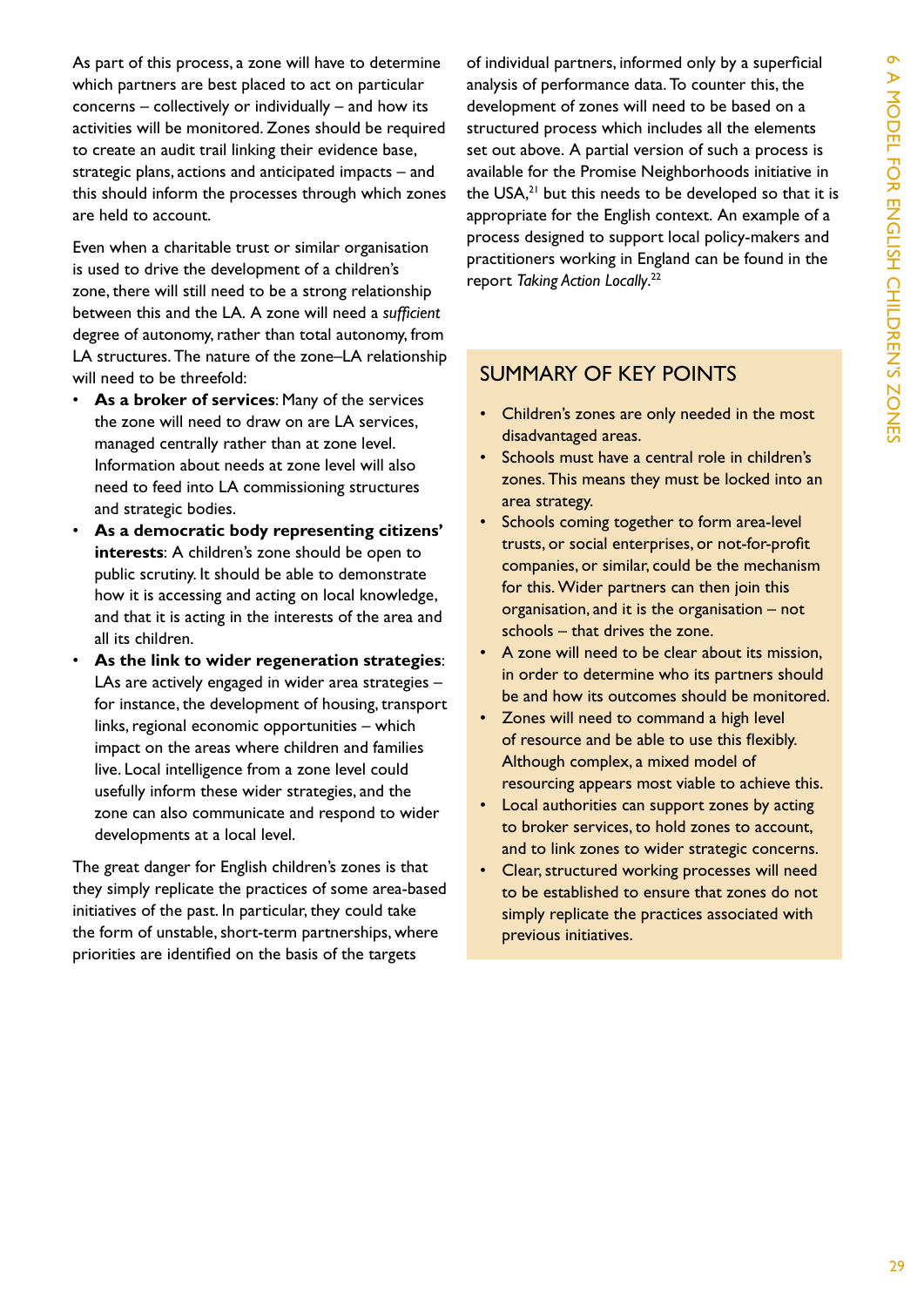## 7 Key arguments and recommendations

This report has argued the following:

- • Despite the best efforts of successive governments, many areas in England are marked by high levels of disadvantage. in these areas, outcomes for children and young people – most notably, though not exclusively, educational attainments – are poor.
- • If something is to be done about this situation, the factors which create disadvantages for children and young people need to be tackled. policies aimed at creating a more equal society and at supporting individuals and families wherever they live are important. However, they need to be supplemented in the most disadvantaged areas by initiatives at a very local area level.
- Although England has a long history of area initiatives, none of these initiatives have been sufficiently wide-ranging and sustained to make a significant difference. We therefore need to look elsewhere for ideas.
- The Harlem Children's Zone (HCZ) is highly promising in this respect. it is doubly holistic in that it supports children from cradle to career (with a strategically planned pipeline of services) and it supports the whole child by addressing a wide range of factors which may prevent their doing well. There is good evidence for HCZ's effectiveness in impacting on outcomes for individual children and families, and good reason to believe that it will have cumulative and possibly area-level effects – though much still needs to be learned about how far and in what ways it 'works'.
- There is scope for the development of 'English children's zones' which would build on the principles underpinning hCZ but be different in organisation, funding and governance. There are many existing developments which could be built on for this purpose.

There is clearly a willingness at national level to tackle the link between disadvantage and poor outcomes for children and young people. The continued drive for school improvement and the targeted resourcing available through the Pupil Premium are important. however, *on their own* they will be inadequate because they do not tackle the underlying disadvantages from which poor outcomes emerge. To maximise the impact of in-school improvement policies we must also look beyond the targeted interventions of individual services. in particular, the key role of schools means that we must look both for improvements within the classroom and for strategies which reach beyond the school gates.

England has a good foundation from which powerful children's zones could be developed. Ongoing work on children's centres, extended services, troubled families and community budgets, for instance, has considerable potential. Likewise, schools are increasingly working in a range of partnerships with other schools and agencies. None of these developments as yet adds up to a holistic approach to improving children's outcomes at area level. in many cases, however, it is not difficult to see that a small amount of further development could bring significant benefits.

In this context, and given the government's emphasis on local solutions, there is now a unique opportunity for the emergence of innovative partnerships that tackle educational disadvantage. These would bring schools and other child-focused institutions and service providers together and supplement in-school approaches with a more holistic set of interventions aimed at creating supportive contexts in which children can learn and develop. furthermore, at a time when current policies may be creating concerns in some contexts about the possible fragmentation of services for children, the development of children's zones offers the possibility of addressing these.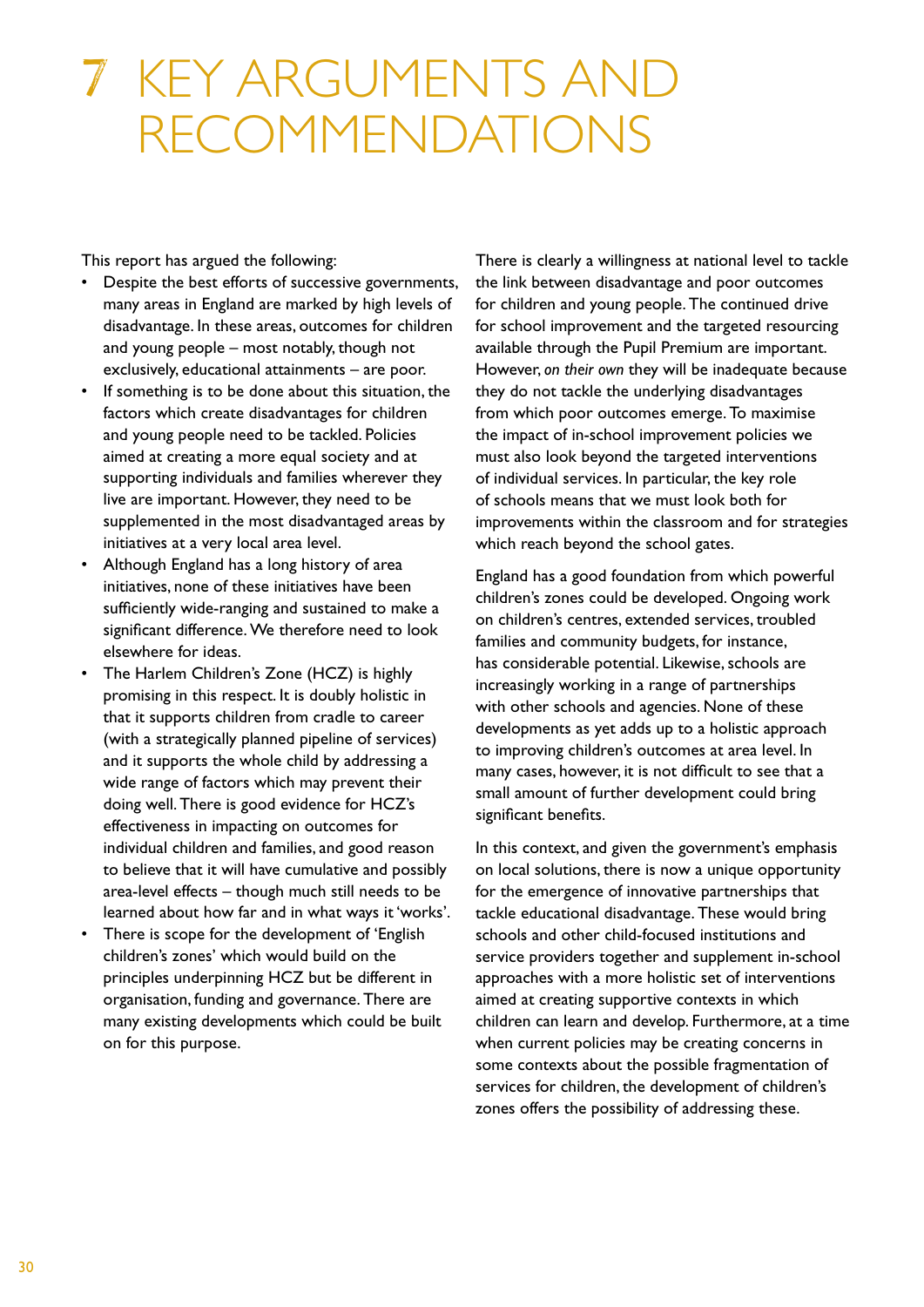### **We recommend:**

- English children's zones should be developed *in disadvantaged areas. They should connect* education providers (children's centres, primary schools, secondary schools, FE colleges), so that we see a cradle-to-career approach for all local children. They should also forge strong partnerships between educational institutions and wider public and third-sector services (such as housing, health, parent support), because children do best when they are getting the right support in every aspect of their lives.
- Children's zones should plan the cradle-to-career *pipeline of support that every child needs* in order to realise their potential (and this will provide a testbed for seeing how proven early intervention programmes or classroom approaches complement one another).
- The development of English children's zones *should be locally driven* so that they match local circumstances. Each zone should find its own way rather than following a central blueprint.
- • *Zones should develop governance and leadership structures which ensure a degree of autonomy to enable them to respond to local circumstances*. in the first instance, leadership can come from anywhere within a wide range of local individuals or organisations. however, groups of schools and headteachers are particularly well placed to contribute to this.
- Government should facilitate the development of a small number of pilot zones. There are already a number of areas in England that are a few steps away from becoming fully-fledged children's zones. With a little support and encouragement, they could act as pilots for this approach. This does not require large amounts of funding or a major new initiative. it can be achieved through modest amounts of seedcorn funding and the development of what is already in place locally.
- Pilot zones should be offered access to technical *support, the opportunity to network with each other,*  and high-quality evaluation. The task of these zones will be to test the feasibility of a doubly holistic approach in the English context and to disseminate their findings to other interested areas. Rigorous evaluation and shared learning will therefore be essential.
- Pilot zones should be encouraged to develop sustainable resourcing models. These should draw on the funding and resources already available to public services, targeted funding streams (such as Pupil Premium), grants and philanthropic donations. The Education Endowment Foundation might be approached to support the costs of evaluation.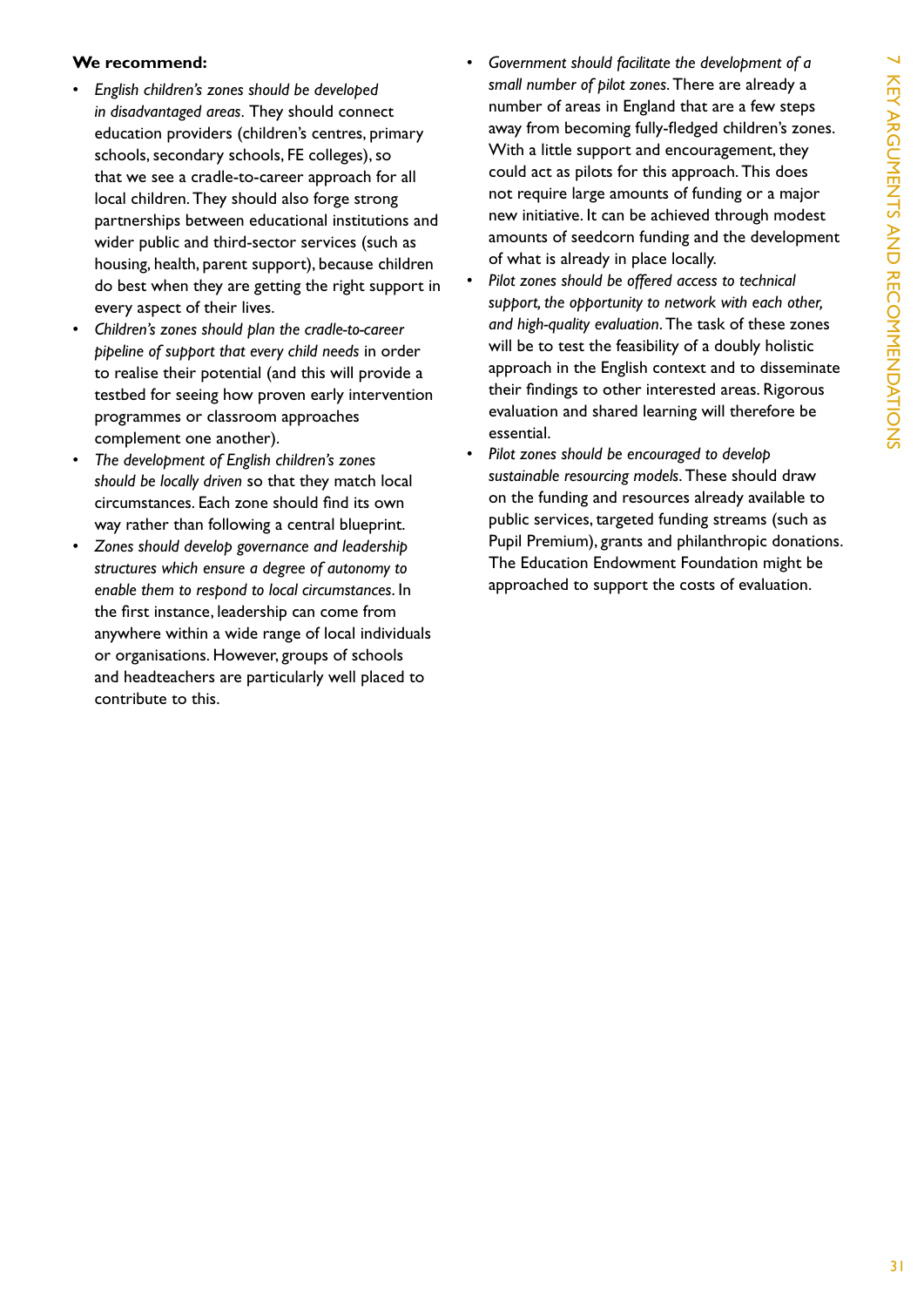## appendix – methods

A national survey was undertaken to identify innovative developments emerging in England which might provide the foundations of a children's zone model. initially, all local authority directors of children's services (DCSs) were contacted by email and asked to nominate initiatives which, in line with hCZ's underpinning principles,

- tackle issues in a local area (such as a neighbourhood, an estate or a district)
- involve collaboration among a range of public, private and/or voluntary sector partners in an area, including schools and/or other educational providers
- address educational and social issues simultaneously
- have developed a long-term, strategic approach.

DCSs were asked to provide the name and, if possible, contact details for the initiative, which the research team could then follow up. They were also invited to forward the initial survey email to colleagues if they felt it more appropriate, and to return null responses if they were unaware of any such activity in their authority. Initial emails were sent in November 2011, and a reminder was sent in January 2012. Nineteen responses were received in total, of which four were null responses. Where possible, the research team then accessed existing documentation for the nominated initiatives. This took a variety of forms. For instance, some initiatives had well-developed websites, while others had produced strategy documents setting out their aims. The research team then approached a small sample of initiatives, reflecting the variety found in the survey, to provide more detail about their approach through a telephone interview with key personnel. Of those approached, six took part in this.

To extend the survey, the research team contacted key personnel in national organisations – including the Local Government Association, the Specialist Schools and Academies Trust, ContinYou, and senior civil servants who work closely with schools, lAs and their

partners. This identified a further four initiatives  $-$  all with the caveat that they were not as well developed as hCZ and had only some of its elements.

The research team also chose to 'drill down' within a local authority to try to get a clearer picture of the variety of sub-local authority initiatives which might be emerging, but would not necessarily be known at DCS level. The team focused on Greater Manchester, as being based in Manchester they have a wide variety of contacts at various levels of the system. in particular, they interviewed the former leader of the greater Manchester Challenge, who has close connections to greater Manchester's 12 constituent local authorities and to schools across the region, about activities in the region which appear similar to hCZ. Again, while this identified a variety of activities – from schools with innovative parental engagement strategies to the benefits of federated arrangements with regard to improving educational outcomes in disadvantaged areas – only partial elements of an hCZ model were found.

To supplement their findings, the research team have been able to draw on their wider knowledge of initiatives involving schools. for example, their recent research includes the national evaluation of extended services for the Department for Education, and the evaluation of schools' community engagement activities for the Specialist Schools and Academies Trust. Although these initiatives have not sought explicitly to draw on HCZ, they share some of its underpinning principles and features.

As part of the research and analysis process, a half-day workshop was also held to present emerging findings and to test and refine the argument presented in this report. The workshop had 16 delegates, including teachers, local authority officers, researchers, and officers from Save the Children UK.

The technical appendix for the analysis presented in section 2 can be accessed at: http://www.education. manchester.ac.uk/research/centres/cee/publications/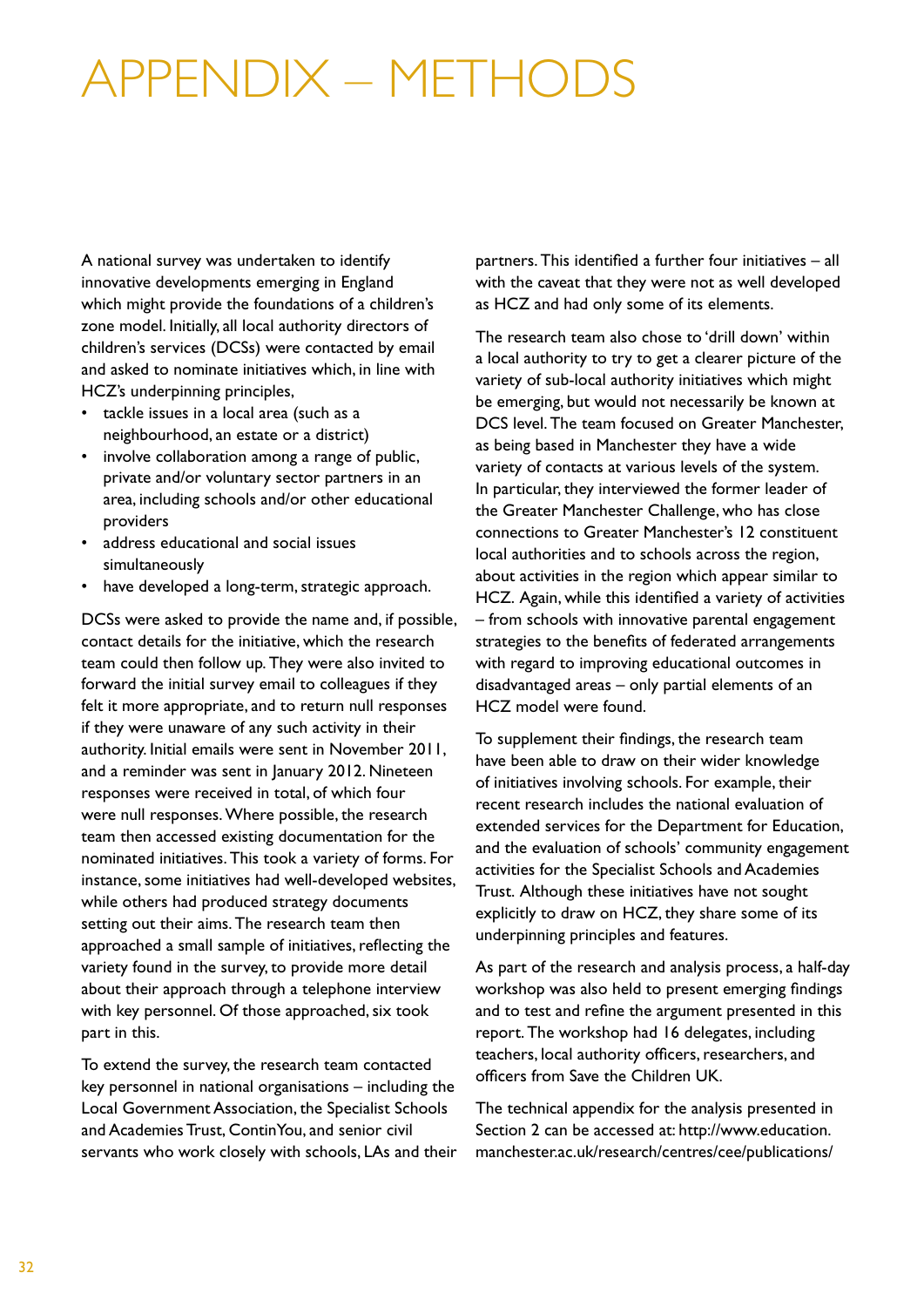# OTFS AND REFERENC

#### 1. introDuCtion

<sup>1</sup> Promise Neighborhoods is a federal programme in the USA aimed at encouraging disadvantaged areas to improve outcomes for children and young people by strengthening school, family and community support. As of 2011, 37 Promise Neighborhoods had been awarded planning grants. The programme website is at: http://www2.ed.gov/programs/ promiseneighborhoods/index.html; there is a Promise Neighborhoods institute site at: www.promiseneighborhoodsinstitute.org

#### 2. Why Are Zones neeDeD?

<sup>2</sup> See, for example, R Cassen and G Kingdon, *Tackling Low Educational* Achievement, Joseph Rowntree Foundation, 2007

<sup>3</sup> See, for example, R Webber and T Butler, 'Classifying pupils by where they live: how well does this predict variations in their gCse results? *Urban Studies*, 44(7), 2007, pp 1229–54

<sup>4</sup> the technical appendix can be accessed at http://www.education. manchester.ac.uk/research/centres/cee/publications/

<sup>5</sup> see http://www.communities.gov.uk/documents/statistics/pdf/1871208.pdf

#### 3. leArning froM the hArleM **CHILDREN'S ZONE**

<sup>6</sup> for information on all aspects of the harlem Children's Zone see http://www.hcz.org/home

<sup>7</sup> *Time* magazine, *The 2011 TIME 100*, 2011 http://www.time.com/time/ specials/packages/article/0,28804,2066367\_2066369\_2066100,00.html

<sup>8</sup> B Obama, *Changing the Odds for Urban America*, speech in Washington DC, 18 July 2007

<sup>9</sup> g Canada, *The Harlem Children's Zone response to the Brookings Institute's report: 'The Harlem Children's Zone, Promise Neighborhoods, and the Broader, Bolder Approach to Education'*, 2010 http://www.hcz.org/images/stories/pdfs/ Brookings%20institute%20study%20response.pdf

<sup>10</sup> See P Tough, 'The Harlem Project', The New York Times Magazine, 20 July 2004, and P Tough, *Whatever it Takes: Geoffrey Canada's quest to change Harlem and America*, Mariner Books, 2009

<sup>11</sup> HCZ, Harlem Children's Zone Evaluation Highlights, HCZ, 2011 www.hcz.org/images/stories/Evaluation\_Highlights\_FY\_11.pdf

<sup>12</sup> g Whitehurst and M Croft, *The Harlem Children's Zone, Promise Neighborhoods, and the Broader, Bolder Approach to Education*, Brown Center on Education Policy at Brookings, 2010

<sup>13</sup> W Dobbie and R Fryer, Are High-Quality Schools Enough to Close the Achievement Gap?, NBER Working Paper 15473, National Bureau of Economic Research, 2010

14 M Croft and g Whitehurst, *The Harlem Children's Zone Revisited*, Blog post 28 July 2010 http://www.brookings.edu/up-front/posts/2010/07/28 hcz-whitehurst

<sup>15</sup> S Otterman, 'Lauded Harlem schools have their own problems', New York *Times*, 13 october 2010

<sup>16</sup> There are very substantial evidence bases in this field. In previous work, we have tried to summarise the 'state of the art', at least in relation to educational outcomes – see C Raffo, A Dyson, H Gunter, D Hall, l Jones and A Kalambouka, *Education and Poverty: A critical review of theory, policy and practice*, Joseph Rowntree Foundation, 2007; C Raffo, A Dyson, h gunter, D hall, l Jones and A Kalambouka (eds), *Education and poverty*  in affluent countries. Routledge, 2010; and K Kerr and M West (eds), *Insight 2: Social inequality: Can schools narrow the gap?* British Educational Research Association, 2010

#### 4. DEVELOPING CHILDREN'S ZONES in englAnD

<sup>17</sup> See, for instance, J Belsky, J Barnes and E Melhuish (eds), *The national* evaluation of Sure Start: Does area-based early intervention work? Policy Press, 2007

<sup>18</sup> See, for instance, C Cummings, A Dyson, D Muijs, I Papps, D Pearson, C Raffo et al, *Evaluation of the Full Service Extended Schools Initiative: Final report*, Research report RR852, Department for Education and Skills, 2007, and C Cummings, A Dyson and L Todd, Beyond the School Gates: Can full service and extended schools overcome disadvantage? Routledge, 2011

<sup>19</sup> G Allen, *Early Intervention: The next steps. An independent Report to Her Majesty's Government*, Cabinet Office, 2011

<sup>20</sup> See http://www.communities.gov.uk/communities/troubledfamilies/

#### 6. A MoDel for english ChilDren's Zones

<sup>21</sup> see http://www.bridgespan.org/planning-a-promise-neighborhood-guide. aspx?resource=Articles

<sup>22</sup> see http://www.education.manchester.ac.uk/research/centres/cee/ publications/